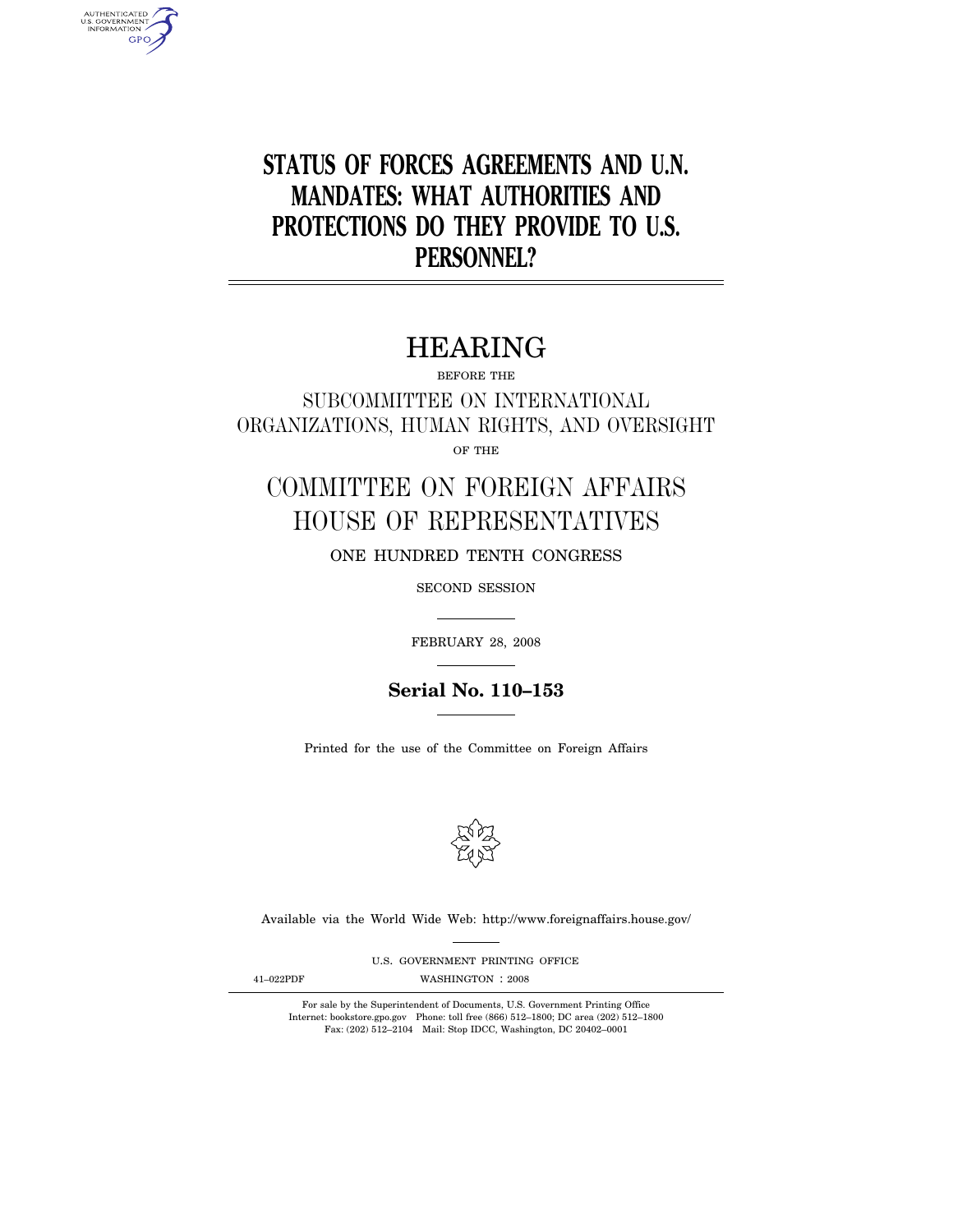#### COMMITTEE ON FOREIGN AFFAIRS

GARY L. ACKERMAN, New York ENI F.H. FALEOMAVAEGA, American Samoa DONALD M. PAYNE, New Jersey BRAD SHERMAN, California ROBERT WEXLER, Florida ELIOT L. ENGEL, New York BILL DELAHUNT, Massachusetts GREGORY W. MEEKS, New York DIANE E. WATSON, California ADAM SMITH, Washington RUSS CARNAHAN, Missouri JOHN S. TANNER, Tennessee GENE GREEN, Texas LYNN C. WOOLSEY, California SHEILA JACKSON LEE, Texas RUBÉN HINOJOSA, Texas JOSEPH CROWLEY, New York DAVID WU, Oregon BRAD MILLER, North Carolina LINDA T. SANCHEZ, California DAVID SCOTT, Georgia JIM COSTA, California ALBIO SIRES, New Jersey GABRIELLE GIFFORDS, Arizona RON KLEIN, Florida BARBARA LEE, California

HOWARD L. BERMAN, California, *Acting Chairman*  ILEANA ROS-LEHTINEN, Florida CHRISTOPHER H. SMITH, New Jersey DAN BURTON, Indiana ELTON GALLEGLY, California DANA ROHRABACHER, California DONALD A. MANZULLO, Illinois EDWARD R. ROYCE, California STEVE CHABOT, Ohio THOMAS G. TANCREDO, Colorado RON PAUL, Texas JEFF FLAKE, Arizona MIKE PENCE, Indiana JOE WILSON, South Carolina JOHN BOOZMAN, Arkansas J. GRESHAM BARRETT, South Carolina CONNIE MACK, Florida JEFF FORTENBERRY, Nebraska MICHAEL T. MCCAUL, Texas TED POE, Texas BOB INGLIS, South Carolina LUIS G. FORTUÑO, Puerto Rico GUS BILIRAKIS, Florida ROBERT J. WITTMAN, Virginia

ROBERT R. KING, *Staff Director*  YLEEM POBLETE, *Republican Staff Director* 

SUBCOMMITTEE ON INTERNATIONAL ORGANIZATIONS, HUMAN RIGHTS, AND OVERSIGHT

BILL DELAHUNT, Massachusetts, *Chairman* 

RUSS CARNAHAN, Missouri, *Vice Chair*  DONALD M. PAYNE, New Jersey GREGORY W. MEEKS, New York JOSEPH CROWLEY, New York

DANA ROHRABACHER, California RON PAUL, Texas JEFF FLAKE, Arizona

CLIFF STAMMERMAN, *Subcommittee Staff Director*  NATALIE COBURN, *Subcommittee Professional Staff Member*  PHAEDRA DUGAN, *Republican Professional Staff Member*  ELISA PERRY, *Staff Associate*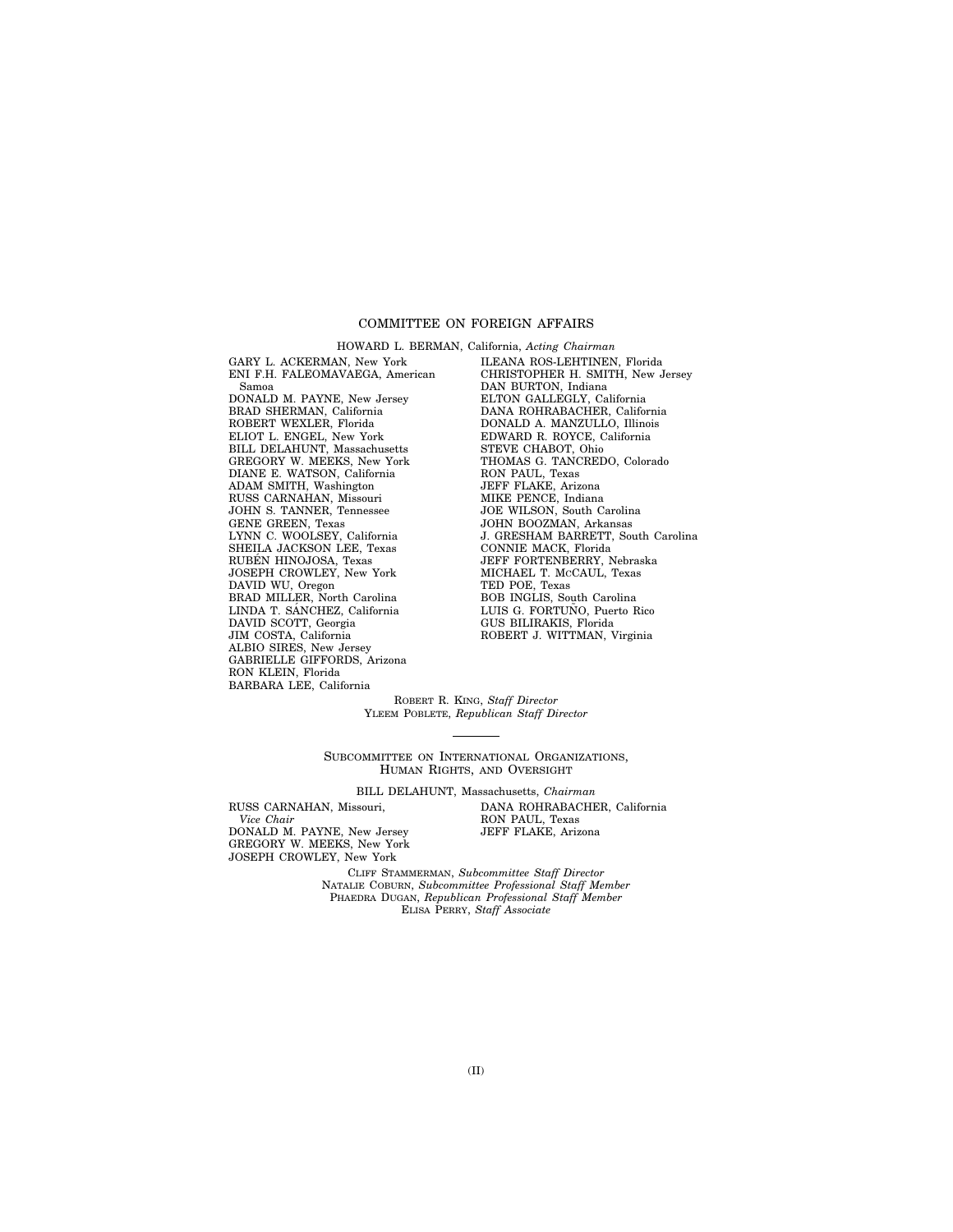## C O N T E N T S  $\begin{tabular}{lcccccc} \multicolumn{2}{c|}{\textbf{1} & \textbf{1} & \textbf{1} & \textbf{1} & \textbf{1} & \textbf{1} & \textbf{1} & \textbf{1} & \textbf{1} & \textbf{1} & \textbf{1} & \textbf{1} & \textbf{1} & \textbf{1} & \textbf{1} & \textbf{1} & \textbf{1} & \textbf{1} & \textbf{1} & \textbf{1} & \textbf{1} & \textbf{1} & \textbf{1} & \textbf{1} & \textbf{1} & \textbf{1} & \textbf{1} & \textbf{1} & \textbf{$

### WITNESSES

| .                                                                                                                                                                                                                           |                |
|-----------------------------------------------------------------------------------------------------------------------------------------------------------------------------------------------------------------------------|----------------|
| Jennifer K. Elsea, Esq., Legislative Attorney, American Law Division, Con-<br>R. Chuck Mason, Esq., Legislative Attorney, Congressional Research Service.                                                                   | 5<br>15        |
| Michael J. Matheson, Esq., Visiting Research Professor of Law, The George                                                                                                                                                   | 24             |
| Laura Dickinson, Esq., Professor of Law, University of Connecticut School                                                                                                                                                   | 30             |
| Ruth Wedgwood, Esq., Edward B. Burling Professor of International Law<br>and Diplomacy, Director of the International Law and Organizations Pro-<br>gram, The Paul H. Nitze School of Advanced International Studies, Johns | 38             |
| LETTERS, STATEMENTS, ETC., SUBMITTED FOR THE HEARING                                                                                                                                                                        |                |
|                                                                                                                                                                                                                             | $\frac{8}{17}$ |
|                                                                                                                                                                                                                             | 26             |
|                                                                                                                                                                                                                             | 32<br>40       |

Page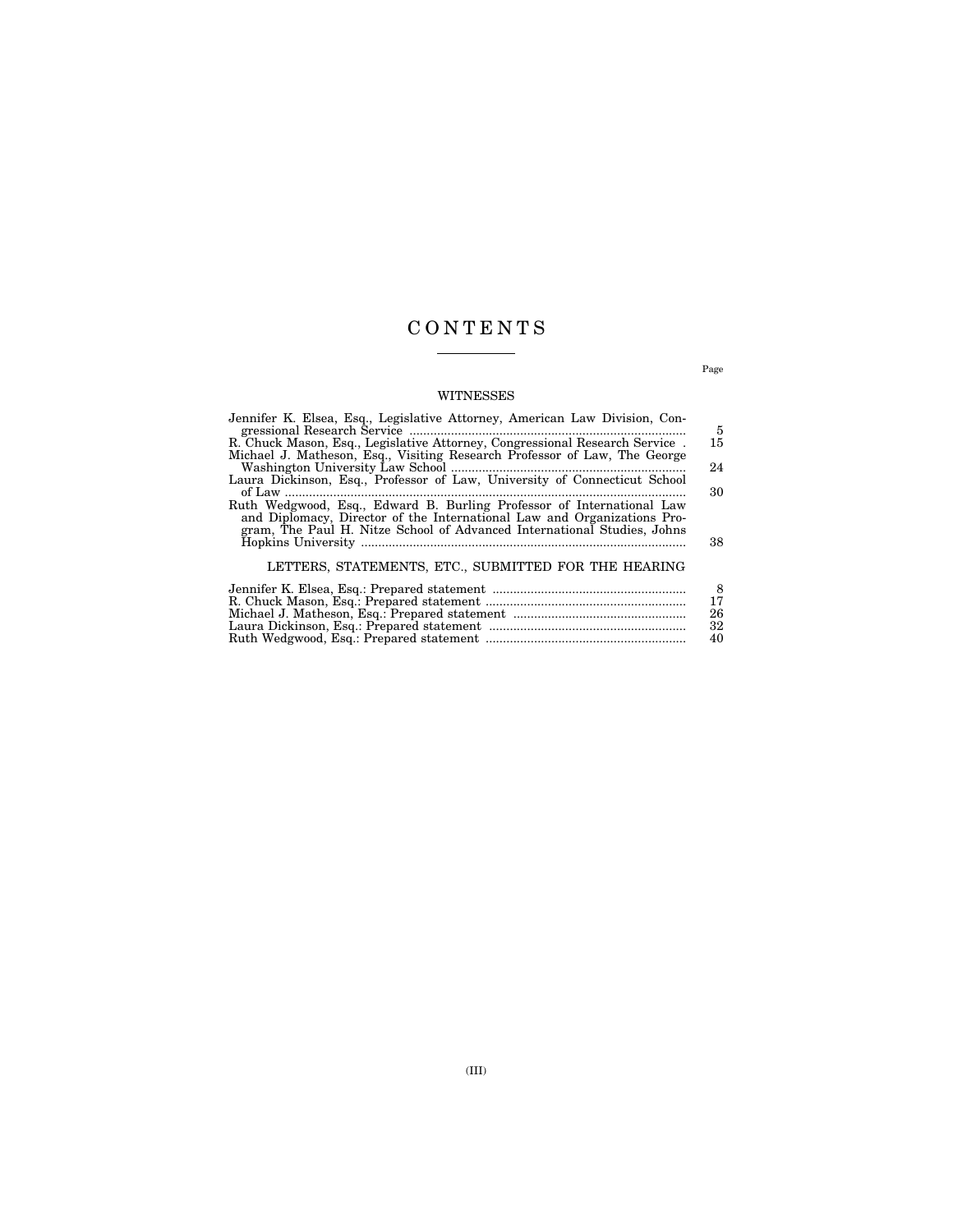## **STATUS OF FORCES AGREEMENTS AND U.N. MANDATES: WHAT AUTHORITIES AND PRO-TECTIONS DO THEY PROVIDE TO U.S. PER-SONNEL?**

#### **THURSDAY, FEBRUARY 28, 2008**

HOUSE OF REPRESENTATIVES, SUBCOMMITTEE ON INTERNATIONAL ORGANIZATIONS, HUMAN RIGHTS, AND OVERSIGHT, COMMITTEE ON FOREIGN AFFAIRS, *Washington, DC.* 

The subcommittee met, pursuant to notice, at 9:39 a.m. in room 2175, Rayburn House Office Building, Hon. Bill Delahunt (chairman of the subcommittee) presiding.

Mr. DELAHUNT. The subcommittee will come to order. This hearing is the fourth in a series our subcommittee has held relating to the administration's plans to negotiate a bilateral agreement between the United States and Iraq.

On November 22, 2007, a Declaration of Principles was signed by President Bush and Iraqi Prime Minister Maliki announcing their intent to negotiate an agreement which would embrace an expansive menu of issues and apparent commitments between the two nations.

A review of that document provoked serious concern among members of the public, as well as many of us here in Congress. For example, the declaration pledged that the United States would be, and these are the words of the document itself:

''Supporting the Republic of Iraq in defending its democratic system against internal and external threats;

''Providing security assurances and commitments to the Republic of Iraq to deter foreign aggression against Iraq that violates its sovereignty and integrity of its territories, waters or airspace;

''Supporting the Republic of Iraq in its efforts to combat all terrorist groups, at the forefront of which is Al-Qaeda, Saddamists and all other outlaw groups regardless of affiliation, and destroy their logistical networks and their sources of finance and defeat and uproot them from Iraq.''

What has exacerbated this concern has been the rather poor record of this administration in regards to consultation with Congress, particularly in matters involving Iraq. As Senator Hagel has observed, the Bush administration ''has seen Congress as an enemy and a constitutional nuisance.'' Those are Senator Hagel's words. I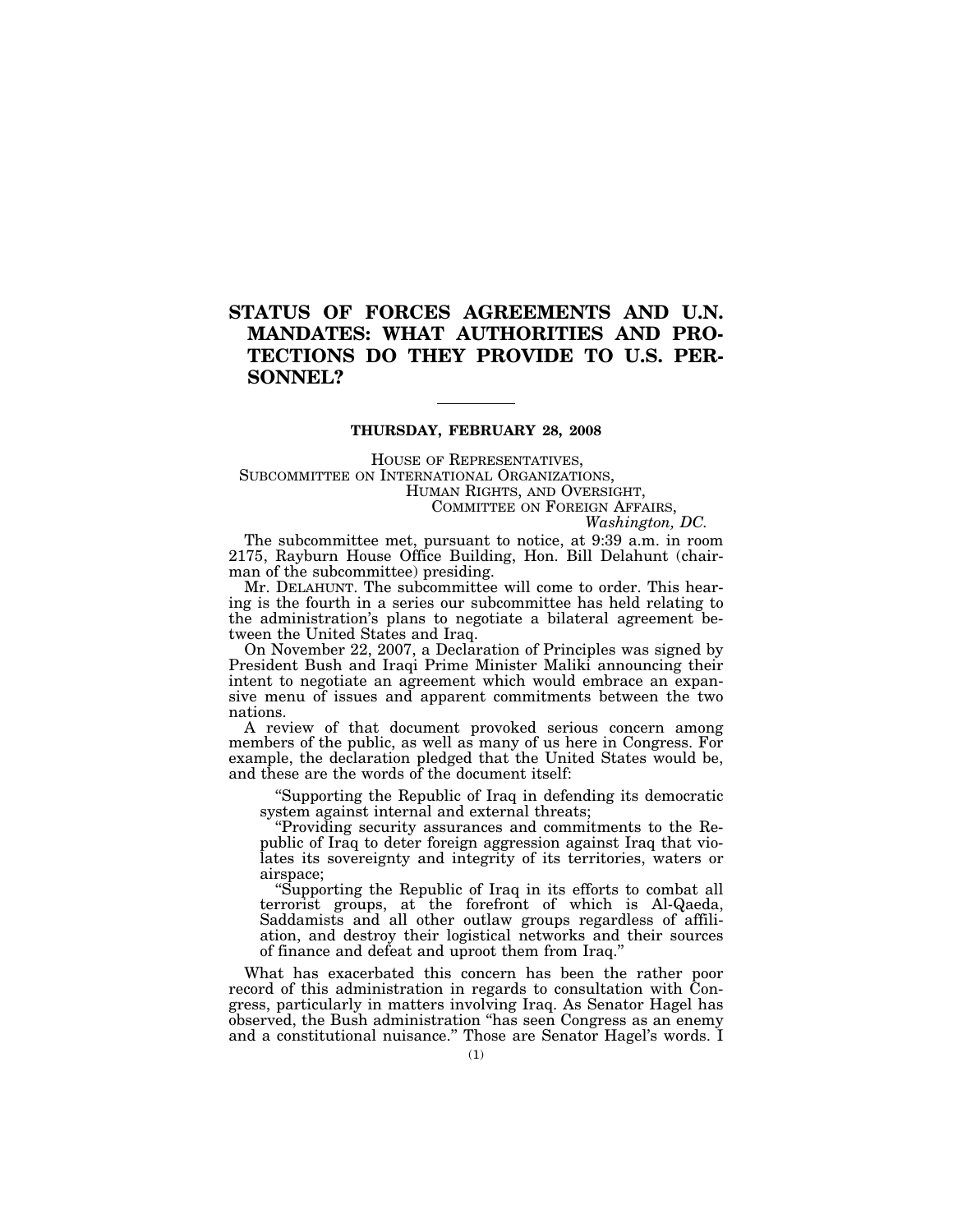can't even begin to estimate the number of times I have quoted Senator Hagel on the administration's reluctance to work with Congress.

I would also note that my friend and ranking member, Mr. Rohrabacher, spoke eloquently on the floor of the House just this week on the issue of lack of cooperation between the branches of Government.

I would note for the record that I agree in full measure with him that it is time for Congress to assert itself. He has my commitment to support his efforts to secure the consultation and the information from the administration that we need to fulfill our constitutional obligations in any and all issues.

The Declaration of Principles provides further evidence of the administration's attitude toward Congress. According to the State Department's own regulations, known as Circular 175, it is the responsibility of the administration to ensure—and again this is the language from Circular 175—the appropriate congressional leaders and committees are advised of the intention to negotiate significant new international agreements, consulted concerning such agreements and kept informed of developments affecting them.

After 3 months of hearings by myself and Mr. Rohrabacher at which the administration declined to attend and testify and after inquiries to the leadership of the House and this committee, I can state unequivocally that there was no advising of Congress in the preparation of the Declaration of Principles, which again clearly demonstrated an intention to negotiate, and that there has been minimal consultation until recently on plans to implement the declaration through a bilateral agreement or agreements.

I challenge anyone to tell us that the apparent commitments in the declaration are not significant to American national interests.

I note that our two Congressional Research Service witnesses recently collaborated on a report that makes that point. I will use their language: ''Although these regulations do not define what constitutes a significant agreement, it seems reasonable to assume that the prospective U.S.-Iraq security arrangement would constitute such a compact.'' Indeed.

It would appear that the New York Times has better access to the administration's plan than this committee or the leadership of this Congress. On January 25, the New York Times reported on the contents of a 15 page draft agreement prepared by United States officials for transmittal to the Iraqi Government. This news story was published on the very day that this committee was told by the administration that it had not yet put pen to paper.

Clarity and precision in definitions is a predicate to an understanding by Congress and the American people as to what the administration intends, particularly when it has become so ambitious in its purported commitments in the Declaration of Principles. Clarity and precision in definitions is lacking at present.

The administration has equated one of its potential agreements as a typical Status of Forces Agreement (SOFA), but it is my impression that gaining authority for combat from such an agreement, absent a treaty or U.N. framework, is most likely unprecedented.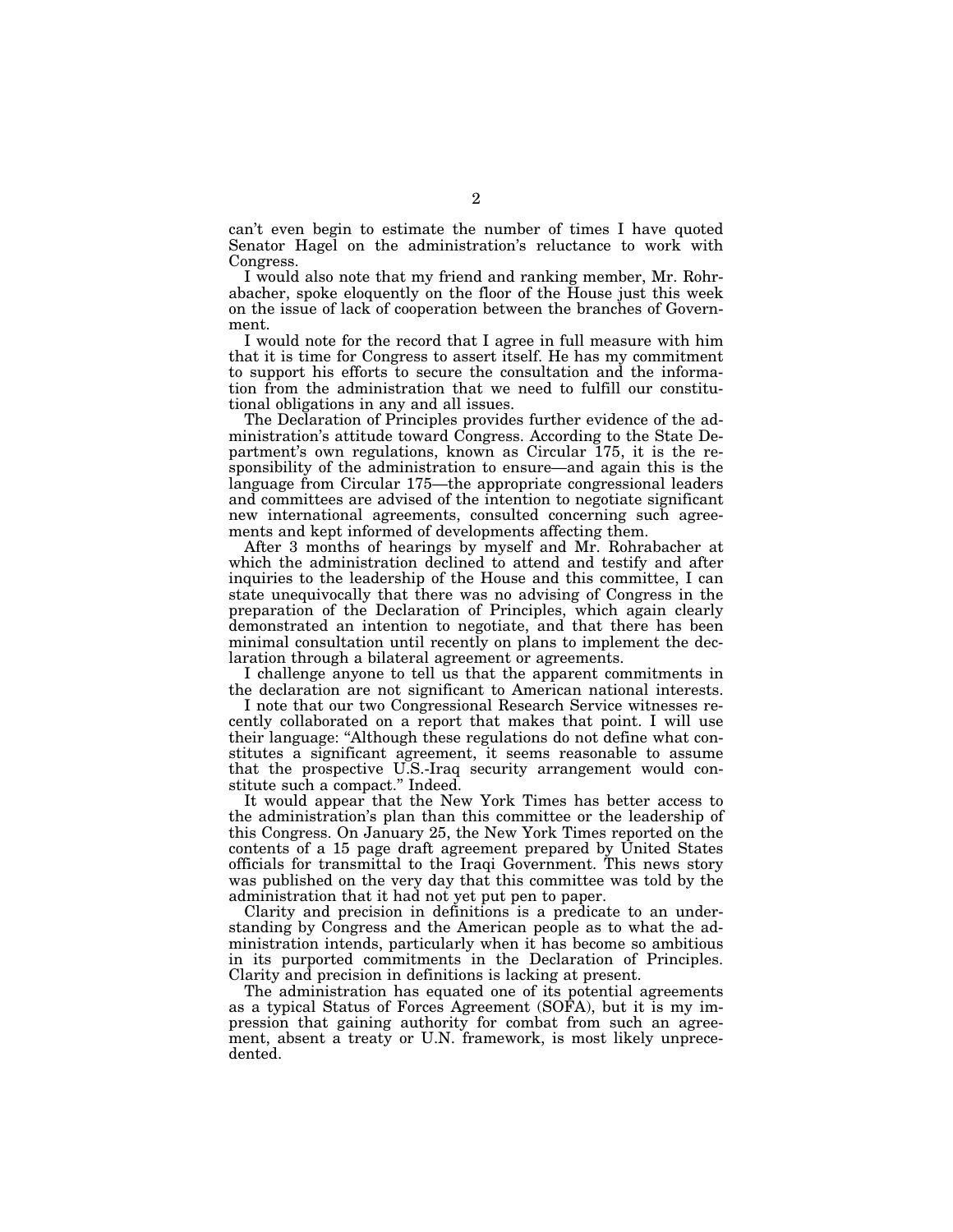Secretary of State Rice and Secretary of Defense Gates also have referenced another potential accord that they have described as a framework agreement. Now, I have looked in vain for a precedent or even a formal definition of a framework agreement. Well, maybe this panel can help us with that definition.

So we will today explore the legal implications of Status of Forces Agreements and U.N. mandates with a distinguished panel of lawyers from the American Law Division of the Congressional Research Service and from academic institutions.

In Jennifer Elsea we have CRS's ranking expert on domestic and international authorizations for the use of force in Iraq, and Chuck Mason is CRS's authority on Status of Forces Agreements. Both have written extensive legal treatments of these issues. Thank you, Jennifer and Chuck, for being here today.

We also have three professors of note to assist us. Professor Laura Dickinson of the University of Connecticut Law School is a former State Department official who has become a leading authority and author on the legal status of American private contractors in combat zones overseas.

Following a 28-year career in the State Department Office of the Legal Advisor, Mike Matheson is a professor at the George Washington University Law School and has become somewhat of a resident advisor to this subcommittee on the ins and outs of international law and State Department procedure, having already appeared twice before us during our inquiry into the Declaration of Principles.

And once again we welcome back Professor Ruth Wedgwood of Johns Hopkins University, who also brings her distinguished legal career in the executive branch, not to mention her scholarly research, to bear on our deliberations.

To the three of you, thank you for taking the time to be here to educate us. We will listen as attentively as your students are supposed to.

Now let me now turn to my friend and my valued partner in this effort, the ranking member, Mr. Rohrabacher, for his opening remarks.

Mr. ROHRABACHER. Thank you very much, Mr. Chairman, and thank you all for joining us today.

This is the fourth in a series of hearings of our subcommittee on the Status of Forces Agreements and U.N. mandates relative to the future of Iraq. To date, the United States military and Government personnel and contractors are operating in Iraq under a U.N. mandate.

We are learning all about what those legalities mean, and I have to admit that I was not fully aware and appreciative until we have had these hearings about the significance of these type of legal prerogatives, but that U.N. mandate is expected to expire at the end of this year, and Prime Minister Maliki has asked President Bush to forge ahead with a bilateral agreement that will take the mandate's place and, of course, negotiations are currently underway.

This administration will also most likely negotiate a Status of Forces Agreement to determine the rules under which United States military personnel will operate in Iraq. A Status of Forces Agreement, of course, is nothing new. The United States has Sta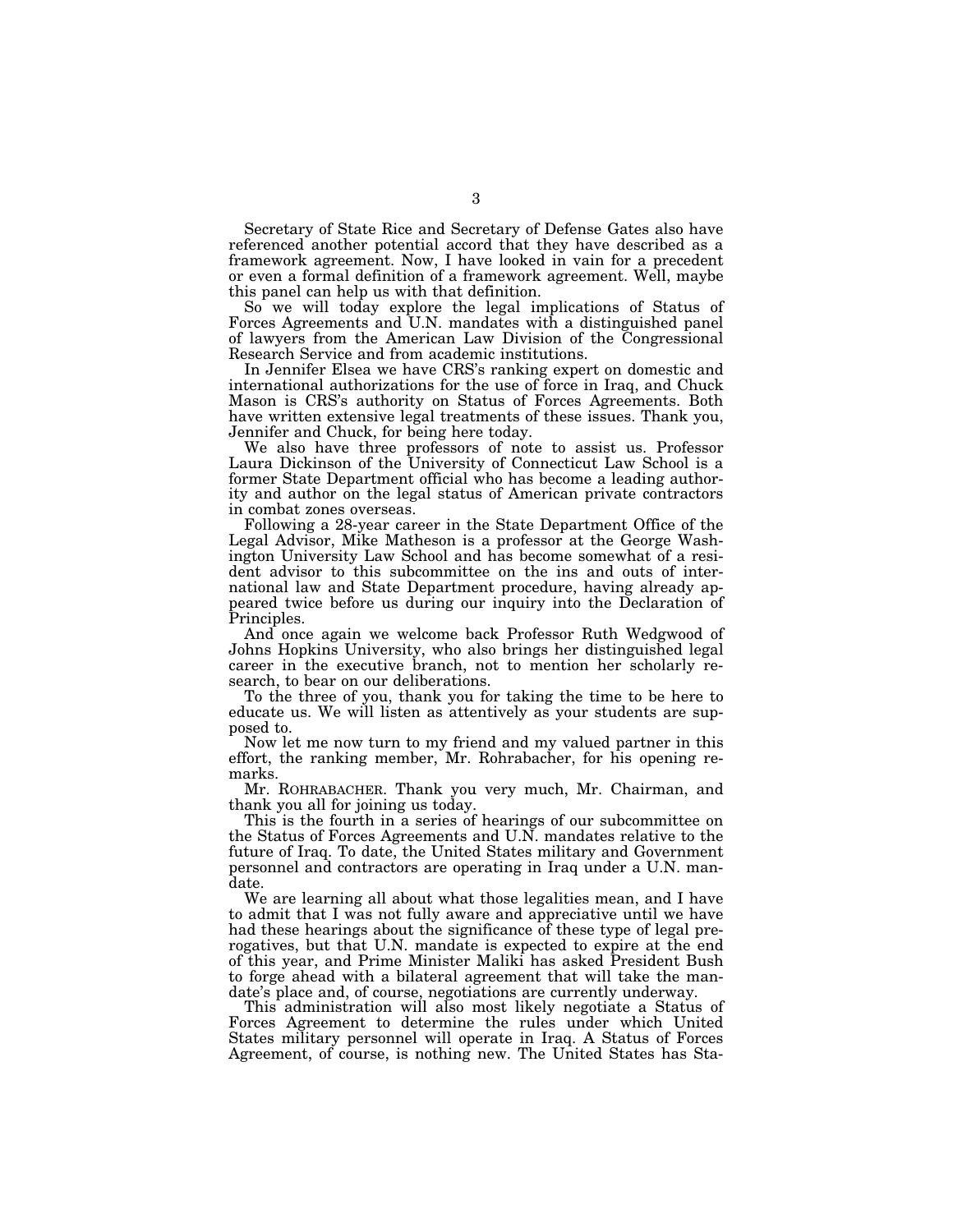tus of Forces Agreements with 115 states according to Secretary Rice.

The issue at hand, however, is not the Status of Forces Agreement and not necessarily what the legal parameters are going to be and what is going to be in these agreements. The issue at hand is about whether or not the Congress is going to play a role in determining what that policy is and how much input should Congress have in these types of agreements and, if the executive branch expects us to approve what they have negotiated, how much cooperation they need to show us during the process.

As I have noted in previous hearings, this administration has been unfortunately less than helpful to those of us with congressional oversight responsibility. Thus, they have created an unnecessary atmosphere of distrust among our colleagues.

In this case, those who oppose the Iraq War do not trust that the administration will consult them on these future agreements, and let me say by having noted how the administration has handled itself I would say that this distrust that is being expressed by my colleagues on the other side of the aisle is not only understandable, but justified.

My speech the other night did not talk about a lack of cooperation. It talked about an arrogant and dismissive attitude by this administration. I think that in this Congress there has been a desire for cooperation. Certainly there has been a desire for cooperation on the Republican side, and I might add that even Republicans are dismayed by the lack of cooperation with the administration.

However, with this we should take as a hopeful note that General Lute, the President's advisor on the Iraq War, now says that Congress will be consulted on future agreements with Iraq.

It is also a hopeful note that Secretary Rice seems to have responded to the chairman when he made his complaints to her at a hearing of the full committee, and I think Secretary Rice, who has my respect and admiration, someone I have known for a long time, is very serious and I would say an honest member of this administration, heard the complaint, and it looks like she is trying to deal with that and try to make right, so I am looking forward to that.

By the way, I would just say that I believe that my criticism of the administration is not based on actions of Secretary Rice, but the problem I think goes much higher than that. I will leave that criticism at that point.

Today's subcommittee hearing will examine what type of negotiations must be voted on by Congress and which ones will be handled through executive power alone. I think that is a very significant question. I need a briefing on that myself, so I am glad you have arranged it, Mr. Chairman.

Whatever type of agreement is made between the United States and Iraq must follow the letter of the law, as well as the Constitution, with regards to its enactment, and I look forward to this hearing to see what the experts can tell us as to what those prerequisites are.

Thank you very much. I look forward to learning some things from all of you.

Mr. DELAHUNT. Yes. Thank you. Thank you, Mr. Rohrabacher.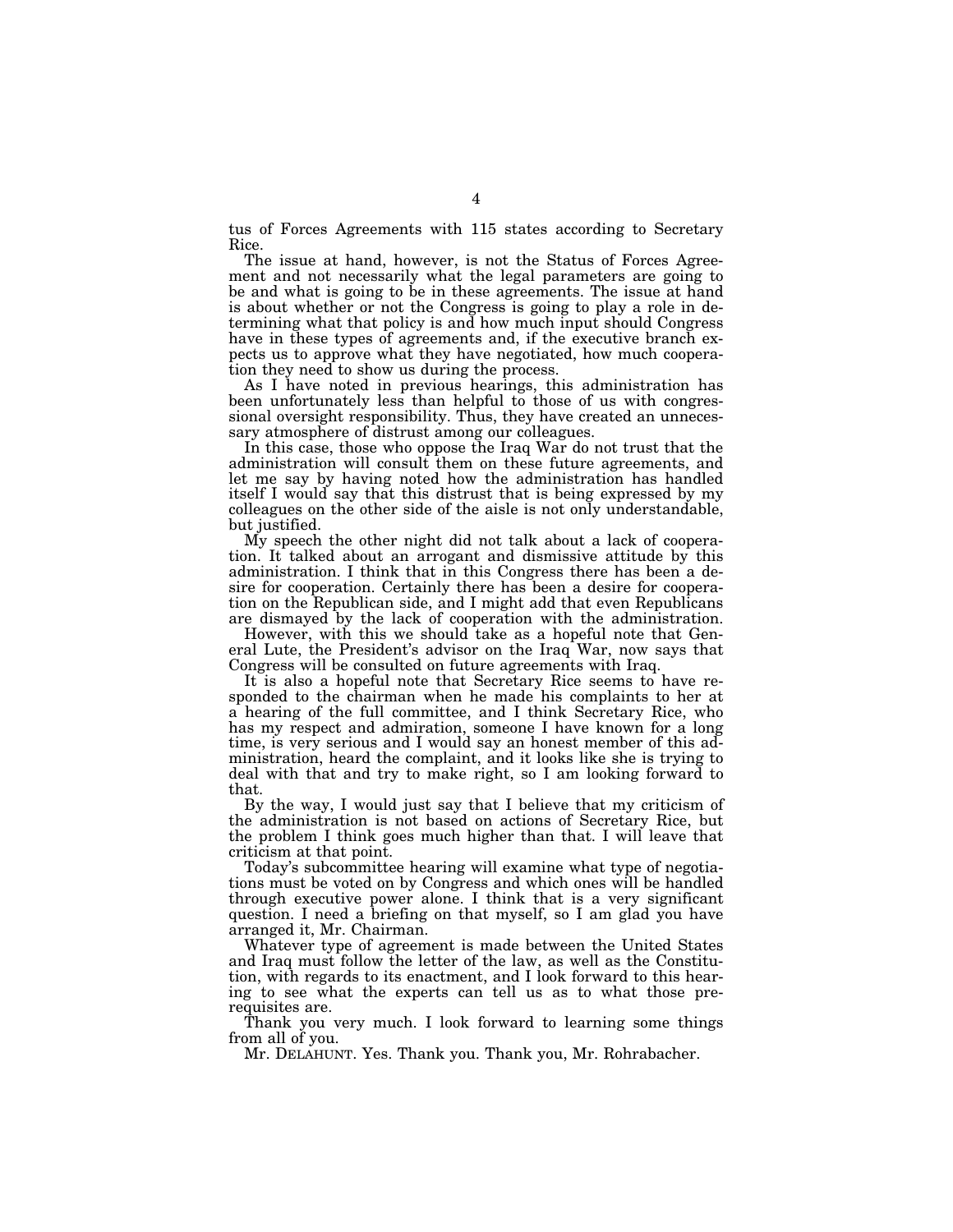I should have noted for the record too that Secretary Rice, when inquired of, immediately responded that she would ensure an appearance by an appropriate official from the State Department at our next hearing, which is next week.

Mr. ROHRABACHER. Tuesday.

Mr. DELAHUNT. Tuesday. So we are working.

Let us begin with Ms. Elsea, please.

#### **STATEMENT OF JENNIFER K. ELSEA, ESQ., LEGISLATIVE AT-TORNEY, AMERICAN LAW DIVISION, CONGRESSIONAL RE-SEARCH SERVICE**

Ms. ELSEA. Good morning Chairman Delahunt, Ranking Member Rohrabacher. I am Jennifer Elsea. I am a legislative attorney with the American Law Division at the Congressional Research Service.

I thank the subcommittee for the opportunity to address the authorities and protections that Status of Forces Agreements and U.N. mandates provide for U.S. troops. I will confine my remarks to the military operations in Iraq and Afghanistan.

I ask that my written remarks be submitted for the record, and I would also invite our CRS report to be entered in. It is entitled Congressional Oversight Related Issues.

Mr. DELAHUNT. Without objection.

Ms. ELSEA. In Afghanistan, the United States is participating in two military missions. Operation Enduring Freedom (OEF) refers to the U.S. led coalition that initiated military action in 2001. The International Security Assistance Force (ISAF) is a NATO-led coalition deployed to Afghanistan under U.N. mandate after the Taliban government was ousted. I will start with ISAF.

The U.N. mandate related to ISAF is for peace enforcement for the purpose of assisting the Afghan Government in extending its authority throughout its territory and creating a secure environment for reconstruction and humanitarian efforts.

ISAF negotiated a military technical agreement with the Afghan interim authority that gives ISAF the authority to use military force to accomplish its mission. The agreement also contains arrangements regarding the status of ISAF forces. It provides that all ISAF and supporting personnel are subject to the exclusive jurisdiction of their own governments.

ISAF personnel are immune from arrest or detention by Afghan authorities and may not be turned over to any international tribunal or other entity without the express consent of the contributing nation.

Operation Enduring Freedom is the U.S.-led coalition formed to combat terrorism after 9/11. The United States and the transitional Government of Afghanistan concluded an agreement in 2002 regarding the status of United States military and DoD civilian personnel in Afghanistan. The agreement makes United States personnel immune from criminal prosecution by Afghan authorities and from civil and administrative jurisdiction for duty-related conduct.

Under the agreement, Afghanistan is not permitted to surrender United States personnel to the custody of another state or international tribunal without U.S. consent. The agreement does not cover contract personnel explicitly.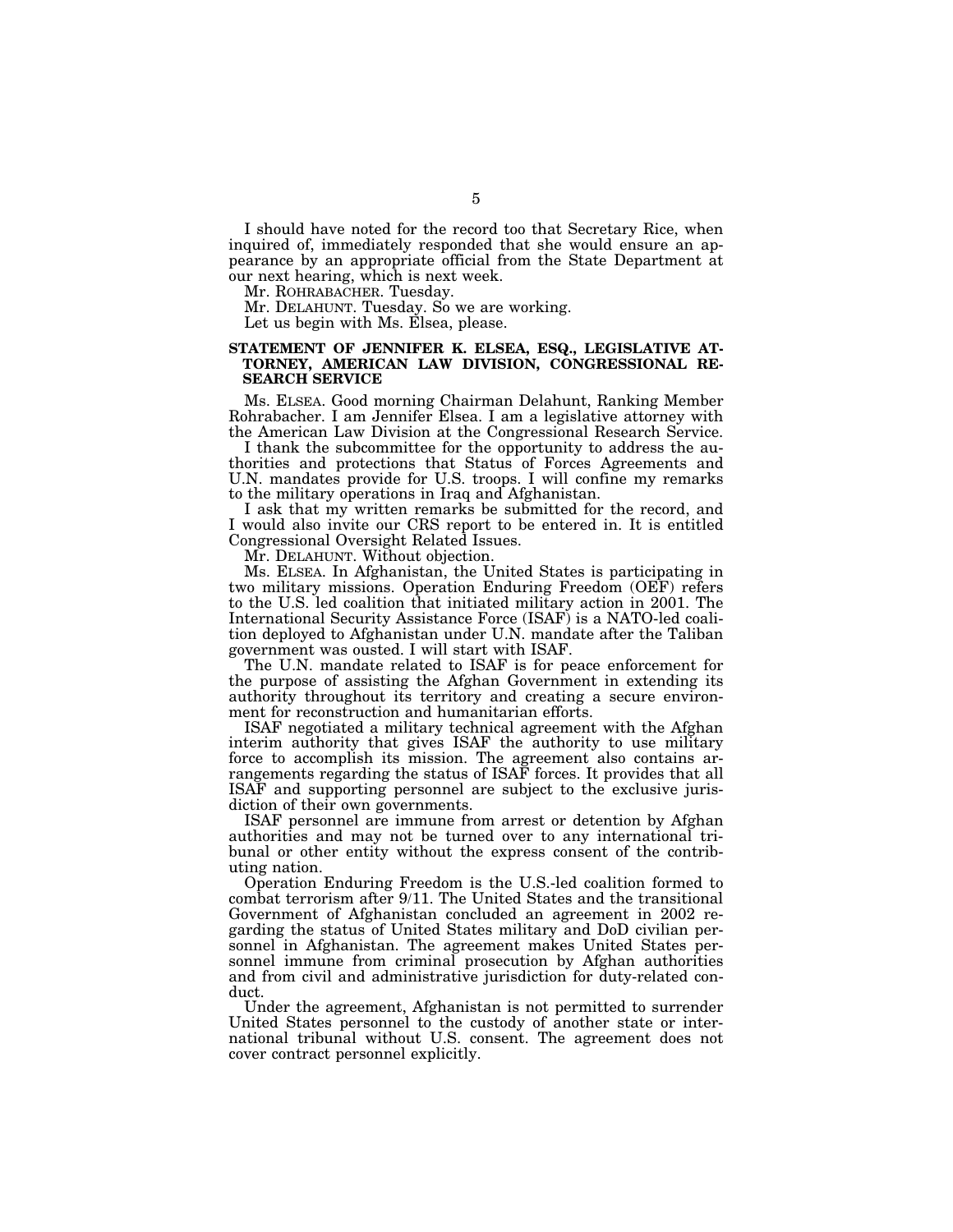The agreement with Afghanistan does not expressly authorize the United States to carry out military operations within Afghanistan, but it recognizes that such operations are ongoing. Congress authorized the use of military force there to combat terrorism in 2001.

While there is no explicit U.N. mandate authorizing Operating Enduring Freedom, Security Council resolutions appear to provide ample recognition, calling on the Afghan Government to cooperate with both ISAF and Operation Enduring Freedom to address the threat posed by the Taliban and al-Qaeda.

President Hamid Karzai and President Bush have issued a joint declaration similar to the one with Iraq which envisions a continued United States presence to build the security forces and to consult about appropriate measures to take in the event that Afghanistan perceives that its territorial integrity, independence or security is threatened or at risk.

Congress authorized United States military operations in Iraq as the President deems necessary to defend the national security of the United States against the continuing threat posed by Iraq and to enforce all relevant United Nations Security Council resolutions regarding Iraq.

After the regime of Saddam Hussein was removed from power, the Security Council recognized the Coalition Provisional Authority, CPA, and its role in bringing about a new government in Iraq. It also provided a mandate for coalition forces authorizing them to take all necessary measures to provide security and stability for Iraq in order to establish a new government. Subsequent resolutions have extended that mandate pursuant to requests by the Iraqi Government.

The U.N. mandate does not provide for the immunity of coalition troops, and no SOFA was deemed possible initially prior to the recognition of a permanent government in Iraq. Immunity for Coalition personnel was established by CPA Order No. 17, which gives Coalition personnel immunity from all Iraqi legal processes, including arrest, detention or proceedings in Iraqi court. Such persons are expected to respect applicable Iraqi laws, but are subject to the exclusive jurisdiction of their sending states.

At the time of the hand-over of authority to Iraq, the interim constitution came into effect which provided that CPA orders then in effect would remain in effect until rescinded by the new Iraqi Government.

CPA Order 17 remains in force for the duration of the U.N. mandate according to its terms and terminates only after the departure of the final element of the Multinational Force from Iraq, unless it is earlier rescinded or amended.

There is no timetable for the departure of the Multinational Force Coalition from Iraq after the U.N. mandate ends. Order 17 could be interpreted to expire at the same time. However, Order 17 appears to have been designed to stay in force for long enough to allow Multinational Forces to depart.

If the U.N. Security Council or Iraqi Government later adopt a timetable for the departure of the Multinational Force, it seems logical to interpret CPA Order 17 as expiring at that time. On the other hand, if the Iraqi Government invites United States forces to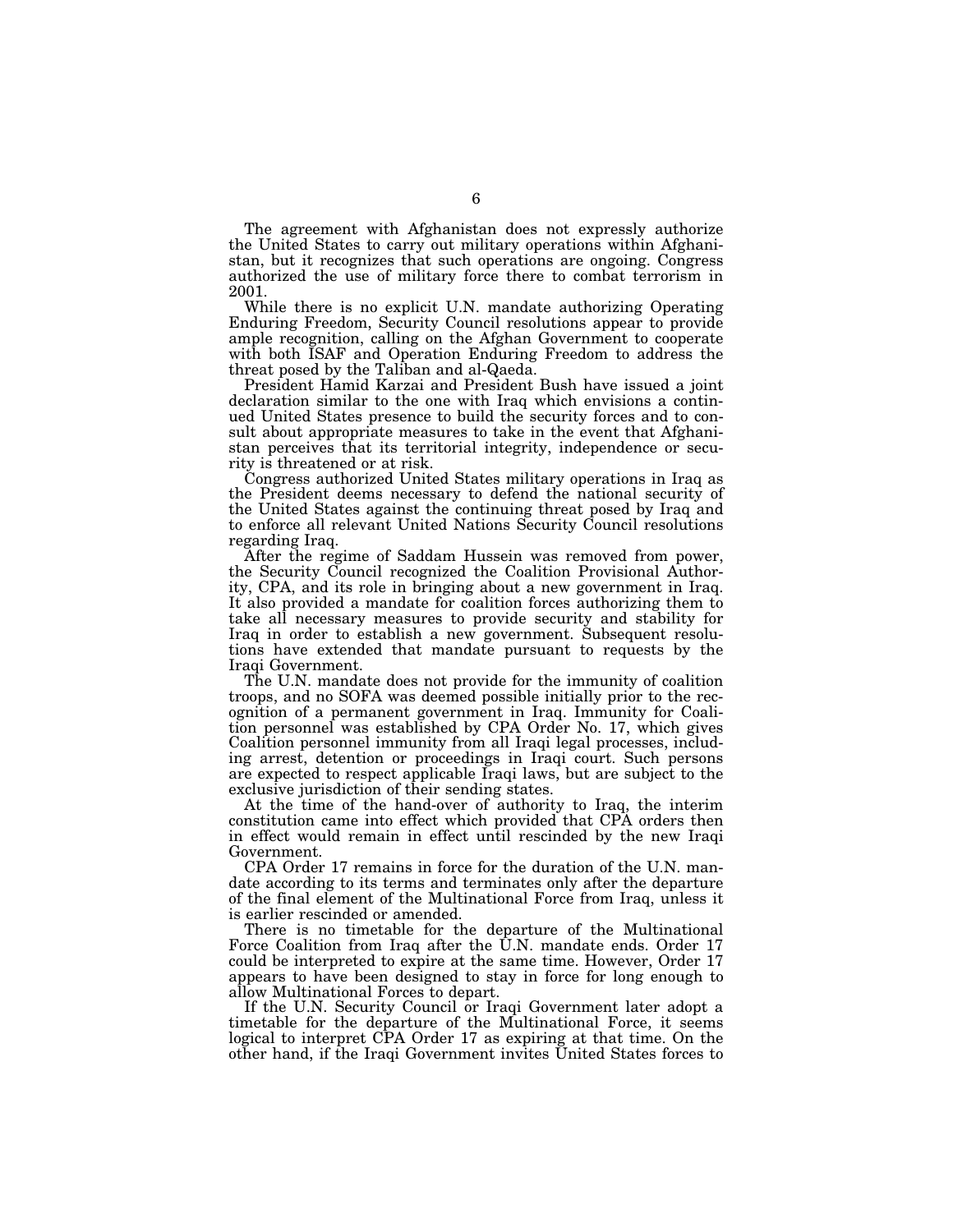remain in Iraq then CPA Order 17 could remain in effect until a new agreement is reached.

However, all of this is subject to the interpretation of the Iraqi Government. How long the immunity of the Coalition troops will continue after the U.N. mandate expires may depend on whether the Iraqi Government deems them to be part of elements of the Multinational Force that have not yet departed or military forces that have overstayed their mandate.

Even more significantly, the Iraqi legislature could decide to repeal, amend or possibly extend the order at any time, even before the U.N. mandate expires.

Another question regarding the status of United States forces in Iraq after the U.N. mandate is whether the congressional authorization to use military force will also end. Presumably continued force is authorized under the resolution only so long as Iraq poses a threat, a continuing threat to the United States, and the U.S. military presence is not inconsistent with U.N. resolutions.

It may be argued that Iraq no longer poses a danger to the security of the United States, at least not of the same kind that led Congress to authorize force in the first place.

Once the U.N. mandate expires, assuming the Security Council doesn't adopt new resolutions that support a U.S. mission, it is arguable that the United States use of force in Iraq is not necessary or appropriate to enforce U.N. Security Council resolutions regarding Iraq. Therefore, new legislation may be necessary to support a new role for United States troops under a possible agreement with Iraq.

That concludes my remarks.

[The prepared statement of Ms. Elsea follows:]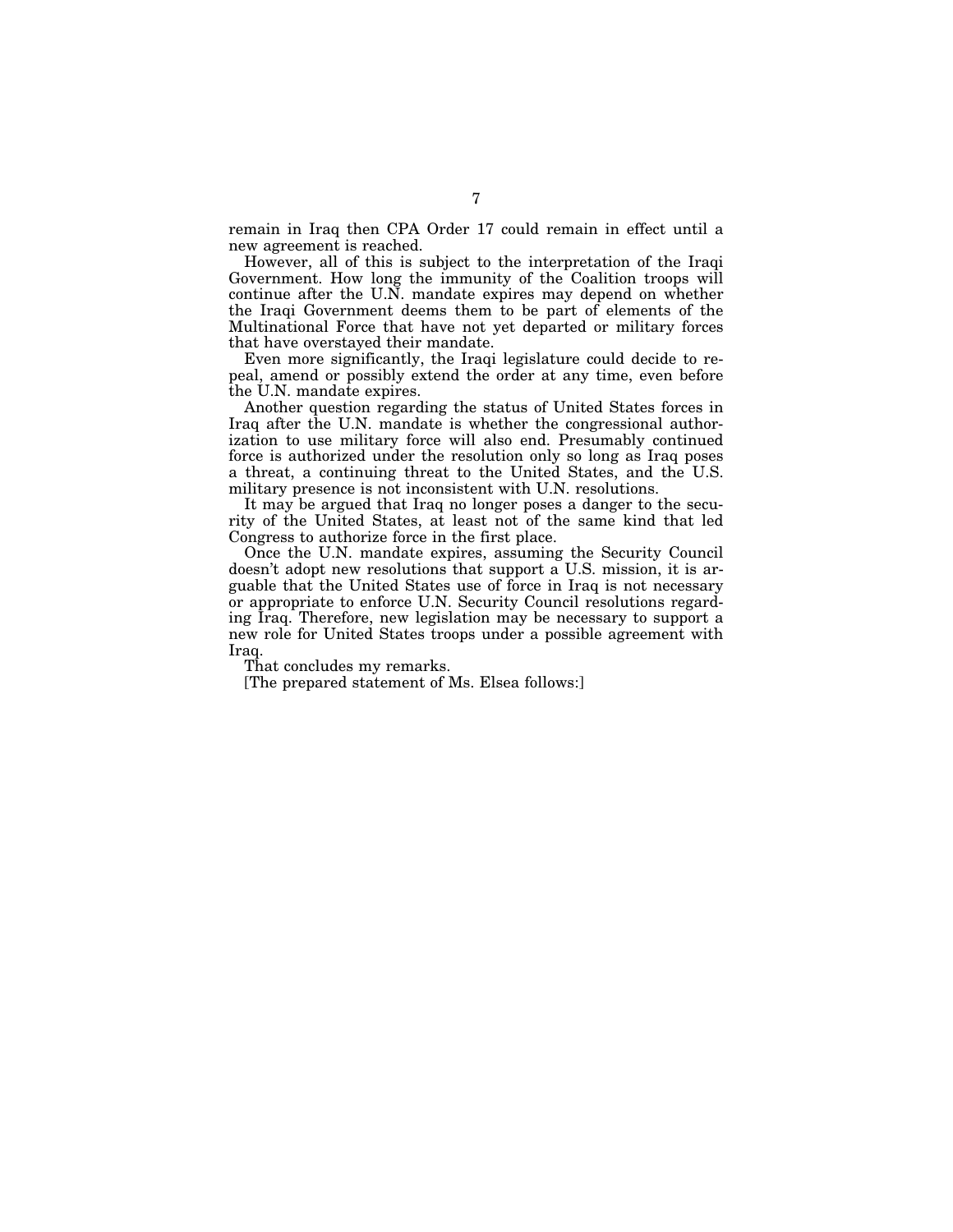

**Statement of Jennifer K. Elsea Legislative Attorney American Law Division Congressional Research Service** 

before

#### The Subcommittee on International Organizations, Human Rights, and Oversight of the House Foreign Affairs Committee

#### Hearing: "Status of Forces Agreements and UN Mandates: What Authorities and Protections Do They Provide to U.S. Personnel?"

#### **February 28, 2008**

Chairman Delahunt, Ranking Member Rohrbacher, and Distinguished Members of the House Subcommittee,

I am Jennifer Elsea, a legislative attorney in the American Law Division at the Congressional Research Service. I work on a variety of issues connected with national security and international law, and have had the opportunity to prepare analyses regarding legal aspects of the use of force abroad. I thank the subcommittee for the opportunity to address the authorities and protections that status of forces agreements and U.N. mandates provide for U.S. personnel operating overseas. I will confine my remarks to the military operations in Afghanistan and Iraq, briefly describing the effects of the relevant U.N. resolutions and international agreements, as well as the congressional mandates for these operations. I ask that my remarks be submitted into the record, along with a report CRS has prepared entitled "Congressional Oversight and Related Issues Concerning the Prospective Security Agreement Between the United States and Iraq," which addresses the issues covered by these hearings in greater detail.

### Afghanistan

The United States is participating in two military operations in Afghanistan, with separate (but overlapping) mandates and status of forces arrangements. Operation Enduring Freedom (OEF) refers to the U.S.-led coalition that initiated military action in Afghanistan in 2001 in response to the terrorist attacks of September 11, 2001. The International Security

Congressional Research Service Washington, D.C. 20540-7000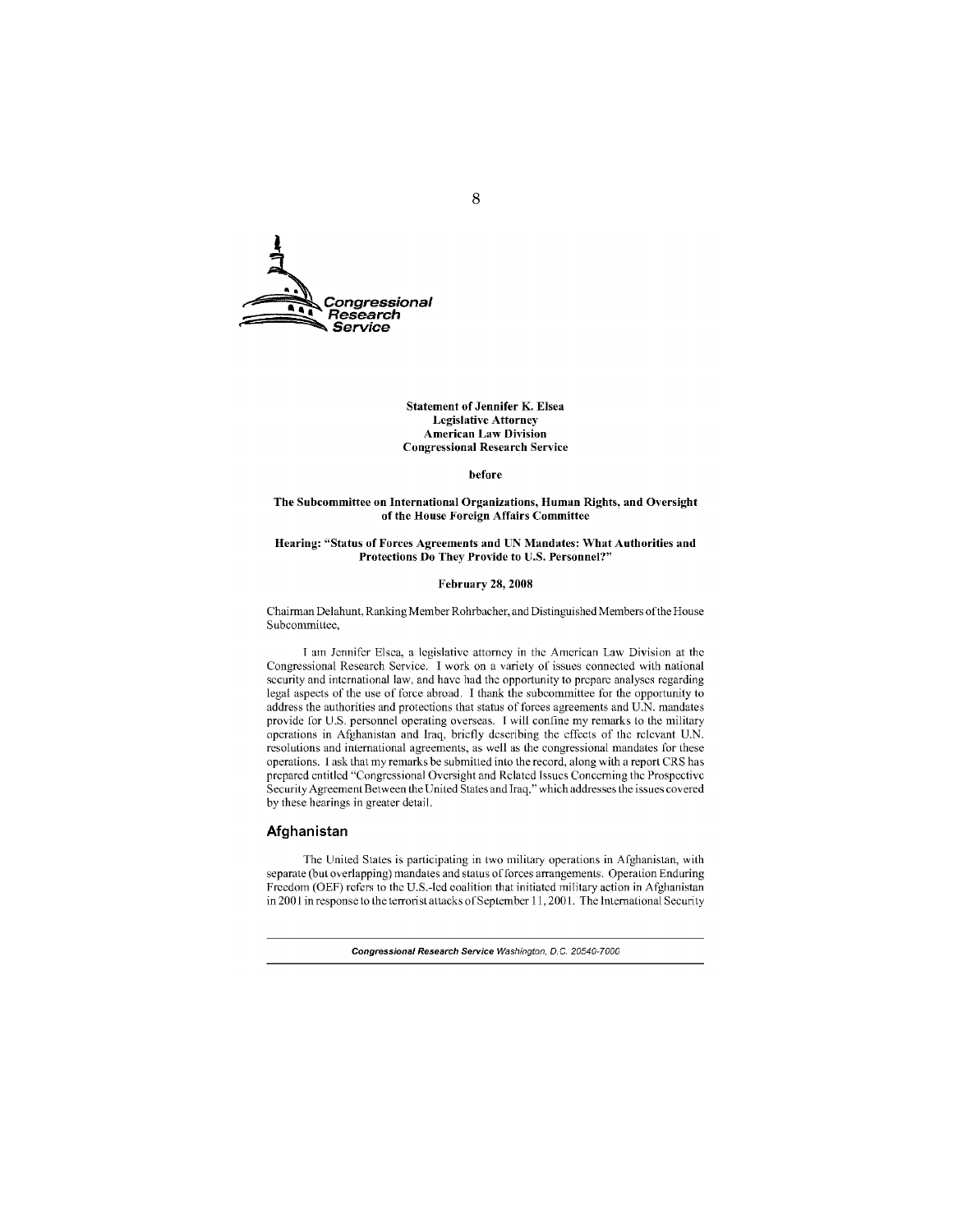Assistance Force (ISAF) is a NATO-led coalition deployed to Afghanistan under U.N. mandate beginning with Security Council Resolution 1386.1

**ISAF.** The ISAF was initially a small force led by the United Kingdom established to provide assistance to the Afghan Interim Authority for the maintenance of security in Kabul and the surrounding areas. NATO took over the mission in 2003, which has gradually expanded to cover the entire territory of Afghanistan. Its U.N. mandate is related to "peace enforcement," which is described as assisting the Afghan government in extending its authority and creating a secure environment.<sup>2</sup> U.N.S.C. Resolution 1510 (2003) authorized the expansion of the ISAF mandate

to allow it... to support the Afghan Transitional Authority and its successors in the maintenance of security in areas of Afghanistan outside of Kabul and its environs, so that the Afghan Authorities as well as the personnel of the United Nations and other international civilian personnel engaged, in particular, in reconstruction and humanitarian efforts, can operate in a secure environment, and to provide security assistance for the performance of other tasks in support of the Bonn Agreement [creating an international framework for the establishment of an elected government in Afghanistan].

Under a Military Technical Agreement negotiated by ISAF and the Afghan Interim Authority, ISAF has the authority, "without interference or permission, to do all that the Commander judges necessary and proper, including the use of military force, to protect the ISAF and its Mission."

Annexed to the Military Technical Agreement is a document entitled "Arrangements" Regarding the Status of the International Security Assistance Force." It provides that all ISAF and supporting personnel are subject to the exclusive jurisdiction of their respective national elements for criminal or disciplinary offences, no matter where such conduct takes place. In addition, such personnel are immune from arrest or detention by Afghan authorities, and may not be turned over to any international tribunal or any other entity or State without the express consent of the contributing nation.

In March of 2006, NATO and the Islamic Republic of Afghanistan signed a "Declaration of Afghanistan's Long Term Cooperation and Partnership with NATO" to formalize the NATO presence in Afghanistan.<sup>3</sup> It does not expressly address the status of NATO forces in Afghanistan, but a status of forces agreement (SOFA) seems likely to be part of any final agreement.

OEF. Operation Enduring Freedom is the U.S.-led coalition formed to combat terrorism after 9/11. It does not operate under a formal U.N. mandate, although the U.N. Security Council has effectively condoned its mission, first, by implicitly recognizing that

<sup>&</sup>lt;sup>1</sup> U.N.S.C. Res. 1386 (Dec. 20, 2001).

<sup>&</sup>lt;sup>2</sup> See NATO Topics: NATO in Afghanistan Fact Sheet, [http://www.nato.int/issues/afghanistan/040628-factsheet.htm].

<sup>&</sup>lt;sup>3</sup> Available at the Ministry of Foreign Affairs website, [http://www.mfa.gov.af/documents.asp].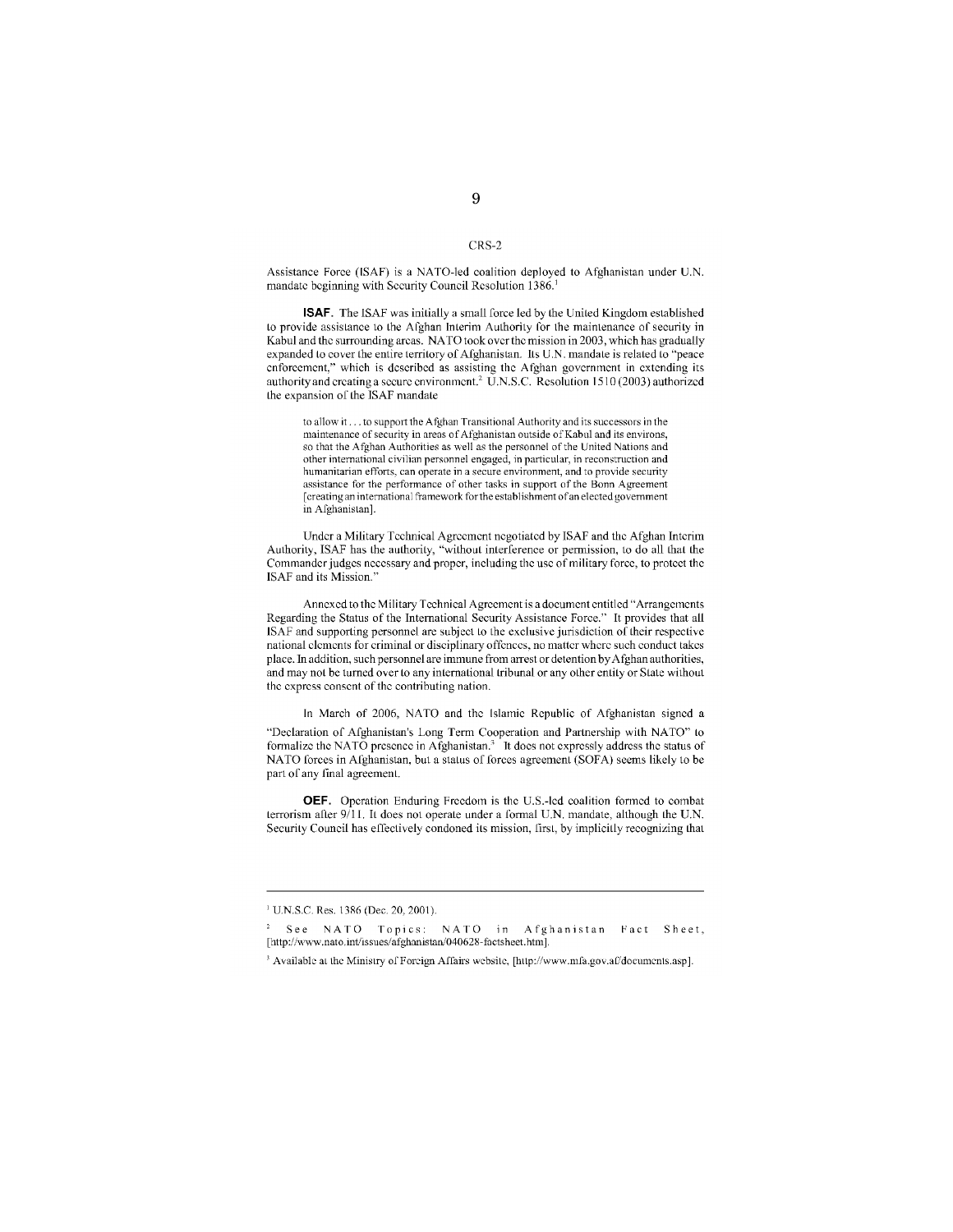the use of force was appropriate in response to the September 11, 2001 terrorist attacks,<sup>4</sup> and later, by calling upon ISAF to "work in close consultation with" Operation Enduring Freedom in carrying out its mandate.<sup>5</sup> In 2007, the Security Council provided even more explicit support for OEF, calling upon the Afghan Government, "with the assistance of the international community, including the International Security Assistance Force and Operation Enduring Freedom coalition, in accordance with their respective designated responsibilities as they evolve, to continue to address the threat to the security and stability of Afghanistan posed by the Taliban, Al-Qaida, other extremist groups and criminal activities..."<sup>6</sup>

The United States and the transitional government of Afghanistan concluded an agreement in 2002 regarding the status of U.S. military and civilian personnel of the U.S. Department of Defense present in Afghanistan in connection with cooperative efforts in response to terrorism, humanitarian and civic assistance, military training and exercises, and other activities.<sup>7</sup> Such personnel are to be accorded "a status equivalent to that accorded to the administrative and technical staff" of the U.S. Embassy under the Vienna Convention on Diplomatic Relations of 1961.<sup>8</sup> Accordingly, U.S. personnel are immune from criminal prosecution by Afghan authorities, and are immune from civil and administrative jurisdiction except with respect to acts performed outside the course of their duties.<sup>9</sup> The Islamic Transitional Government of Afghanistan<sup>10</sup> explicitly authorized the U.S. government to exercise criminal jurisdiction over U.S. personnel, and the government of Afghanistan is not permitted to surrender U.S. personnel to the eustody of another state, international tribunal, or any other entity without consent of the U.S. government. The agreement does not appear to provide immunity for contract personnel.

The agreement with Afghanistan does not expressly authorize the United States to carry out military operations within Afghanistan, but it recognizes that such operations are "ongoing." Congress authorized the use of military force there (and elsewhere) by joint resolution in 2001, for targeting "those nations, organizations, or persons [who] planned, authorized, committed, or aided the terrorist attacks that occurred on September 11, 2001. <sup>11</sup> While there is no explicit U.N. mandate authorizing the OEF, Security Council . . . . 1 resolutions appear to provide ample recognition of the legitimacy of its operations, most recently by calling upon the Afghan Government, "with the assistance of the international

 $^{\circ}$  Id.

<sup>9</sup> Vienna Convention on Diplomatic Relations of April 18, 1961, T.I.A.S. 7502; 23 U.S.T. 3227.

<sup>&</sup>lt;sup>4</sup> U.N.S.C. Res. 1368 (Sep. 12, 2001) ("Recognizing the inherent right of individual or collective self-defence in accordance with the [UN] Charter," and expressing its "readiness to take all necessary steps to respond to the terrorist attacks").

<sup>&</sup>lt;sup>5</sup> See U.N.S.C. Res. 1776 § 5 (Sep. 19, 2007); U.N.S.C. Res. 1707 § 4 (2007).

<sup>&</sup>lt;sup>6</sup> U.N.S.C. Res. 1746 § 25 (2007).

 $^7$  T.I.A.S. Exchange of notes September 26 and December 12, 2002 and May 28, 2003. Entered into force May 28, 2003.

<sup>&</sup>lt;sup>10</sup> The transitional government has since been replaced by the fully elected Government of the Islamic Republic of Afghanistan. For information about the political development of Afghanistan since 2001, see Afghanistan: Government Formation and Performance, CRS Report RS21922, by Kenneth Katzman.

<sup>&</sup>lt;sup>11</sup> P.L. 107-40 (September 18, 2001); 115 Stat. 224.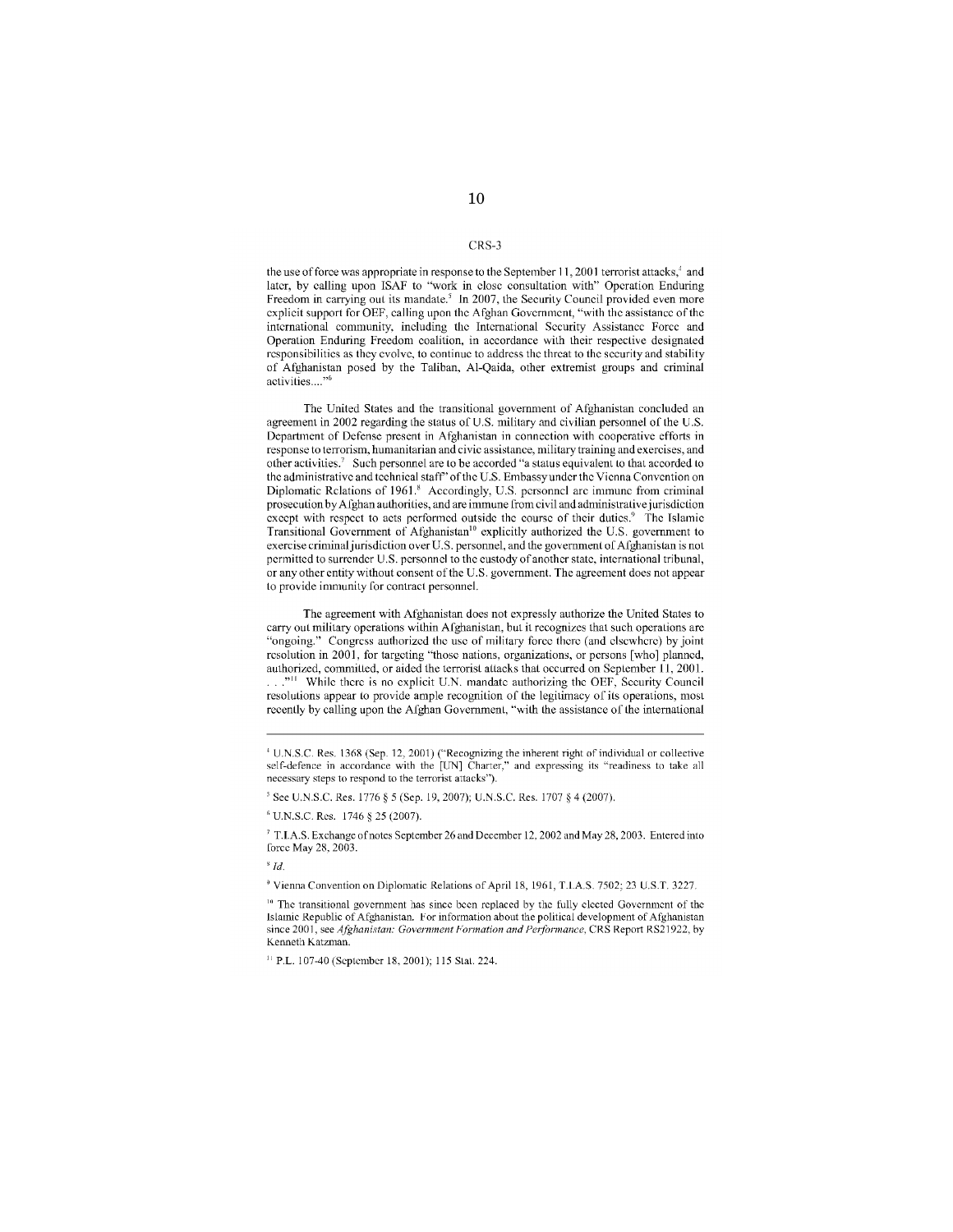community, including the International Security Assistance Force and Operation Enduring Freedom coalition, in accordance with their respective designated responsibilities as they evolve, to continue to address the threat to the security and stability of Afghanistan posed by the Taliban, Al-Qaida, other extremist groups and criminal activities...."<sup>12</sup> The Security Council has also called upon the ISAF to "work in close consultation with" Operation Enduring Freedom in carrying out its force mandate.<sup>13</sup>

On May 23, 2005, President Hamid Karzai and President Bush issued a "joint declaration" outlining a prospective future agreement between the two countries.<sup>14</sup> It envisions a role for U.S. military troops in Afghanistan to "help organize, train, equip, and sustain Afghan security forces" until Afghanistan has developed its own capacity, and to "consult with respect to taking appropriate measures in the event that Afghanistan perceives that its territorial integrity, independence, or security is threatened or at risk." The declaration does not mention the status of U.S. forces in Afghanistan, but a status of forces agreement can be expected to be part of the final arrangement.

#### Iraq

U.S. military operations in Iraq are congressionally authorized pursuant to H.J. Res. 114 (P.L. 107-243), which authorizes the President to use the armed forces of the United States

as he determines to be necessary and appropriate in order to - (1) defend the national security of the United States against the continuing threat posed by Iraq; and (2) enforce all relevant United Nations Security Council resolutions regarding Iraq.

H.J. Res. 114 appears to incorporate future resolutions concerning Iraq that may be adopted by the Security Council as well as those adopted prior to its enactment. The authority also appears to extend beyond compelling Iraq's disarmament to implementing the full range of concerns expressed in those U.N. resolutions in connection with the reconstruction efforts and establishment of an elected government, as well as for the broad purpose of defending "the national security of the United States against the continuing threat posed by Iraq."

Despite the initial lack of consensus among Security Council members regarding whether its previous resolutions concerning Iraq and Kuwait authorized enforcement by military means, the Security Council adopted subsequent resolutions recognizing the occupation of Iraq and generally supporting the coalition's plans for bringing about a democratic government in Iraq.<sup>15</sup>

The first of these, Resolution 1511 (Oct. 16, 2003), recognized the Coalition Provisional Authority (CPA) but underscored the temporary nature of its obligations and

<sup>&</sup>lt;sup>12</sup> U.N.S.C. Res. 1746 § 25 (2007).

<sup>&</sup>lt;sup>13</sup> See U.N.S.C. Res. 1776 § 5 (Sep. 19, 2007); U.N.S.C. Res. 1707 § 4 (2007).

 $14$  [  $h$  t t p : //www.mfa.gov.af/Documents/Important Doc/US -Afghanistan%20Strategic%20Partnership%20Declaration.pdf].

<sup>&</sup>lt;sup>15</sup> For an overview of the process, see Iraq: Post-Saddam Governance and Security, CRS Report RL31339, by Kenneth Katzman.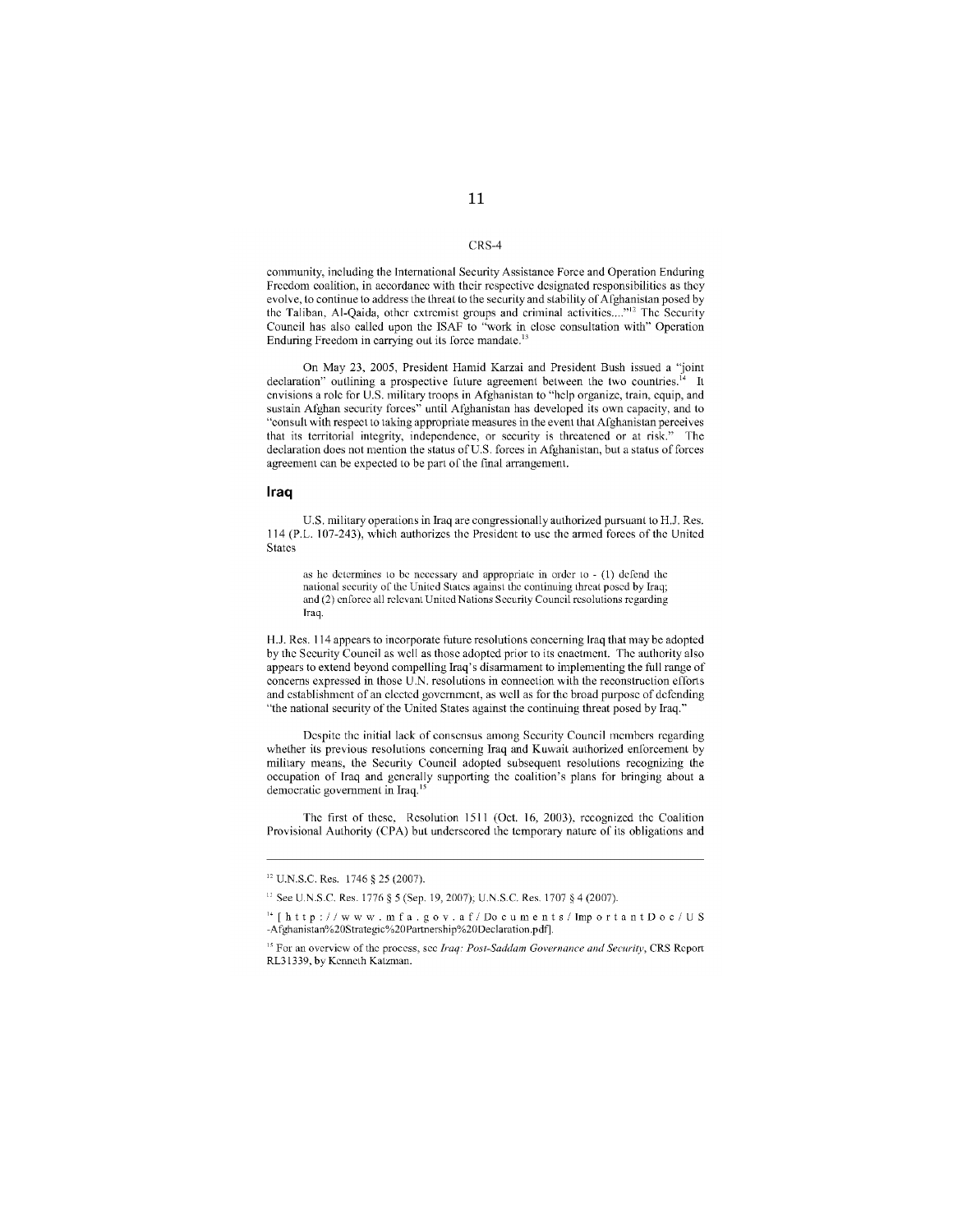authorities under international law. In paragraph 13, Resolution 1511 provided a mandate for coalition forces, authorizing

a multinational force under unified command to take all necessary measures to contribute to the maintenance of security and stability in Iraq, including for the purpose of ensuring necessary conditions for the implementation of the timetable and programme [for establishing a permanent government in Iraq] as well as to contribute to the security of the United Nations Assistance Mission for Iraq, the Governing Council of Iraq and other institutions of the Iraqi interim administration, and key humanitarian and economic infrastructure.

The Security Council included in Resolution 1511 a commitment to "review the requirements and mission of the multinational force ... not later than one year from the date of this resolution, and that in any case the mandate of the force shall expire upon the completion of the [electoral process outlined previously]," at which time the Security Council would be ready "to consider . . . any future need for the continuation of the multinational force, taking into account the views of an internationally recognized, representative government of Iraq." Subsequent resolutions have extended the mandate pursuant to requests by the Iraqi government.

The Security Council Resolutions do not provide for the immunity of coalition troops from Iraqi legal processes. No SOFA was deemed possible prior to the recognition of a permanent government in Iraq. Immunity for coalition soldiers, contract workers, and other foreign personnel in Iraq in connection with security and reconstruction was established by order of the CPA, which relied for its authority on the laws and usages of war (as consistent with relevant U.N. Security Council resolutions.) CPA Order 17, Status of the Coalition Provisional Authority, MNF - Iraq, Certain Missions and Personnel in Iraq,<sup>16</sup> established that all personnel of the multinational force (MNF) and the CPA, and all International Consultants, are immune from Iraqi legal process, which are defined to include "arrest, detention or proceedings in Iraqi courts or other Iraqi bodies, whether eriminal, civil, or administrative." Such persons are expected to respect applicable Iraqi laws, but are subject to the exclusive jurisdiction of their "Sending States." States contributing personnel to the multinational force have the right to exercise within Iraq any criminal and disciplinary jurisdiction conferred on them by their domestic law over all persons subject to their military law

In June, 2004, in anticipation of the dissolution of the CPA and handover of sovereignty to the Interim Government of Iraq, the Security Council adopted Resolution 1546, which reaffirmed and extended the authorization for the multinational force at the request of the incoming Interim Government of Iraq. Resolution 1546 incorporated letters from U.S. Secretary of State Colin Powell and Prime Minister of the Interim Government of Iraq Dr. Ayad Allawi. With respect to the status of coalition forces, Secretary Powell wrote:

In order to continue to contribute to security, the MNF must continue to function under a framework that affords the force and its personnel the status that they need to accomplish their mission, and in which the contributing states have responsibility for exercising jurisdiction over their personnel and which will ensure arrangements for, and use of assets by, the MNF. The existing framework governing these matters

Available online at [http://www.cpa-iraq.org/regulations/ 20040627\_CPAORD\_17\_Status\_of\_Coalition\_Rev\_with\_Annex\_A.pdf]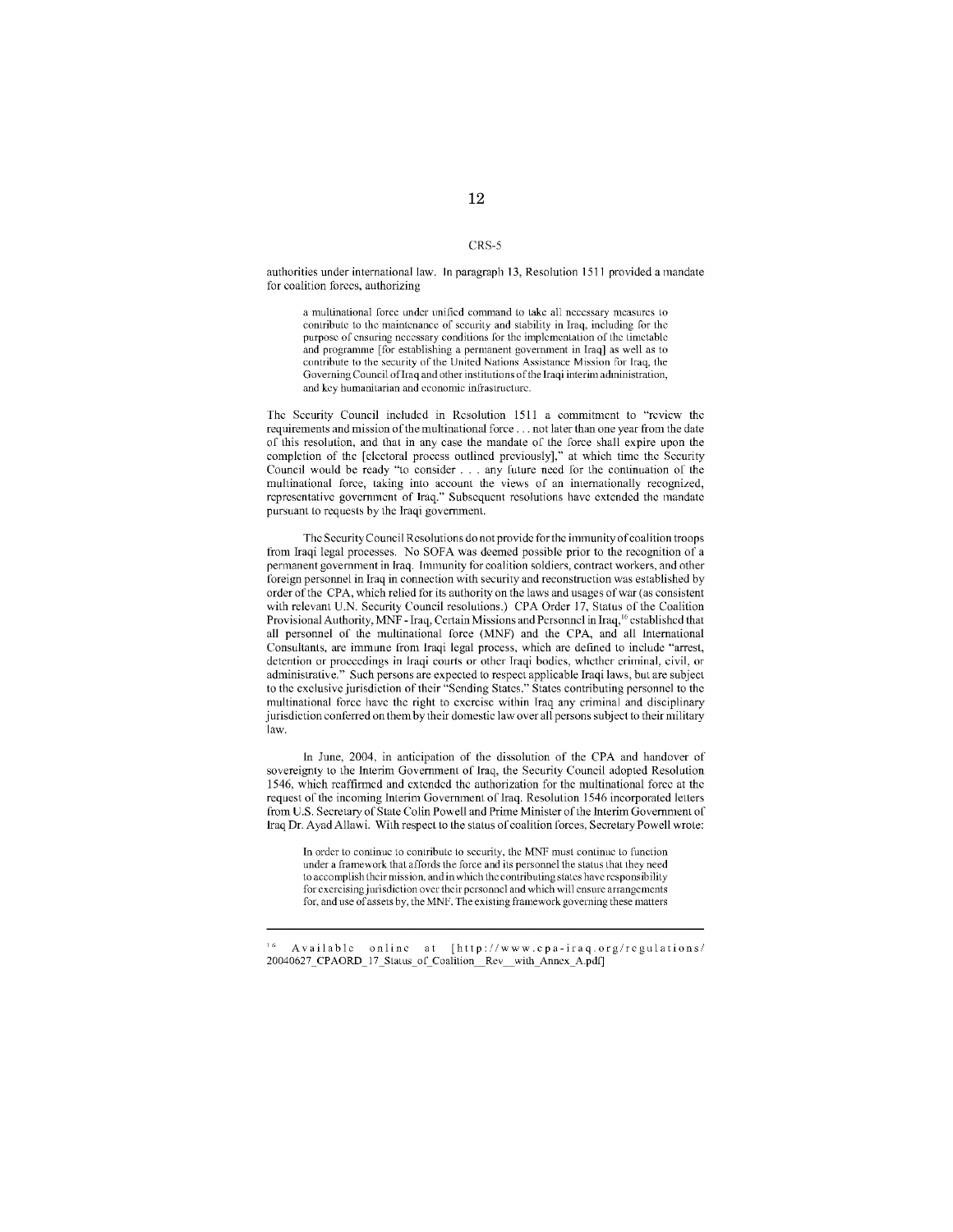is sufficient for these purposes. In addition, the forces that make up the MNF are and will remain committed at all times to act consistently with their obligations under the law of armed conflict, including the Geneva Conventions.

Prior to the handover of sovereignty to the interim government, Ambassador Bremer issued CPA Order 100 to revise existing CPA orders, chiefly by substituting the MNF-I for the CPA and otherwise reflecting the new political situation.<sup>17</sup> CPA Order 100 stated as its purpose

to ensure that the Iraqi Interim Government and all subsequent Iraqi governments inherit full responsibility for these laws, regulations, orders, memoranda, instructions and directives so that their implementation after the transfer of full governing authority may reflect the expectations of the Iraqi people, as determined by a fully empowered and sovereign Iraqi Government.<sup>11</sup>

At the time of the handover of authority, the Transitional Administrative Law of Iraq (TAL)<sup>19</sup> came into force as the temporary constitution of Iraq. Under Article 26 of the TAL,

The laws, regulations, orders, and directives issued by the Coalition Provisional Authority pursuant to its authority under international law shall remain in force until rescinded or amended by legislation duly enacted and having the force of law.

Accordingly, CPA Order 17 (as revised) survived the transfer of authority to the Iraqi Interim Government, which took no action to amend or reseind it. Iraq's permanent constitution was ratified in 2005. Laws in existence prior to the adoption of the permanent constitution continued in force unless expressly annulled, or subsequently repealed or amended, presumably including CPA Orders that were not rescinded by the Transitional Government.

Late last year, the U.N. Security Council extended the mandate for the multinational forces until December 31, 2008<sup>20</sup> based on Iraqi Prime Minister al-Maliki's request to extend the MNF mandate "one last time," under the proviso that "the extension is subject to a commitment by the Security Council to end the mandate at an earlier date if the Government of Iraq so requests and that the mandate is subject to periodic review before June 2008."<sup>21</sup>

By its terms, CPA Order 17 remains in force for the duration of the U.N. mandate and terminates only after the departure of the final element of the MNF from Iraq, or at such time as it is rescinded or amended by duly-enacted legislation having the force of law.<sup>22</sup> Neither it nor CPA Order 100 establishes a timetable for the departure of all MNF elements from Iraq

<sup>19</sup> Law of Administration for the State of Iraq for the Transitional Period, 8 March 2004, available at [http://www.cpa-iraq.org/government/TAL.html].

<sup>20</sup> U.N.S.C. Res. 1790 (Dec. 18, 2007).

<sup>21</sup> Letter from Nuri Kamel al-Maliki, Prime Minister of the Republic of Iraq, to the Security Council, attached as Annex I to U.N.S.C. Res. 1790.

<sup>22</sup> CPA Order 17, supra note 16, § 20.

### 13

<sup>&</sup>lt;sup>17</sup> CPA Order 100, Transition of Laws, Regulations, Orders, and Directives Issued by the Coalition  $P r o v i s i o n a 1$  Authority, June 28, 2004, available at [http://www.cpa-iraq.org/rcgulations/20040628\_CPAORD\_100\_Transition\_of\_Laws\_\_Regulation ns\_Orders\_and\_Directives.pdf].

 $18$  *Id.* § 1.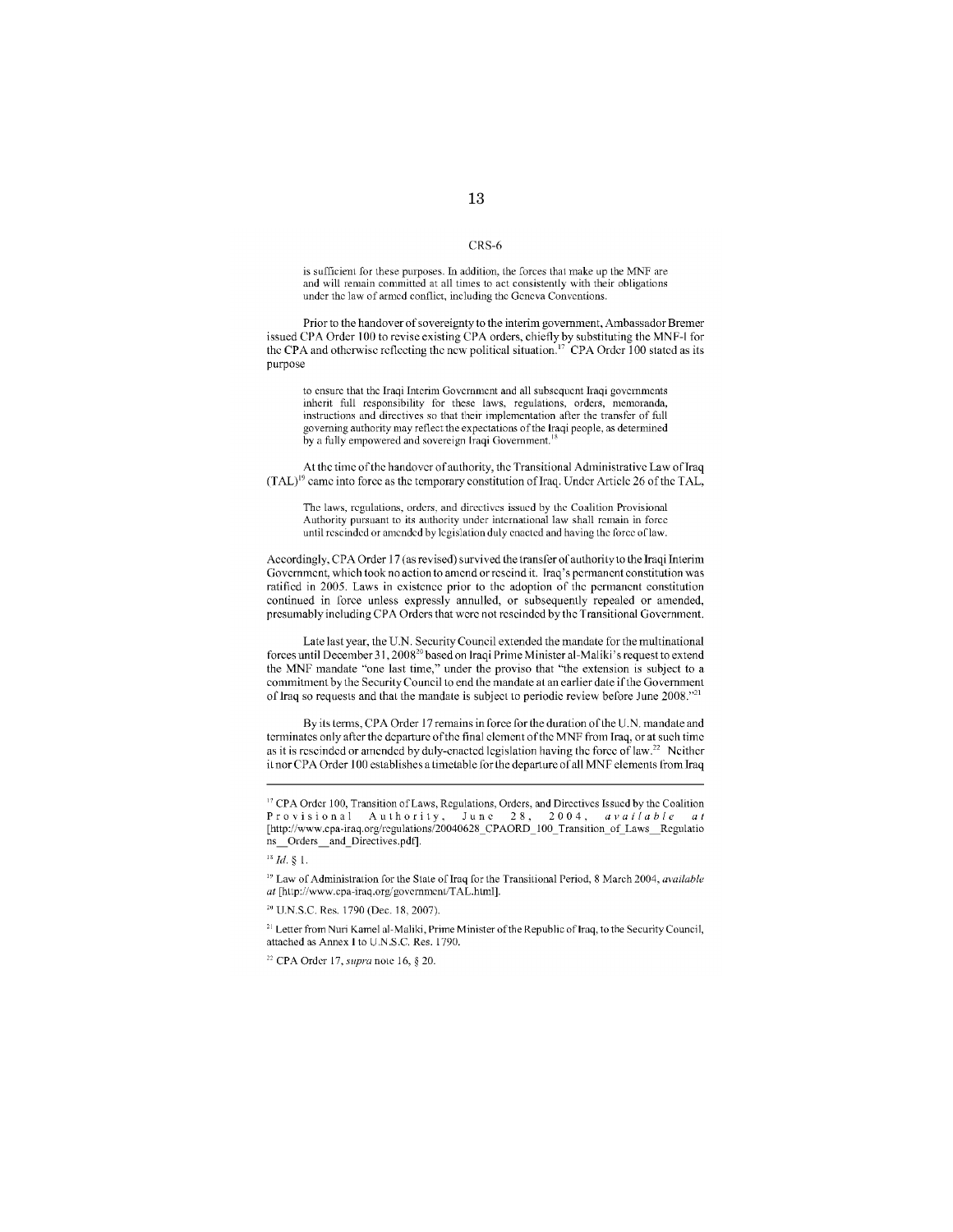after the U.N. mandate ends. Order 17 could be interpreted to expire concomitantly with the U.N. mandate, because it defines Multinational Force with reference to the U.N. resolutions.<sup>23</sup> However, the order appears to have been designed to stay in force for a time after the expiration of the U.N. mandate, for a long enough period at least to allow the departure of all MNF personnel. If the U.N. Security Council or the Iraqi government adopts a timetable for the departure of the MNF, it seems logical that CPA Order 17 would continue in force until the deadline for departure passes. On the other hand, if the government of Iraq invites the United States or any other coalition government to maintain troops in Iraq after the U.N. mandate terminates, it may be politically expedient for the Iraqi government to continue to recognize CPA Order 17 until a new agreement establishing the role and status of such troops is reached.

It bears emphasis that the foregoing is subject to the sole interpretation of the Iraqi government. Whether the immunity of coalition troops and other personnel will continue in force after the U.N. mandate expires may depend on whether the Iraqi government deems them to be part of elements of the MNF that have not yet departed or military forces that have overstayed their mandate. Even more significantly, the Iraqi legislature could decide to repeal, amend, or possibly extend the order at any time, even before the U.N. mandate expires.

Another question regarding the status and role of U.S. forces in Iraq post-U.N. mandate is whether the congressional authorization to use military force will also end. H.J. Res. 114 does not contain explicit time requirements or call for the withdrawal of U.S. troops by any specific date or set of criteria. Presumably, continued force is authorized under the resolution only so long as Iraq poses a continuing threat to the United States and the U.S. military presence is not inconsistent with relevant U.N. resolutions. Because the specific threats posed by Iraq during Saddam Hussein's regime that were emphasized in the preamble to H.J. Res. 114 no longer exist (with the possible exception of the presence of al Qaida in Iraq), it may be argued that Iraq no longer poses a danger to the security of the United States, at least, not of the same kind that led Congress to pass H.J. Res. 114 in the first place. Once the U.N. mandate for the multinational forces in Iraq expires (and assuming that the U.N. Security Council does not adopt new language supporting a U.S. military role in Iraq), it is arguable that the U.S. use of military force in Iraq is not necessary or appropriate to enforce U.N. Security Council resolutions regarding Iraq. Such conclusions do not necessarily support a view that U.S. troops are automatically required to be withdrawn when the U.N. mandate expires,<sup>24</sup> but suggest that new legislation may be necessary to support a new role for U.S. troops under a possible agreement with Iraq.

 $^{23}$  *Id.* § 1 (defining MNF to mean "the force authorized under U.N. Security Council Resolutions 1511 and 1546, and any subsequent relevant U.N. Security Council resolutions").

<sup>&</sup>lt;sup>24</sup> For an analysis of Congress's role in shaping the mission in Iraq, see generally Congressional Authority to Limit U.S. Military Operations in Iraq, CRS Report RL33837, by Jennifer K. Elsea, Michael John Garcia, and Thomas J. Nicola.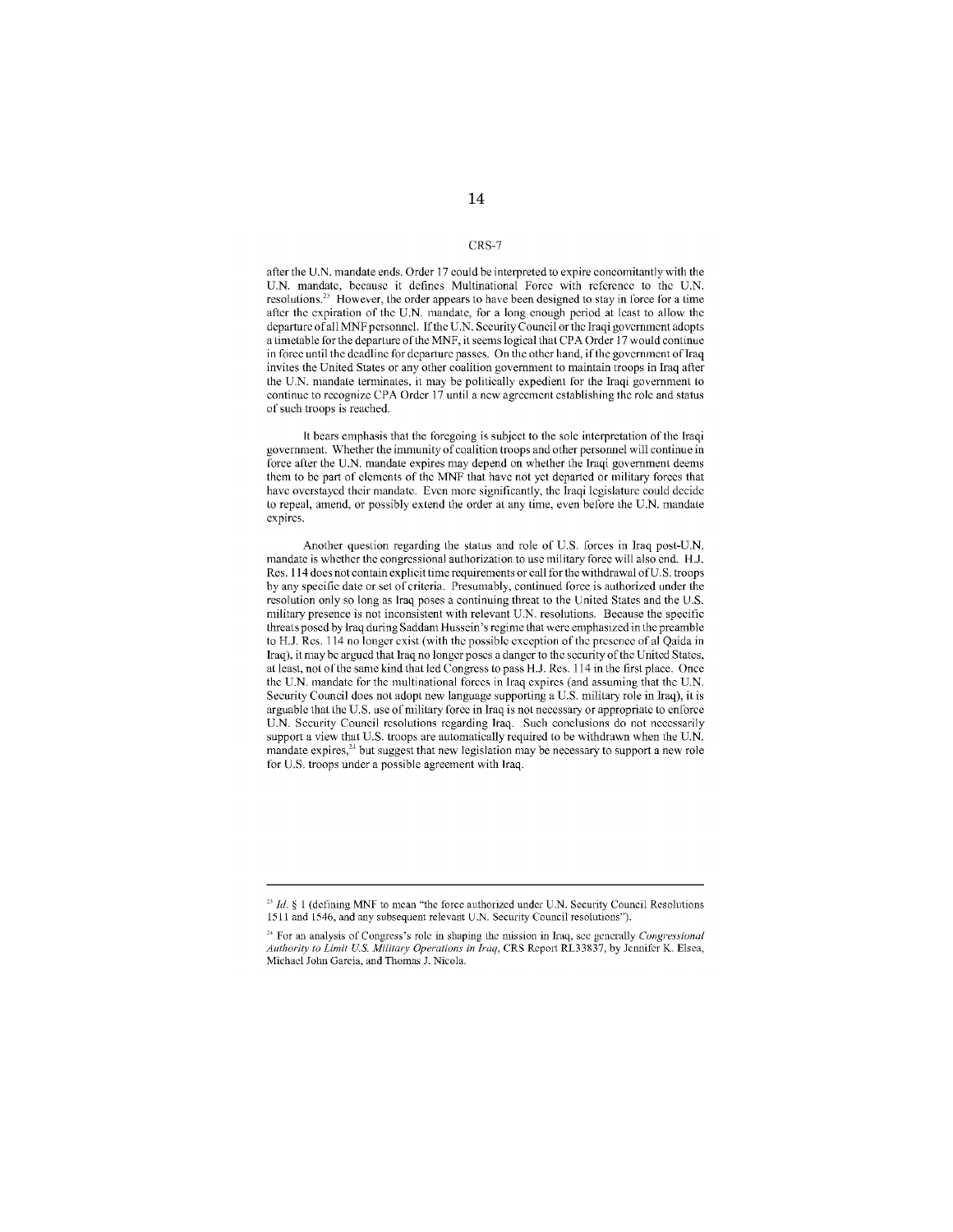Mr. DELAHUNT. Thank you, Jennifer. Mr. Mason?

### **STATEMENT R. CHUCK MASON, ESQ., LEGISLATIVE ATTORNEY, CONGRESSIONAL RESEARCH SERVICE**

Mr. MASON. Good morning, Chairman Delahunt and Ranking Member Rohrabacher. My name is Chuck Mason. I am a legislative attorney with the American Law Division of the Congressional Research Service.

I would like to thank you for inviting me to testify today regarding Status of Forces Agreements and the authorities and protections that they provide to U.S. personnel.

Traditionally a SOFA is an executive agreement that establishes a legal framework under which U.S. military personnel operate in a foreign country. SOFAs may include many components, but the most common issue addressed is which country may exercise criminal jurisdiction over U.S. military personnel.

The United States has concluded agreements where it maintains exclusive jurisdiction over its personnel, but more often the agreement calls for shared jurisdiction with the receiving country.

A SOFA does not authorize specific exercises, activities or missions. Rather, it provides the framework for legal protections and rights while U.S. personnel are present in a country for agreed upon purposes. A SOFA is not a mutual defense agreement. A SOFA is not a security agreement. A SOFA does not impact or diminish the inherent right of self-defense.

Today I would like to provide you with a brief overview of the form and content of nonclassified SOFAs between the United States and other countries. It must be noted that there are at least 10 agreements that are classified documents. Therefore, I cannot comment on their content or the basis upon which they are classified.

With the exception of the multilateral SOFA between the U.S. and NATO countries, a SOFA is specific to an individual country and is in the form of an executive agreement. The Department of State and the Department of Defense, working together, identify the need for a SOFA with a particular country and will then negotiate the terms of the agreement. The NATO SOFA is the only SOFA that was concluded as part of a treaty.

There are no formal requirements governing the content, detail and length of a SOFA. A SOFA may address, but is not limited to, criminal and civil jurisdiction, the wearing of uniforms, taxes and fees, carrying of weapons and customs regulations. The United States has concluded SOFAs as short as one page and others in excess of 200 pages.

One issue commonly addressed in a SOFA is the legal protection that will be afforded U.S. personnel. The agreement establishes which country is able to assert criminal jurisdiction. The right to assert jurisdiction over U.S. personnel is not solely limited to when an individual is located on a military installation. It may cover individuals off the installation as well. The right to assert jurisdiction can result in complete immunity from the laws of the receiving country while the individual is present in that country.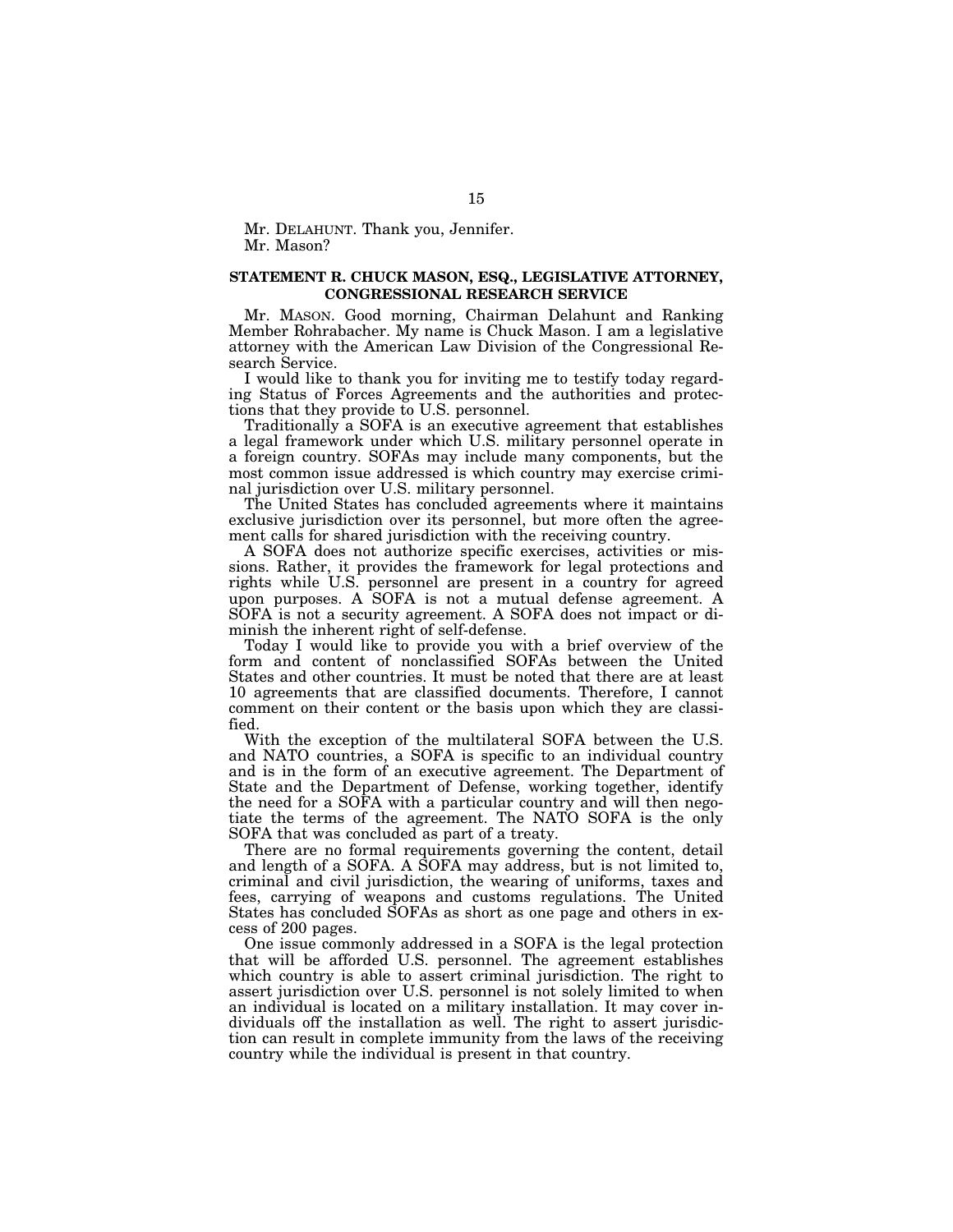For example, the United States entered into an agreement regarding military exchanges and visits with the Government of Mongolia. The language allows the United States to exercise all criminal and disciplinary jurisdiction over U.S. personnel conferred on them by the military laws of the United States. Any criminal offenses against the laws of Mongolia by a member of the United States forces shall be referred to appropriate United States authorities for investigation and disposition.

The NATO SOFA is an example of shared jurisdiction. Under shared jurisdiction, each of the respective countries are provided exclusive jurisdiction in specific circumstances. When an offense is only punishable by one of the country's laws, the country whose law has been offended generally has exclusive jurisdiction over the offender.

However, when the offense violates the laws of both countries concurrent jurisdiction is present and additional qualifications are used to determine which country will be allowed to assert jurisdiction over the offender.

While the NATO SOFA provides extensive language establishing jurisdiction, the United States has entered numerous SOFAs that appear to have a very basic but no less thorough jurisdictional framework. These agreements generally contain a single sentence stating that U.S. personnel be afforded a status equivalent to certain U.S. Embassy personnel in that country. Therefore, among other legal protections, they can be immune from criminal jurisdiction while in the receiving country.

SOFAs do not generally authorize specific military operations by U.S. forces. For example, in the SOFA with Belize, language states that the agreement applies to United States personnel who may be temporarily in Belize in connection with military exercises and training, counterdrug related activities, United States security assistance programs or other agreed purposes.

The United States previously entered into two different agreements with Belize related to military training and provisions of defense articles. The SOFA itself does not authorize specific operations, exercises or activities, but provides the framework for legal status and protections of the U.S. personnel while they are in Belize.

While SOFAs do not generally provide authority to fight, the inherent right of self-defense is not impacted or diminished either.

Mr. Chairman, that concludes my prepared statement.

[The prepared statement of Mr. Mason follows:]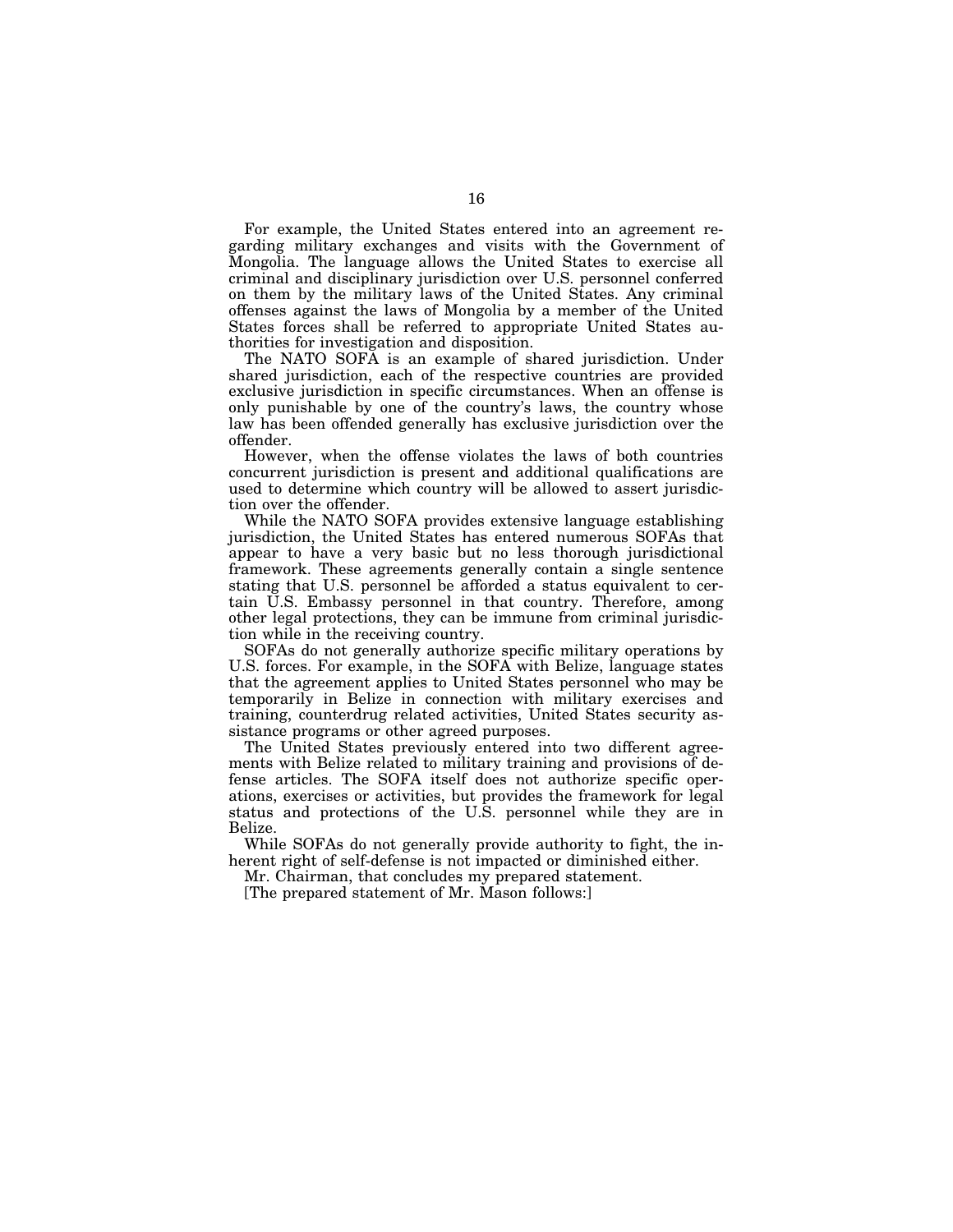

**Statement of R. Chuck Mason** Legislative Attorney, American Law Division **Congressional Research Service** 

**Before** 

The Committee on Foreign Affairs: Subcommittee on International Organizations, Human Rights, and Oversight

**United States House of Representatives** 

**February 28, 2007** 

 $\mathbf{on}$ 

"Status of Forces Agreements and UN Mandates:<br>What Authorities and Protections Do They Provide to U.S. Personnel?"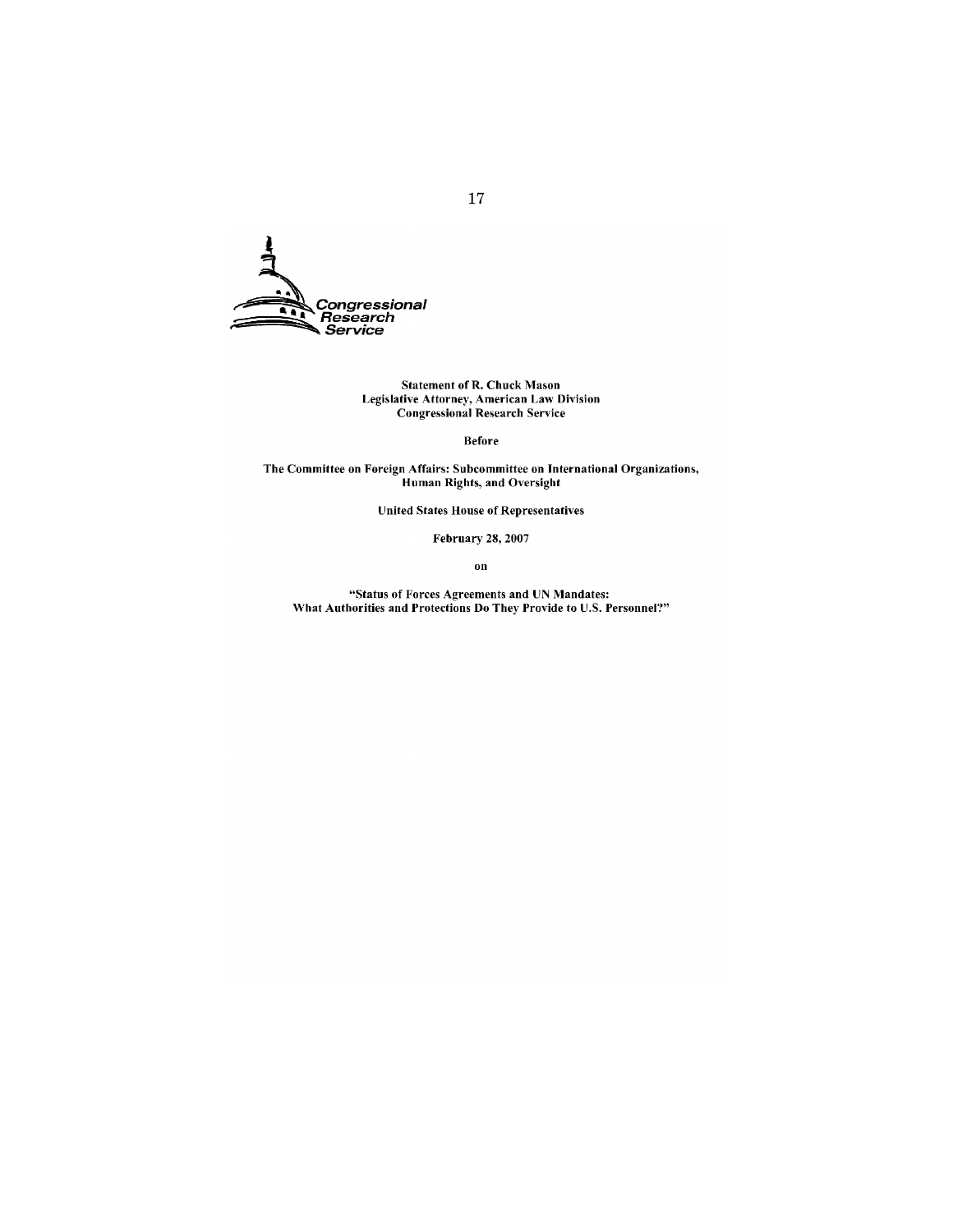Chairman Delahunt, Ranking Member Rohrbacher, and Distinguished Members of the House Subcommittee.

My name is Chuck Mason, I am a Legislative Attorney with the American Law Division of the Congressional Research Service. I'd like to thank you for inviting me to testify today regarding Status of Forces Agreements (SOFAs) and the authorities and protections that they provide to U.S. Personnel.

Traditionally, a SOFA is an executive agreement that establishes the legal framework under which U.S. military personnel operate in a foreign country. SOFAs may include many components, but the most common issue addressed is which country may exercise criminal jurisdiction over U.S. personnel. The United States has concluded agreements where it maintains exclusive jurisdiction over its personnel, but more often the agreement calls for shared jurisdiction with the receiving country. A SOFA does not authorize specific exercises, activities, or missions. Rather, it provides the framework for legal protections and rights while U.S. personnel are present in a country for agreed upon purposes. A SOFA is not a mutual defense agreement. A SOFA is not a security agreement. A SOFA does not impact or diminish the inherent right of self-defense under the law of war. Today, I would like to provide you with a brief overview of the form and content of non-classified SOFAs between the United States and other countries.

With the exception of the multilateral SOFA between the U.S. and North Atlantic Treaty Organization (NATO) countries, a SOFA is specific to an individual country and is in the form of an executive agreement with that country. The Department of State and the Department of Defense, working together, identify the need for a SOFA with a particular country and will then negotiate the terms of the agreement. The NATO SOFA<sup>1</sup> is the only SOFA that was concluded as part of a treaty.<sup>2</sup> The Senate ratified the NATO SOFA on March 19, 1970, subject to reservations. The ratification included a statement

that nothing in the Agreement diminishes, abridges, or alters the right of the United States to safeguard its own security by excluding or removing persons whose presence in the United States is deemed prejudicial to its safety or security, and that no person whose presence in the United States is deemed prejudicial to its safety or security shall be permitted to enter or remain in the United States.<sup>3</sup>

The Senate reservations to the NATO SOFA include four conditions: (1) the criminal jurisdiction provisions contained in Article VII of the agreement do not constitute a precedent for future agreements; (2) when a servicemember is to be tried by authorities in a receiving state, the commanding officer of the U.S. armed forces in that state shall review the laws of the receiving state with reference to the procedural safeguards of the U.S. Constitution; (3) if the commanding officer believes there is danger that the servicemember will not be protected because of the absence or denial of constitutional rights the accused

<sup>2</sup> See, e.g., Agreement under Article VI of the Treaty of Mutual Cooperation and Security Regarding Facilities and Areas and the Status of United States Armed Forces in Japan, 11 U.S.T. 1652, entered into force Jun. 23, 1960.

<sup>3</sup> 32 C.F.R. § 151.6

<sup>&</sup>lt;sup>1</sup> 4 U.S.T. 1792; T.I.A.S. 2846; 199 U.N.T.S. 67. Signed at London, June 19, 1951. Entered into force August 23, 1953.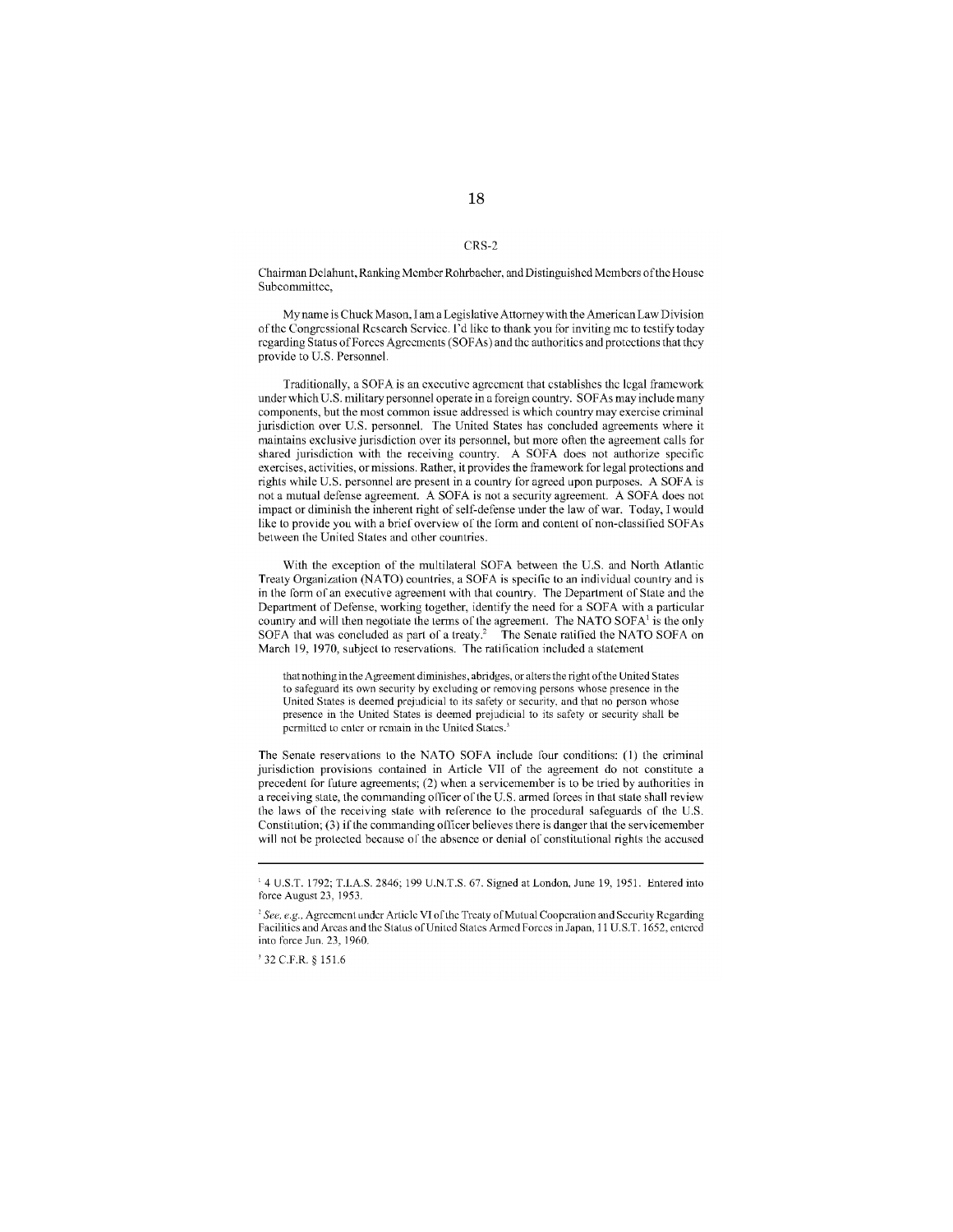would receive in the United States, the commanding officer shall request that the receiving state waive its jurisdiction; and, (4) a representative of the United States be appointed to attend the trial of any servicemember being tried by the receiving state and act to protect the constitutional rights of the servicemember.<sup>4</sup>

Department of Defense Directive 5525.1 provides policy and information specific to SOFAs.<sup>5</sup> The Department of Defense policy is "to protect, to the maximum extent possible, the rights of U.S. personnel who may be subject to criminal trial by foreign courts and imprisonment in foreign prisons."<sup>6</sup> The directive addresses the Senate reservations to the NATO SOFA by stating even though the reservations accompanying the NATO SOFA ratification only apply to countries where it is applicable, comparable reservations shall be applied to future SOFAs. Specifically, the policy states that "the same procedures for safeguarding the interests of U.S. personnel subject to foreign jurisdiction" be applied when practicable in overseas areas where U.S. forces are stationed.

There are not formal requirements governing the content, detail, and length of a SOFA. A SOFA may address, but is not limited to, criminal and civil jurisdiction, the wearing of uniforms, taxes and fees, carrying of weapons, use of radio frequencies, licenses, and customs regulations. The United States has concluded SOFAs as short as one page and others in excess of 200 pages. For example, the United States and Bangladesh exchanged notes<sup>8</sup> providing for the status of U.S. armed forces in advance of a joint exercise in 1998.<sup>9</sup> The agreement is specific to one activity/exercise, consists of 5 clauses, and is contained in one page. The United States and Botswana exchanged notes providing for the status of forces 'who may be temporarily present in Botswana in conjunction with exercises, training, humanitarian assistance, or other activities which may be agreed upon by our two governments."<sup>10</sup> The agreement is similar in its scope to the agreement with Bangladesh and is contained in one page. In contrast, in documents exceeding 200 pages, the United States and Germany entered into a supplemental agreement to the NATO SOFA,<sup>11</sup> as well as additional agreements and exchange of notes related to specific issues.<sup>12</sup>

<sup>8</sup> Diplomatic notes are used for correspondence between the U.S. Government and a foreign government. The Secretary of State corresponds with the diplomatic representatives of foreign governments in Washington, DC, and foreign offices or ministries abroad. [http://foia.state.gov/masterdocs/05fah01/CH0610.pdf]

<sup>9</sup> T.I.A.S. Exchange of notes at Dhaka, August 10 and 24, 1998. Entered into force August 24, 1998. (Providing U.S. armed forces status equivalent to Administrative and Technical Staff of the U.S. Embassy).

<sup>10</sup> T.I.A.S. Exchange of notes at Gaborone, January 22 and February 13, 2001. Entered into force February 13, 2001. (Providing U.S. forces status equivalent to Administrative and Technical Staff of the U.S. Embassy).

<sup>11</sup> 14 U.S.T. 531; T.I.A.S. 5351. Signed at Bonn, August 3, 1959. Entered into force July 1, 1963.

 $^{12}$  14 U.S.T. 689; T.I.A.S. 5352; 490 U.N.T.S. 30. Signed at Bonn, August 3, 1959. Entered into (continued...)

 $4$  Id.

 $5$  Available at [http://www.dtic.mil/whs/directives/corres/pdf/552501p.pdf].

 $6$  Id.

 $^7$  Id.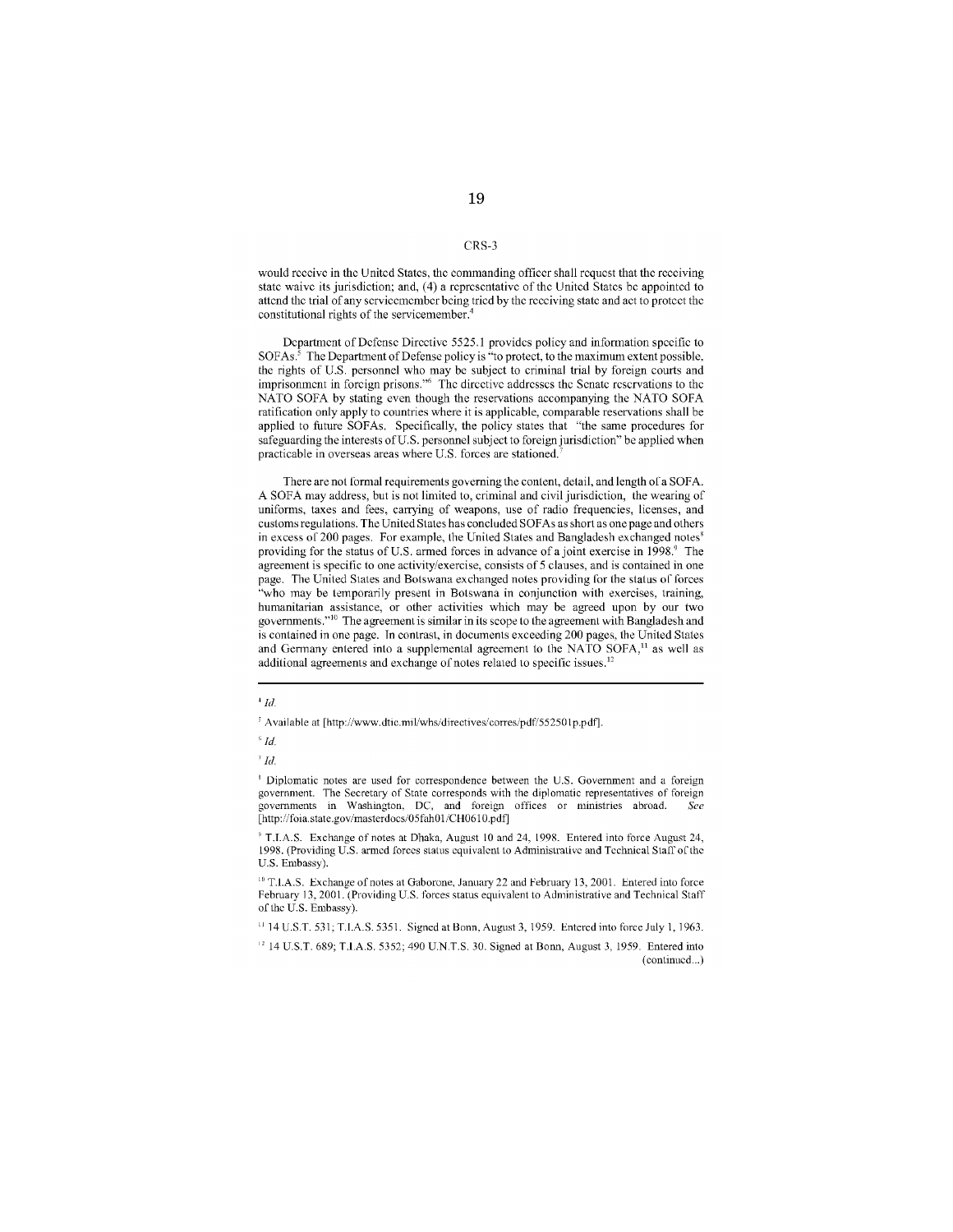#### **Criminal Jurisdiction**

The issue commonly addressed in a SOFA is the legal protection that will be afforded U.S. personnel. The agreement establishes which party to the agreement is able to assert eriminal and/or civil jurisdiction. The United States has entered agreements where it maintains exclusive jurisdiction; but the more common agreement results in shared jurisdiction between the United States and the country signing the agreement. The right to exert jurisdiction over U.S. personnel is not solely limited to when an individual is located on a military installation. It may cover individuals off the installation as well. The right to exert jurisdiction can result in complete immunity from the laws of the receiving country while the individual is present in that country.

#### **Example of Exclusive Jurisdiction**

The United States entered into an agreement regarding military exchanges and visits with the Government of Mongolia.<sup>13</sup> As part of the agreement, Article X addresses criminal jurisdiction of U.S. personnel located in Mongolia. The language of the agreement provides, 'United States military authorities shall have the right to exercise within Mongolia all criminal and disciplinary jurisdiction over United States [p]ersonnel conferred on them by the military laws of the United States. Any criminal offenses against the laws of Mongolia committed by a member of the U.S. forces shall be referred to appropriate United States authorities for investigation and disposition."<sup>14</sup> The agreement allows the government of Mongolia to request the United States waive its jurisdiction in cases of alleged criminal behavior unrelated to official duty.<sup>15</sup> There is no requirement for the United States to waive jurisdiction, only to give "sympathetic consideration" of any such request.<sup>16</sup>

#### **Example of Shared Jurisdiction**

The NATO SOFA, applicable to all member countries of NATO, is an example of shared jurisdiction. Article VII of SOFA provides the jurisdictional framework for the member countries.<sup>17</sup> The SOFA allows for a country not entitled to primary jurisdiction to

 $^{14}$  Id.

 $16$  Id.

(continued...)

 $CRS-4$ 

 $12$  (...continued)

force July 1, 1963.

<sup>&</sup>lt;sup>13</sup> T.I.A.S., Agreement on Military Exchanges and Visits Between The Government of the United States of America and The Government of Mongolia, agreement dated June 26, 1996.

 $15$   $Id.$ 

<sup>&</sup>lt;sup>17</sup> 4 U.S.T. 1792; T.I.A.S. 2846; 199 U.N.T.S. 67. Article VII:

<sup>&</sup>quot;1. Subject to the provisions of this Article,

<sup>(</sup>a) the military authorities of the sending State shall have the right to exercise within the receiving State all criminal and disciplinary jurisdiction conferred on them by the law of the sending State over all persons subject to the military law of that State;

<sup>(</sup>b) the authorities of the receiving State shall have jurisdiction over the members of a force or civilian component and their dependents with respect to offenses committed within the territory of the receiving State and punishable by the law of that State.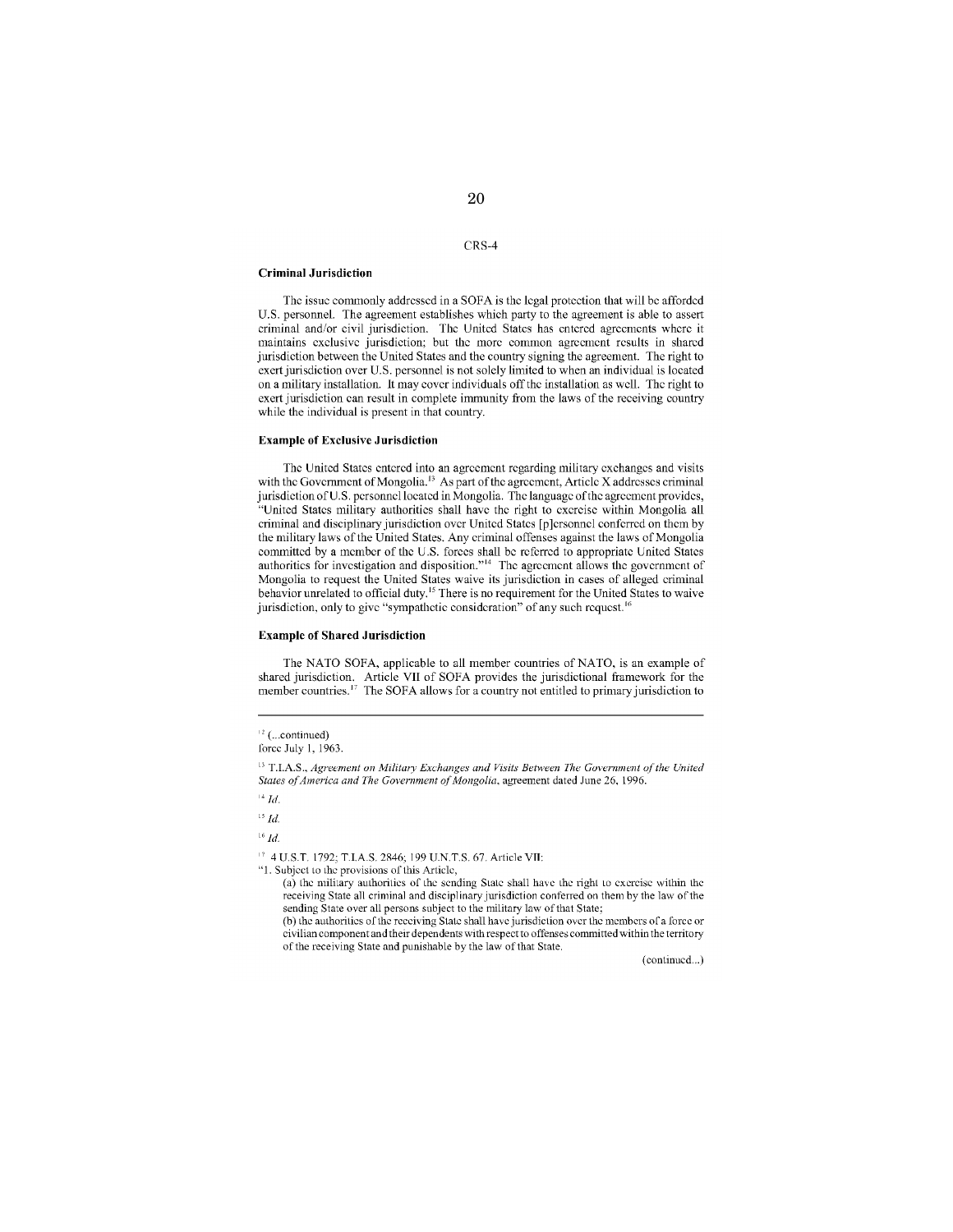request the country with primary jurisdiction waive its right to jurisdiction. There is no requirement for the country to waive jurisdiction, only that it gives "sympathetic consideration" of the request.<sup>18</sup> Under the shared jurisdiction framework, each of the respective countries is provided exclusive jurisdiction in specific circumstances, generally when an offense is only punishable by one of the country's laws.<sup>19</sup> In that case, the country whose law has been offended has exclusive jurisdiction over the offender. When the offense violates the laws of both countries, concurrent jurisdiction is present and additional qualifications are used to determine which country will be allowed to assert jurisdiction over the offender. $20$ 

#### **Status Determinations**

While the NATO SOFA provides extensive language establishing jurisdiction, the United States has entered numerous SOFAs that appear to have a very basic, but no less

- (i) offenses solely against the property or security of that State, or offenses solely against the person or property of another member of the force or civilian component of that State or of a dependent:
- (ii) offenses arising out of any act or omission in the performance of official duty.

(b) In the case of any other offense the authorities of the receiving State shall have the primary right to exercise jurisdiction.

(c) If the State having the primary right decides not to exercise jurisdiction, it shall notify the authorities of the other State as soon as practicable. The authorities of the State having the primary right shall give sympathetic consideration to a request from the authorities of the other State for a waiver of its right in cases where that other State considers such waiver to be of particular importance.

4. The foregoing provisions of this Article shall not imply any right for the military authorities of the sending State to exercise jurisdiction over persons who are nationals of or ordinarily resident in the receiving State, unless they are members of the force of the sending State."

 $18$  Id.

 $^{19}$  Id.

 $10^{10}$  *Id.* 

 $\frac{1}{2}$  (...continued)

<sup>2. -- (</sup>a) The military authorities of the sending State shall have the right to exercise exclusive jurisdiction over persons subject to the military law of that State with respect to offenses, including offenses relating to its security, punishable by the law of the sending State, but not by the law of the receiving State.

<sup>(</sup>b) The authorities of the receiving State shall have the right to exercise exclusive jurisdiction over members of a force or civilian components and their dependents with respect to offenses, including offenses relating to the security of that State, punishable by its law but not by the law of the sending State.

<sup>(</sup>c) For the purposes of this paragraph and of paragraph 3 of this Article a security offense against a State shall include

<sup>(</sup>i) treason against the State;

<sup>(</sup>ii) sabotage, espionage or violation of any law relating to official secrets of that State, or secrets relating to the national defense of that State.

<sup>3.</sup> In cases where the right to exercise jurisdiction is concurrent, the following rules shall apply:

<sup>(</sup>a) The military authorities of the sending State shall have the primary right to exercise jurisdiction over a member of a force or of a civilian component in relation to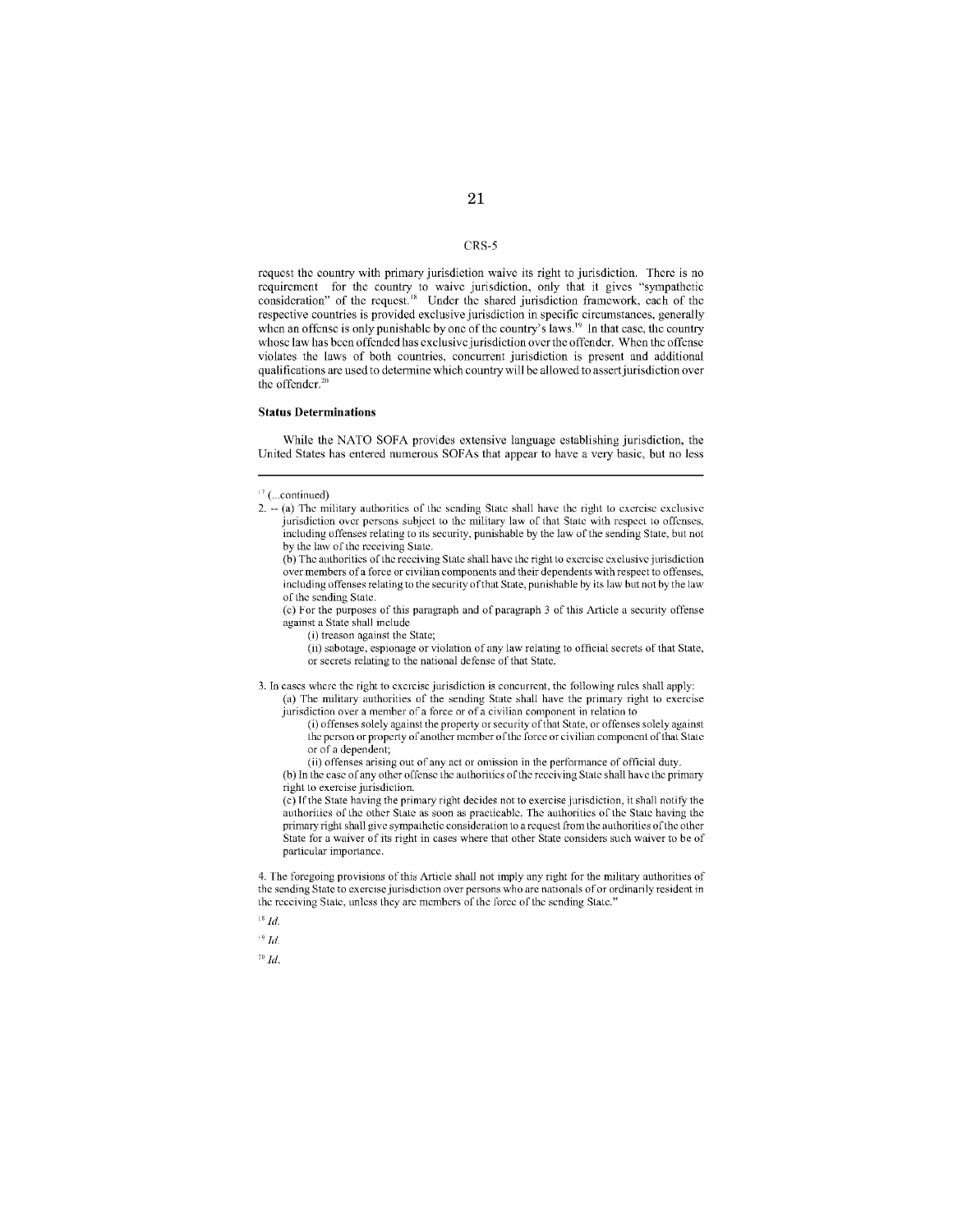thorough, jurisdictional determination. These agreements generally contain a single sentence stating that U.S. personnel be afforded a status equivalent to that accorded to the administrative and technical staff of the U.S. Embassy in that country. The Vienna Convention on Diplomatic Relations of April 18, 1961 establishes classes of personnel, each with varying levels of legal protections.<sup>21</sup> Administrative and technical staff receive, among other legal protections, "immunity from the criminal jurisdiction of the receiving State." Therefore, a SOFA which treats U.S. personnel as administrative and technical staff confers immunity from criminal jurisdiction while in the receiving country.

#### **Authority to Fight**

SOFAs do not generally authorize specific military operations by U.S. forces. There is often language defining the scope of the agreement. In the SOFA with Belize, language states that the agreement applies to U.S. personnel "who may be temporarily in Belize in connection with military exercises and training, counter-drug related activities, United States<br>security assistance programs, or other agreed purposes."<sup>23</sup> The United States had previously entered into two different agreements with Belize related to military training and provisions of defense articles.<sup>24</sup> The SOFA itself does not authorize specific operations, exercises, or activities, but provides a framework for legal status and protections of U.S. personnel while in Belize. Under the terms of the agreement, U.S. personnel are provided legal protections as if they were administrative and technical staff of the U.S. Embassy.<sup>25</sup> While SOFAs do not generally provide authority to fight, the inherent right of self-defense is not impacted or diminished either. U.S. personnel always have a right to defend themselves, if attacked and/or threatened, and a SOFA does not take away that right.<sup>26</sup>

#### **Common SOFAs**

The NATO SOFA is a multilateral agreement that has applicability among all the member countries of NATO. As of June 2007, 26 countries, including the United States, have either ratified the agreement or acceded to it by their accession into NATO.<sup>2</sup> Additionally, another 21 countries are subject to the NATO SOFA through their participation

<sup>&</sup>lt;sup>21</sup> 23 U.S.T. 3227; T.I.A.S. 7502. Signed April 18, 1961. Entered into force December 13, 1972. For background scc, CRS Report RL33147, Immunities Accorded to Foreign Diplomats, Consular Officers, and Employees of International Organizations Under U.S. Law, by Michael John Garcia.

<sup>&</sup>lt;sup>22</sup> *Id.* at art. 37(2), citing art. 31(1).

<sup>&</sup>lt;sup>23</sup> T.I.A.S. Exchange of notes at Belize City September 4, 2001and April 24, 2002. Entered into force April 24, 2002.

<sup>&</sup>lt;sup>24</sup> 34 U.S.T. 23; T.I.A.S. 10334. Exchange of notes at Belize and Belmopan December 8, 1981 and January 15, 1982. Entered into force January 15, 1982. T.I.A.S. 11743; 2202 U.N.T.S. 141. Exchange of notes at Belize and Belmopan August 6 and 23, 1990. Entered into force August 23, 1990.

<sup>&</sup>lt;sup>25</sup> T.I.A.S. Exchange of notes at Belize City September 4, 2001and April 24, 2002. Entered into force April 24, 2002.

<sup>&</sup>lt;sup>26</sup> See CJCSI 3121.01B, Standing Rules of Engagement for US Forces (U), June 13, 2005. (The SROE is a classified document, but portions are unclassified).

<sup>&</sup>lt;sup>27</sup> See [http://www.state.gov/documents/organization/85630.pdf].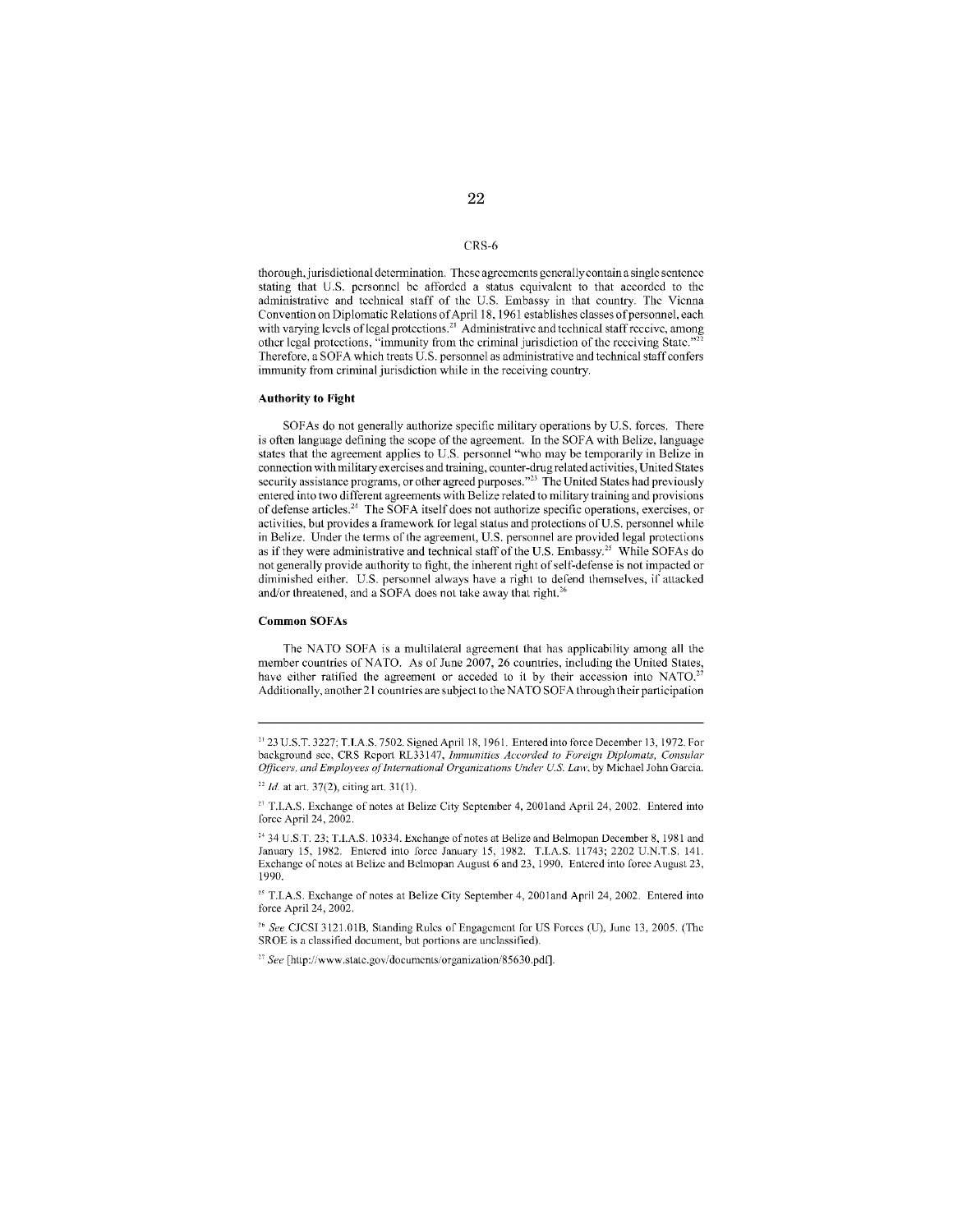in the NATO Partnership for Peace (PfP) program.<sup>28</sup> The program consists of bilateral cooperation between individual countries and NATO in order to increase stability, diminish threats to peace and build strengthened security relationships.<sup>29</sup> The individual countries that participate in PfP agree to adhere to the terms of the NATO SOFA.<sup>30</sup> Through the NATO SOFA and those countries participating in the PfP, the United States has a common SOFA with approximately 58 countries. Seeretary Rice and Secretary Gates stated that the United States has agreements in more than 115 countries around the world.<sup>31</sup> The NATO SOFA and NATO PfP SOFA account for roughly half of the SOFAs to which the United States is party.

#### **Classified SOFAs**

In any discussion of SOFAs, it must be noted that there are at least 10 agreements that are classified documents. The agreements are classified for national security reasons. Therefore, we cannot comment on their content or the basis upon which they are classified.

<sup>&</sup>lt;sup>28</sup> See [http://www.nato.int/issues/pfp/index.html].

 $19$  Id.

 $30$  See [http://www.nato.int/docu/basictxt/b950619a.htm].

<sup>&</sup>lt;sup>31</sup> What We Need In Iraq, By Condoleeza Rice and Robert Gates, February 13, 2008, available at [http://www.washingtonpost.com/wp-dyn/content/article/2008/02/12/AR2008021202001.html]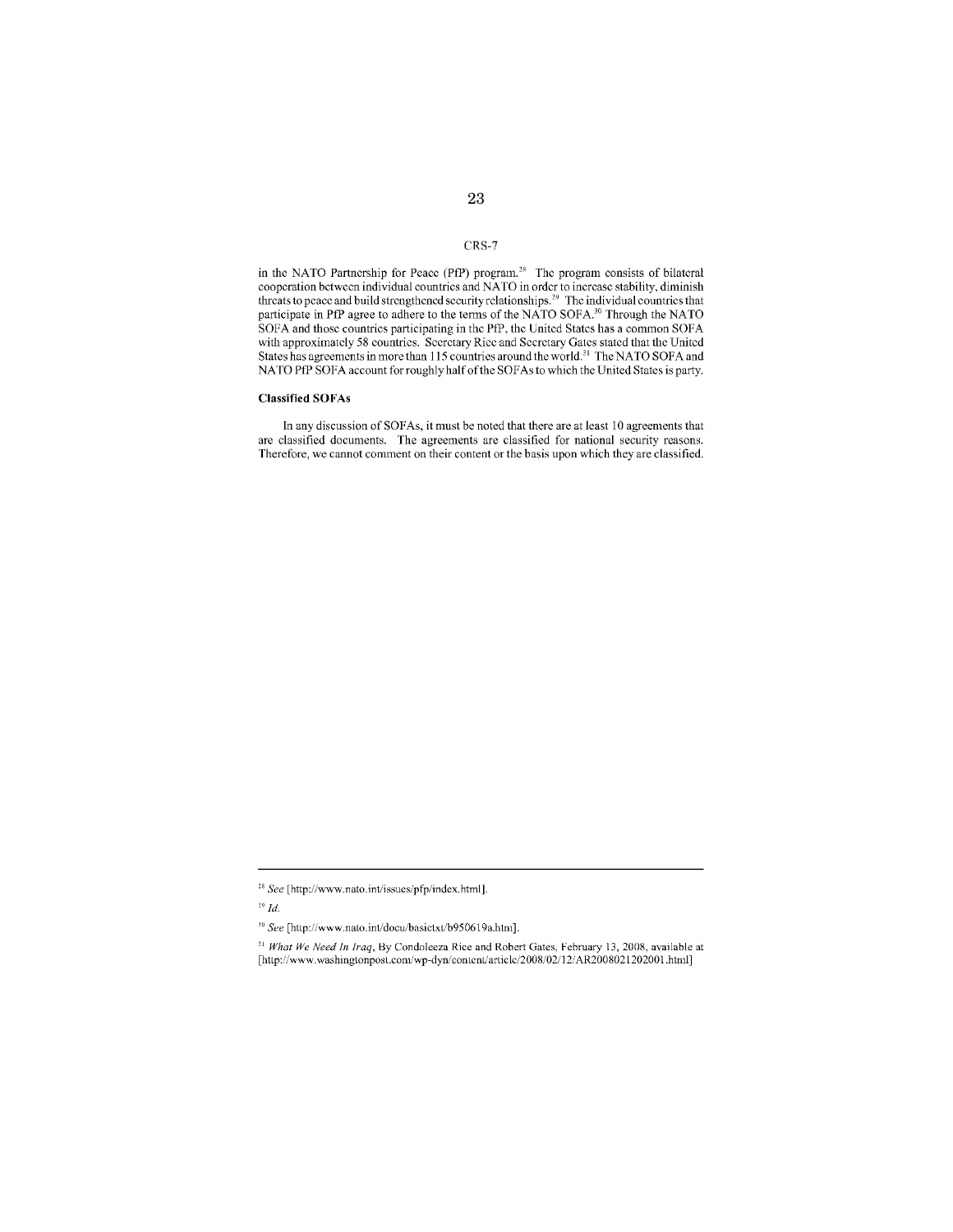Mr. DELAHUNT. Thank you, Chuck. Professor Matheson?

#### **STATEMENT MICHAEL J. MATHESON, ESQ., VISITING RE-SEARCH PROFESSOR OF LAW, THE GEORGE WASHINGTON UNIVERSITY LAW SCHOOL**

Mr. MATHESON. Thank you very much, Mr. Chairman. I have submitted a written statement, and as usual I would suggest it be included in the record and that I give an oral summary at this point.

Mr. DELAHUNT. No objection.

Mr. MATHESON. You have already heard two excellent presentations, and you have a good deal of excellent technical material in the written statements that have been submitted for the record. I won't try to go through that material in detail again.

Let me just try and hit a few general points. First of all, when military forces deploy into a foreign country there are two basic sets of legal issues that arise. The first is the mandate of the force; that is to say its purpose, its mission, the scope of its permissible action. The second is the status of the force; that is to say its standing under the foreign law, its privileges and its immunities.

Now, first of all with respect to the mandate of the force, a U.S. deployment may be under U.N. authority either as part of a force under U.N. command or as part of a force under some separate command, such as a regional organization or coalition, which is the more typical way in which U.S. forces have been deployed.

In either case, the mandate of the force is typically set forth in resolutions of the Security Council, and that may be very broad, as was the case in the Gulf War, or it may be more detailed and restrictive.

Or, if the deployment is not under U.N. authority it may be done pursuant to consent of the state in which the force is being deployed. In that case the mandate is typically governed by a separate agreement between the U.S. and the foreign country, or it may be by a joint declaration or some other kind of political document.

Or, there may be a hostile intervention without the agreement of the host country in which case the mandate is defined by international law, specifically the law of self-defense, the law of belligerent occupation.

Now, the Status of Forces that are deployed. Of course, where U.S. forces are deployed for a significant period in a foreign country the United States will usually want to have in place some agreement or other instrument which defines their status and which gives them appropriate privileges and immunities from local law and local jurisdiction.

This may take the form of an agreement with the host country either directly with the United States or with the U.N. or the regional organization or coalition in which U.S. forces are taking part, or if it is a hostile operation where there is no agreement with the host country then this may take the form of an order under the occupying authority.

As you have already heard, there is no uniform model or format for these SOFAs. The NATO SOFA took the form of a treaty. There are several others which took the form of agreements implementing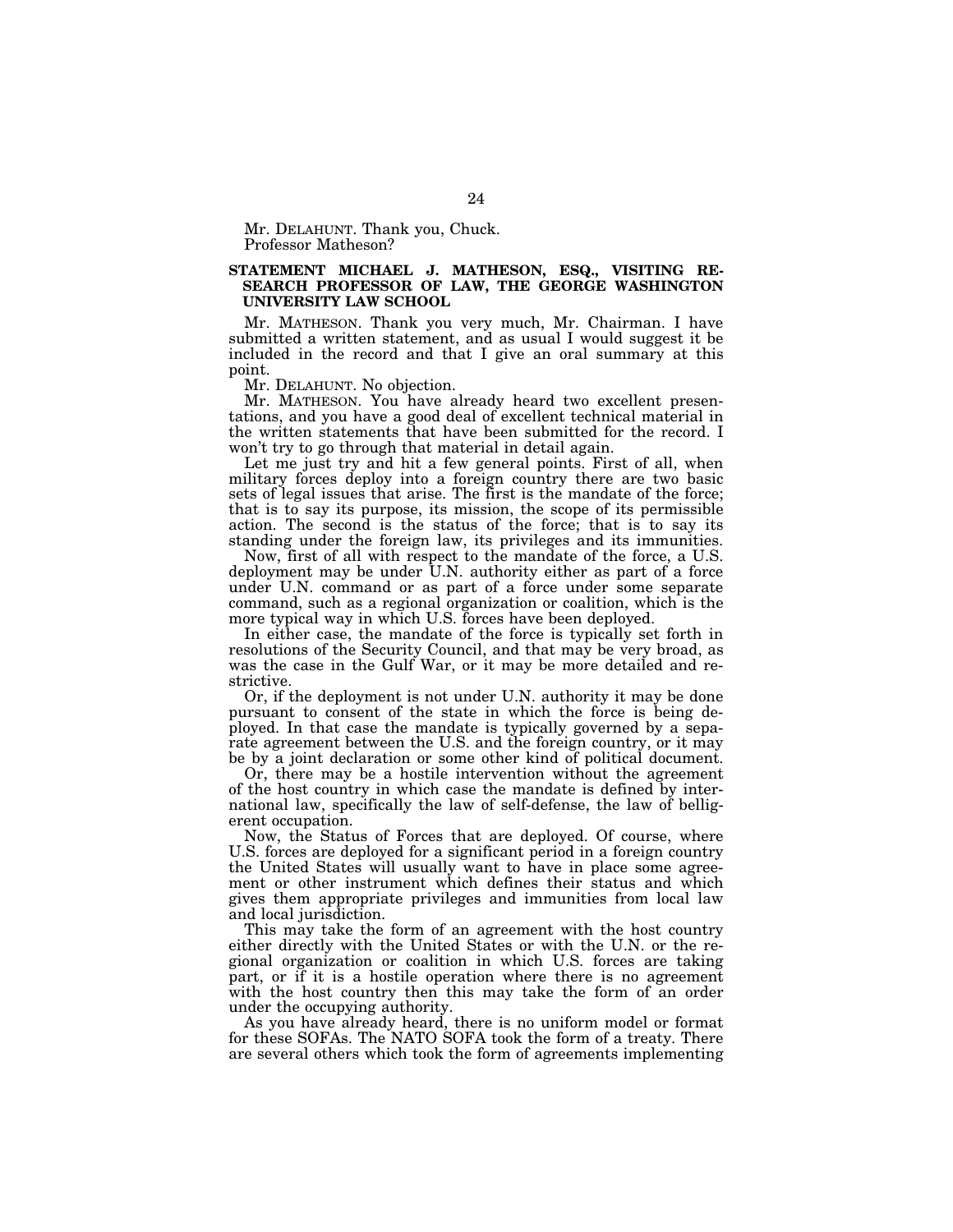mutual defense treaties. There are also a large number which were done as executive agreements pursuant to the President's own authority.

Some of these are very brief and general. I brought along a three-page one with East Timor. Some are much more complicated and detailed. Here is the Korea package with all of its agreed understandings and other documents, which runs more than 150 pages.

As you have heard, some are shorter and some are longer than that, but they typically have certain common objectives to guarantee the force the right to enter, to move about and carry out its mandate, exemptions from local taxes and charges in whole or in part, exemptions from local criminal and civil jurisdiction in whole or in part. Of course, the specific terms will vary depending upon the circumstances and the priorities and demands of the host country.

Now, how does that apply to the two cases you have asked us to address? Afghanistan. As you have heard, the situation is complicated there because in fact there are two forces operating in the country in which U.S. personnel are part.

The first is the so-called International Security Assistance Force or ISAF, which is a Multinational Force under NATO command which was authorized by the Security Council. The ISAF, as you have heard, has a mandate from the Council to do various things, including protecting international personnel, providing security assistance to the Afghan Government and, most important, assisting and providing security throughout the entire country.

The status of the ISAF personnel is governed by a so-called military technical agreement which was concluded between the ISAF and the Afghan Government, and it authorizes ISAF freedom of movement and the right to conduct military operations and gives immunity to ISAF personnel for various purposes, including from Afghan criminal jurisdiction and taxation.

The second force in Afghanistan is the so-called Operation Enduring Freedom force, which is a force under U.S. command that originally came into the country shortly after 9/11 and which since then has been fighting against Taliban and al-Qaeda forces.

That force is governed by separate instruments. One is the socalled Joint Declaration of the U.S.-Afghanistan Strategic Partnership, which was signed by Presidents Bush and Karzai. Among other things, it says what the United States forces will: Train and equip Afghan forces; conduct counterterrorism operations; and again, it says that there will be freedom of action for United States forces to conduct appropriate military operations.

That is the mandate of the force. The status of the force and its U.S. personnel is governed by an agreement that was concluded by an exchange of notes, which does the typical things that a SOFA will do, including providing the exemption from criminal jurisdiction and providing authority for contracting and entry and exit, and contracts, and the like.

Iraq, in contrast, the U.S. forces there are part of the Multinational Force authorized by the Security Council under Chapter 7. The Security Council authorized that force to take all necessary measures to maintain security and stability and to conduct oper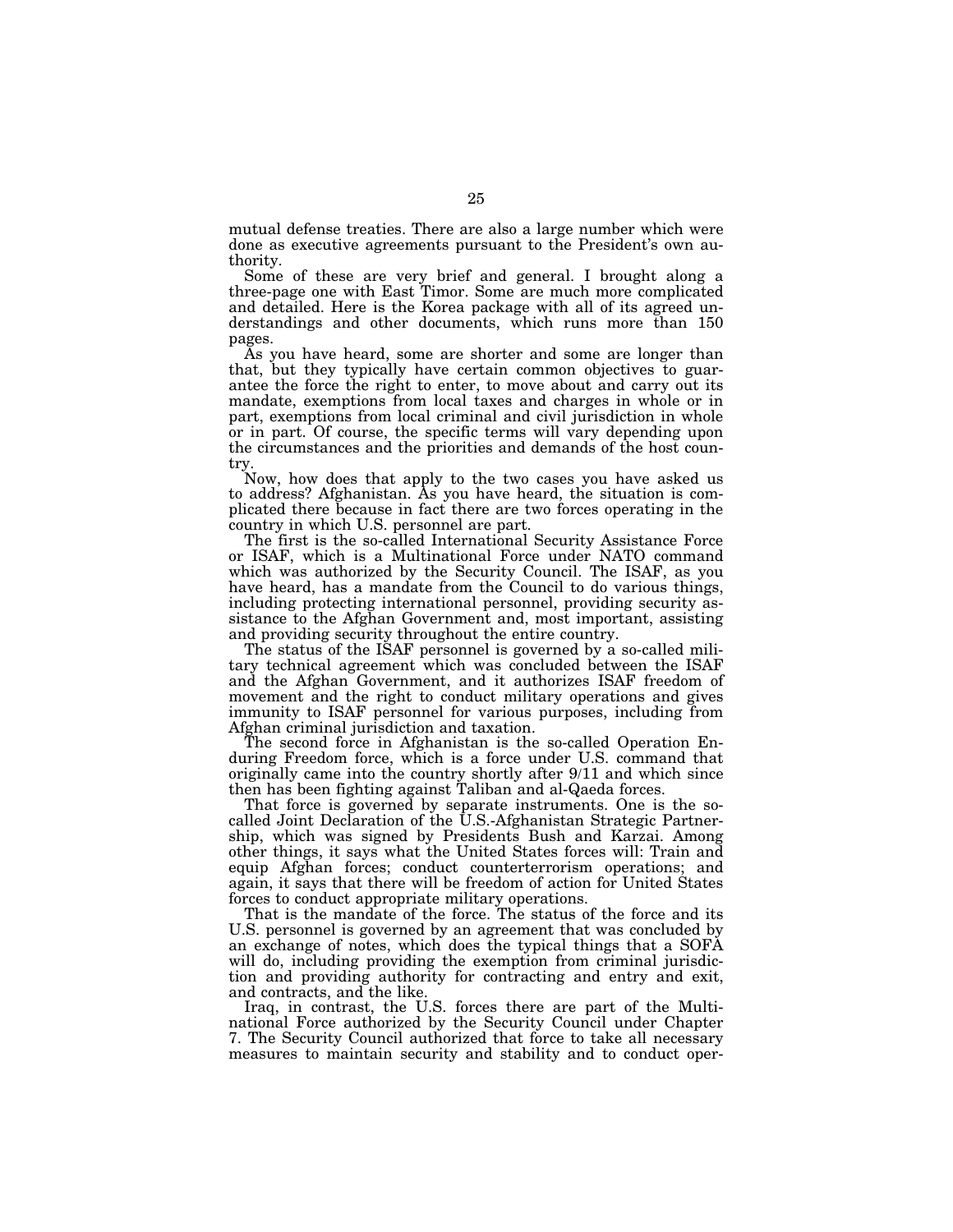ations against terrorists and hostile groups and to assist in reconstruction and humanitarian missions.

That is the mandate of the force. The status of its personnel is governed by in this case an order issued by the Coalition Provisional Authority, the occupying authority, in 2004 known as CPA 17. That has been maintained in force after the end of the occupation by the Iraqi Constitution for the duration of the Multinational Force mandate.

As you have heard, CPA 17 does the various things that a SOFA will do, granting immunity from criminal and civil jurisdiction, providing for contracts, claims and so on. In addition, CPA 17 differs from a typical SOFA in that it also grants immunity to civilian contractor personnel.

As you have heard, CPA 17 only applies to U.S. forces in their role as members of the Multinational Force authorized by the U.N. The current mandate, of course, extends to the end of this year.

If a follow on SOFA were not concluded by then then probably it would be prudent to extend the current protections of CPA 17 in some way. That could be done by the Security Council to extend the mandate of the force for a temporary period, or it could be done by some agreement between the United States and the Iraqi Government, such as a diplomatic exchange of notes.

The question then arises as to whether any other agreement which might be contemplated by the November 2007 Declaration of Principles is going to be defining either the status or the future mission of U.S. forces perhaps in a way similar to the U.S.-Afghan Joint Declaration that we have been talking about.

As you noted, Secretary Rice and Gates have already suggested that there in fact will be some kind of elaboration of what they call the basic parameters of the future U.S. presence, although they have given various assurances that nothing in it will mandate combat missions, that there will be no security commitments, that there will be no authorization for permanent bases.

But no doubt the committee will want to ask administration witnesses exactly what is intended either in terms of the follow on SOFA or in terms of any other agreement, framework agreement or whatever it may be called, that would determine future missions and their status.

Mr. Chairman, that concludes my oral comments. Of course, I would be glad to answer questions.

[The prepared statement of Mr. Matheson follows:]

PREPARED STATEMENT OF MICHAEL J. MATHESON, ESQ., VISITING RESEARCH PROFESSOR OF LAW, THE GEORGE WASHINGTON UNIVERSITY LAW SCHOOL

I have been asked to provide a description of the authorities and protections provided to U.S. personnel by status of forces agreements and UN mandates. I have also been asked to comment specifically on the role and content of the instruments that govern the status of U.S. forces in Afghanistan and Iraq.

In general, U.S. forces have sometimes been deployed pursuant to a UN mandate; but more often they have been deployed either by agreement of the state concerned, or without such agreement in the exercise of U.S. rights under international law. Wherever possible, the United States will typically wish to have some form of agreement or other instrument in place regulating the status of its forces when deployed for a significant period in foreign countries, so as to ensure that they have appropriate privileges and immunities from foreign law and jurisdiction.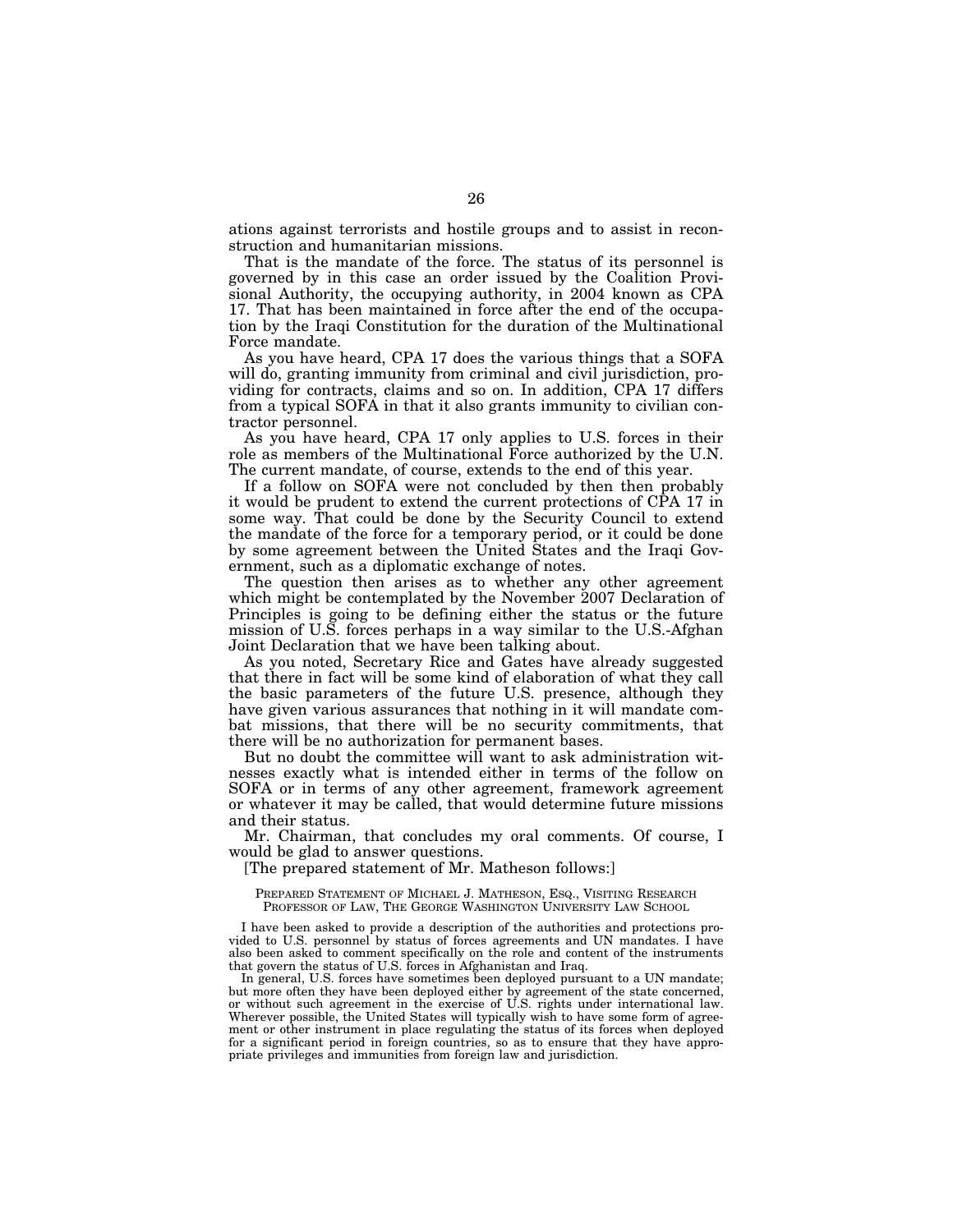#### UN MANDATES

Two different types of armed forces are deployed under UN authority. First are peacekeeping forces under direct UN command, consisting of national units contributed by UN member states. Such forces may be authorized by decision of the Security Council under Chapter VI of the UN Charter, which requires the consent of the state or states into which the force is deployed; or this may be done under Chapter VII of the Charter, pursuant to a decision by the Council that there is a threat to the peace, in which case the consent of the states concerned is not technically required.1 According to the UN, there are currently 17 such peacekeeping operations.2

In the alternative, the Council may act under Chapter VII to authorize states, coalitions or regional organizations to deploy forces under their own command to deal with a threat to the peace. This, for example, was done in the case of the 1990– 91 Gulf War, the 1992–93 intervention in Somalia, and the 1994 intervention in Haiti. The UN might exercise little or no control over such an operation once it is authorized.3

In either case, when the Security Council authorizes the operation, it will set forth the mandate of the force being authorized. In some cases, this mandate is general and open-ended; for example, the mandate for the Gulf War coalition was ''to use all necessary means to uphold and implement'' the Council's previous resolutions on Iraq and to "restore international peace and security in the area."<sup>4</sup> In other cases, the mandate may be more detailed and restrictive.

Typically, however, the UN mandate will not attempt to spell out the status, privileges and immunities of the force authorized with respect to the law and jurisdiction of the state or states to which it is deployed. That is typically left to separate agreement with the state or states in question, or in the case of a hostile operation where such agreement is not possible, to the international law of belligerent occupation.

#### STATUS OF FORCES AGREEMENTS

When U.S. forces are deployed to a foreign country for a significant period whether under UN authority or not—the United States will typically wish to have in place an instrument making clear the status of U.S. forces and the extent of their immunity from the law and jurisdiction of the state in which they are operating. If the U.S. is acting as an occupying power, this may take the form of an occupation order; otherwise, it will take the form of an agreement with the state in question, either concluded by the U.S. government itself or by the multinational force or coalition of which it is a part. According to the Administration, the United States has such agreements with more than 115 countries.<sup>5</sup>

Although these agreements are generically referred to as Status of Forces Agreements or SOFAs, there is no uniform model or format. The NATO SOFA took the form of a treaty;6 some SOFAs have been agreements implementing prior mutual defense treaties;<sup>7</sup> but a great many take the form of executive agreements concluded under the President's own Constitutional authority. If the agreement is limited to giving U.S. forces and personnel exemption from foreign law, the President may conclude it without further Congressional approval.

SOFAs typically have certain common objectives: to give U.S. forces the right to enter, leave and move about the country, wear their uniforms and use their vehicles; to exempt U.S. forces and personnel from some or all taxes and charges of the host country; to regulate claims and contracts; and to exempt U.S. personnel from local criminal and civil jurisdiction in whole or in part. This may be stated in brief and general terms, or it may be complex and detailed. For example, the SOFA concluded

<sup>&</sup>lt;sup>1</sup>In the early years of the UN, forces were sometimes deployed pursuant to authorization by the UN General Assembly (under the so-called Uniting for Peace Resolution), but this practice has long since fallen into disuse, and all peacekeeping forces in recent decades have been au-thorized by the Security Council. *See* M. Matheson, *Council Unbound: The Growth of UN Deci-*

<sup>&</sup>lt;sup>2</sup> See http://www.un.org/Depts/dpko/dpko/bnote.htm.<br><sup>3</sup> See http://www.un.org/Depts/dpko/dpko/bnote.htm.<br><sup>3</sup> See M. Matheson, *Council Unbound*, note 1 above, Chapter 5.<br><sup>4</sup> UN Security Council Resolution 678 (1990).

<sup>5</sup> Condoleezza Rice and Robert Gates, ''What We Need Next in Iraq,'' *Washington Post*, Feb-

ruary 12, 2008.<br><sup>6 N</sup>orth Atlantic Treaty Status of Forces Agreement, 4 UST 1792, June 19, 1951. Since this<br>agreement granted exceptions and immunities from U.S. law to foreign NATO personnel, it had

to be done as either a treaty or pursuant to act of Congress.<br><sup>7</sup> For example, the Agreement Under Article IV of the Mutual Defense Treaty Between the<br>United States of America and the Republic of Korea, Regarding Facilitie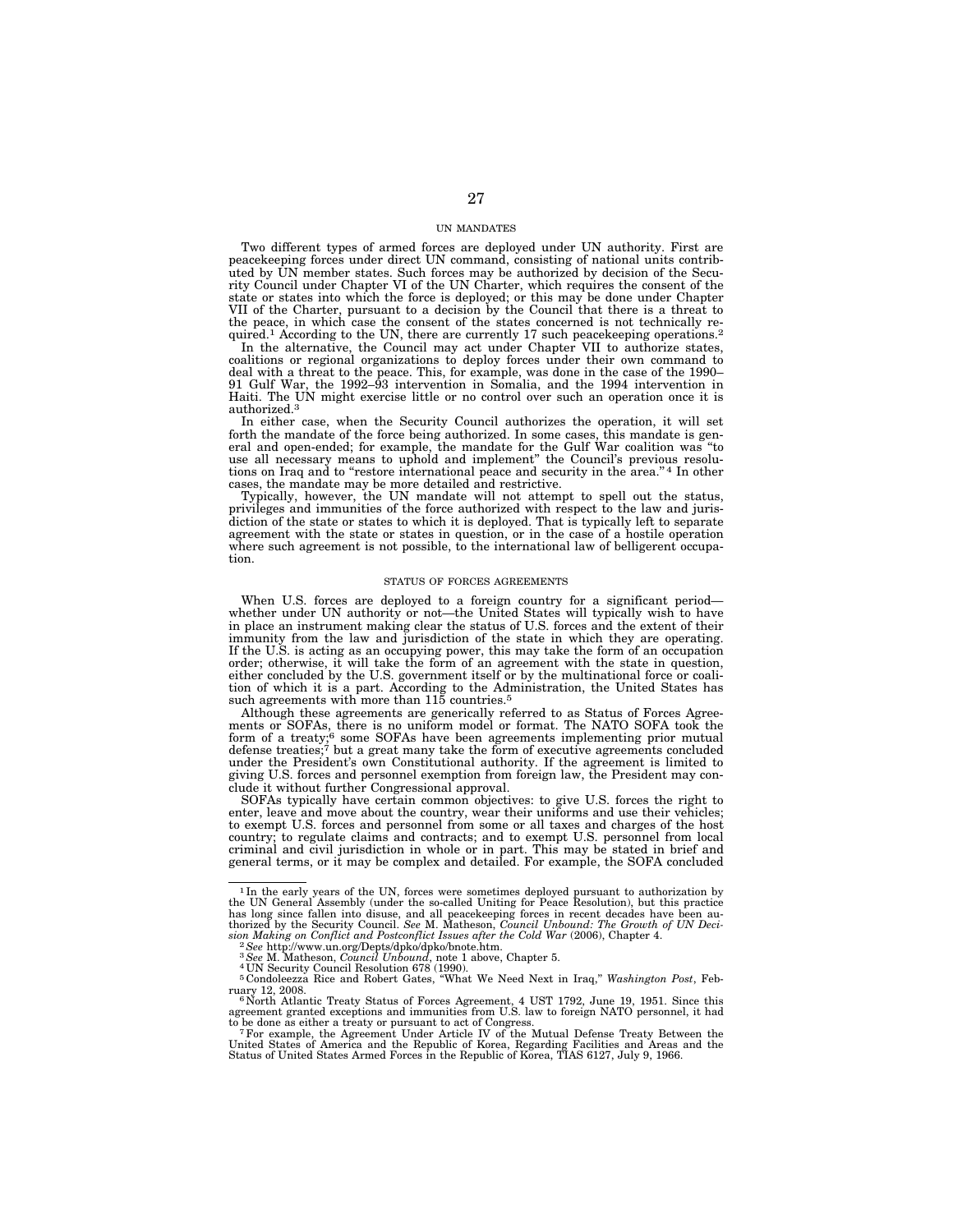in 2002 with East Timor was less than three pages in length, while the Korea SOFA ran to more than 150 pages and was accompanied by a series of agreed understandings.

The terms of these agreements may vary, depending on the needs of the situation and the attitude and demands of the foreign government in question. For example, on the question of foreign criminal jurisdiction over U.S. personnel, some SOFAs allocate criminal jurisdiction between the United States and the host country, depending on whether or not the offenses alleged were committed against other U.S. per-sonnel or in the course of official duty; while other SOFAs give U.S. personnel complete exemption from foreign criminal jurisdiction.

Often the SOFA is only one of a series of agreements with the host country that define and facilitate the overall U.S. security relationship with that country. There may, for example, be agreements for military assistance, arms sales, bases, economic assistance and other matters. There may also be joint declarations or other political documents that describe the overall relationship and the foreign policy objectives of the two countries.

#### AFGHANISTAN

The current situation in Afghanistan is complicated by the fact that two separate forces are operating in the country: the International Security Assistance Force (ISAF), a multinational force under NATO command authorized by the Security Council under Chapter VII; and the Operation Enduring Freedom force under U.S. command that has conducted military operations against Taliban and Al Queda elements since the initial U.S. intervention after 9/11.

ISAF was authorized by the Security Council in 2001 with the mandate ''to assist the Afghan Interim Authority in the maintenance of security in Kabul and its surrounding areas, so that the Afghan Interim Authority as well as the personnel of the United Nations can operate in a secure environment."<sup>8</sup> This mandate was later expanded to the maintenance of security in other areas of Afghanistan, to the protection of other international civilian personnel, and to providing security assistance to the Afghan government.<sup>9</sup> ISAF was directed to work in close consultation with the Operation Enduring Freedom coalition in the implementation of this mandate.<sup>10</sup>

The status of ISAF and its personnel is governed by a Military Technical Agree-ment concluded between ISAF and the Afghan government. Among other things, it authorizes ISAF ''to do all that the [ISAF] Commander judges necessary and proper, including the use of military force'' to protect ISAF and its mission, and guarantees ISAF ''complete and unimpeded freedom of movement throughout the territory and airspace of Afghanistan." Attached to the agreement is an annex that functions as<br>a SOFA for ISAF and, among other things, provides ISAF personnel immunity from<br>Afghan arrest, criminal jurisdiction and taxation.<sup>11</sup><br>The Op

Afghanistan Strategic Partnership which describes the overall purposes and goals of the two countries. Among other things, it says that the United States will: ''help organize, train, equip and sustain Afghan security forces''; ''consult with respect to taking appropriate measures in the event that Afghanistan perceives that its territorial integrity, independence, or security is threatened or at risk"; and "continue<br>to conduct counter-terrorism operations in cooperation with Afghan forces." It states<br>that "in order to achieve the objectives contained required to conduct appropriate military operations based on consultations and pre-agreed procedures.'' 12

The status and immunities of this force are governed by an Agreement regarding the Status of United States Military and Civilian Personnel of the U.S. Department of Defense Present in Afghanistan, concluded by an exchange of notes in 2003. Among other things, it gives U.S. personnel the status of administrative and technical staff of the U.S. Embassy (which exempts them from Afghan criminal jurisdiction), and regulates exit and entry, uniforms and driving li tions, contracts and claims. This agreement says that it is ''without prejudice to the conduct of ongoing military operations by the United States,'' language which does not actually authorize U.S. forces to conduct such operations, but may suggest the context in which the parties understood those forces would be operating.

<sup>8</sup> UN Security Council Resolution 1386 (2001). 9 UN Security Council Resolution 1510 (2003).

<sup>10</sup> UN Security Council Resolution 1563 (2004). 11*See* http://www.operations.mod.uk/isafmta.pdf. 12*See* http://www.whitehouse.gov/news/releases/2005/05/print/20050523–2.html.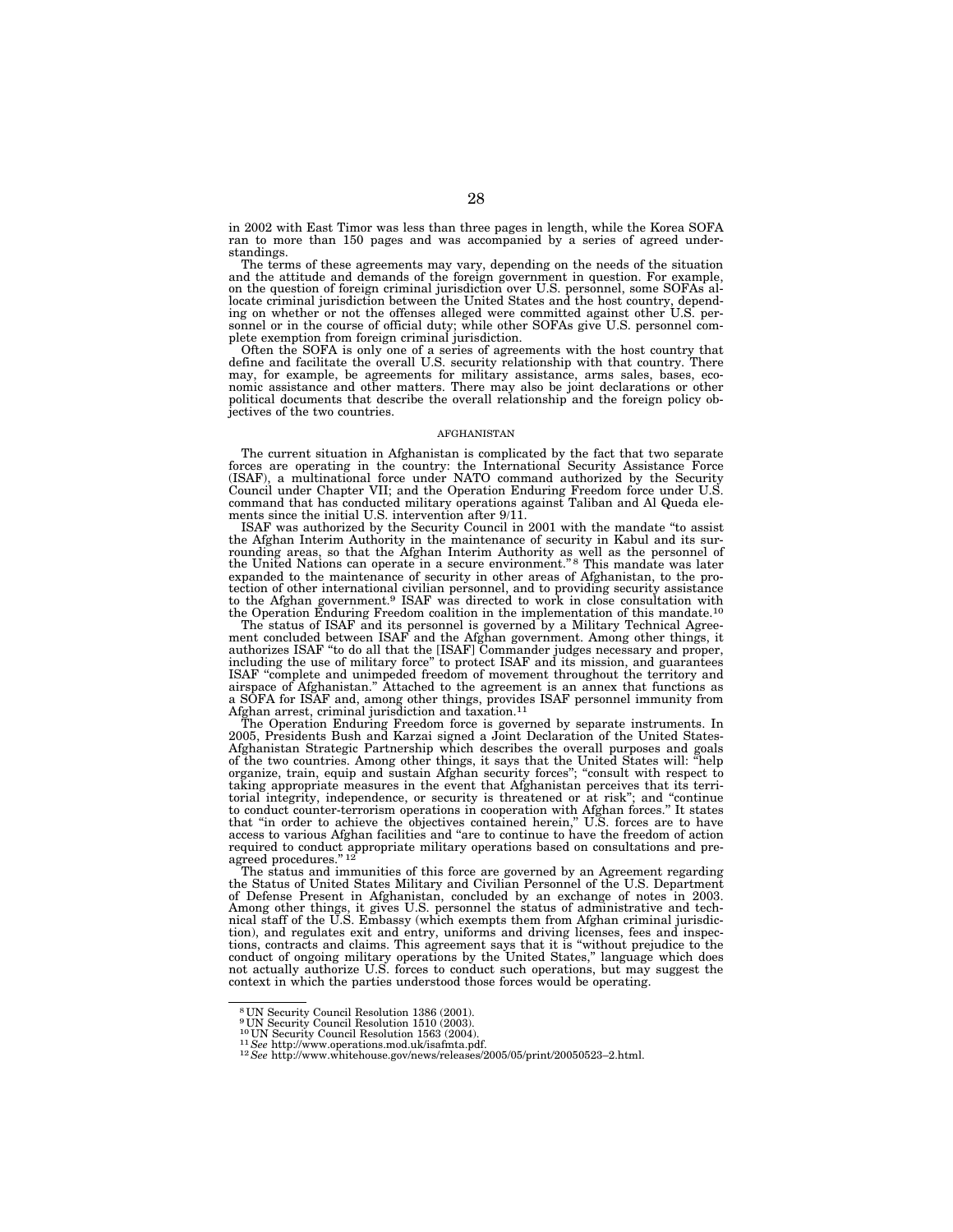U.S. forces are present in Iraq as part of the Multinational Force (MNF) authorized by the Security Council under Chapter VII. Security Council Resolution 1511 in October 2003 authorized that force ''to take all necessary measures to contribute to the maintenance of security and stability in Iraq,'' including the security of UN and Iraqi operations and ''key humanitarian and economic infrastructure.'' This ''all necessary measures'' language is understood to include freedom of movement and the right to use necessary force to carry out the MNF mission. Subsequent resolutions referred also to ''preventing and deterring terrorism and protecting the territory of Iraq,'' combat operations against violent groups and internment of their members, humanitarian assistance, civil affairs support, and relief and reconstruction.13

This authorization and mandate has been periodically renewed by the Council. In December 2007, the Council extended the mandate until December 31, 2008. It declared that it would terminate that mandate earlier if requested by the Iraqi Government, and noted that Iraq had advised that it would not request a further extension of that mandate.14 (Of course, the Council still retains the right to extend the mandate if it should wish to do so, and any early termination of the mandate would still require affirmative Council action.)

The status, privileges and immunities of U.S. forces in Iraq are still governed by an order issued in June 2004 by the Coalition Provisional Authority as the occupying authority during the initial period of U.S. operations in Iraq. That order, known as Coalition Provision Authority Order Number 17 or CPA 17, grants immunity to all MNF personnel from Iraqi arrest and criminal jurisdiction, and regulates other matters usually covered by SOFAs, such as contracting, travel, taxes and fees. It differs from typical SOFAs in one significant respect, in that it grants such immunity to civilian contractors with respect to acts performed under their contracts.15

Article 126 of the Iraqi Constitution states that "existing laws shall remain in force, unless annulled or amended in accordance with the provisions of the Constitution,'' which is apparently understood to mean, among other things, that CPA 17 will continue in force unless specifically rescinded or amended by the Iraqi Parliament. However, CPA 17 does not provide a clear basis for the status of U.S. forces after the termination of the MNF mandate. It only covers U.S. forces as part of the MNF, and it states that it will remain in force for the duration of the MNF mandate under Council resolutions ''and shall not terminate until the departure of the final element of the MNF from Iraq.''

While this language might give some room for the continuation of immunities for any U.S. forces that may temporarily remain in Iraq as part of the MNF after December 31, 2008, it would, if possible, be better to clarify the matter in a definitive way. In the event a permanent SOFA is not agreed by that date (which the Administration evidently intends to do), it would seem prudent to take some affirmative step to continue the CPA 17 provisions for a further period while negotiations continue. This might, for example, be done by a temporary extension of the MNF mandate by the Security Council, an exchange of notes between the United States and Iraq temporarily extending CPA 17, or an act of the Iraqi parliament.

Finally, the question arises as to whether any other agreement to be negotiated pursuant to the November 2007 Joint Declaration would in any way define or affect the future mission or status of U.S. forces, perhaps in a way similar to the provisions of the U.S.-Afghan Joint Declaration mentioned above. Secretaries Rice and Gates have stated that the coming negotiations with Iraq will ''set the basic parameters for the U.S. presence in Iraq, including the appropriate authorities and jurisdiction necessary to operate effectively and to carry out essential missions'' but that nothing to be negotiated will mandate combat missions, set troop levels, provide security commitments or authorize permanent bases in Iraq.<sup>16</sup> It may be worthwhile to clarify what is intended along these lines, and in particular whether anything is intended that would go beyond the traditional scope of SOFAs as described above.

Mr. DELAHUNT. Thank you, Mike. Professor Dickinson?

<sup>13</sup>*See* UN Security Council Resolution 1546 (2004) and letters incorporated by reference. 14 UN Security Council Resolution 1790 (2007). 15*See* http://www.cpa-iraq.org/regulations/ 20040627\_CPAORD\_17\_Status\_of\_Coalition\_<br><sup>16</sup>*See* note 5 above.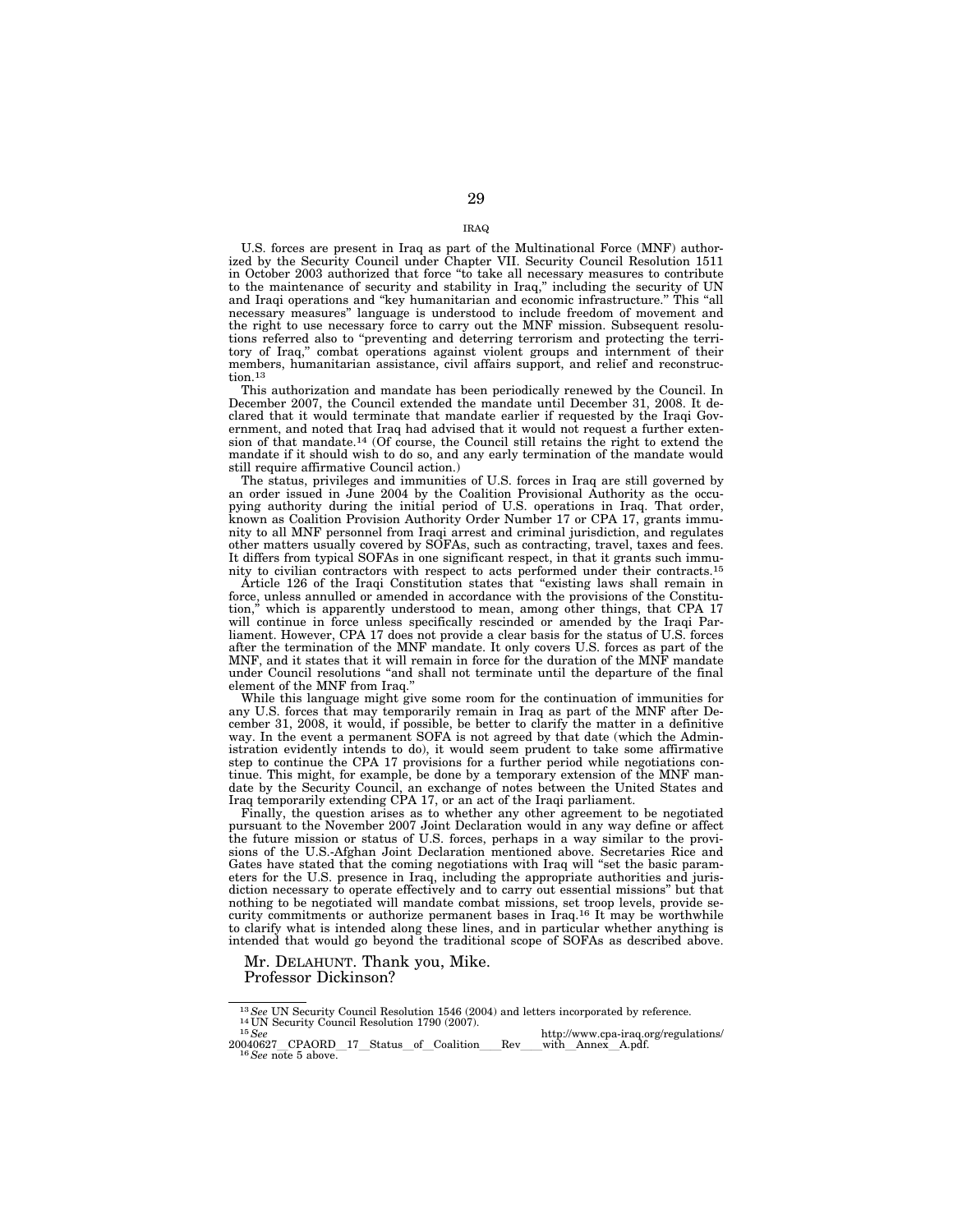#### **STATEMENT LAURA DICKINSON, ESQ., PROFESSOR OF LAW, UNIVERSITY OF CONNECTICUT SCHOOL OF LAW**

Ms. DICKINSON. Mr. Chairman, ranking member of the committee, thank you very much for this opportunity to testify on this important topic.

I have been asked to comment on immunity as it pertains to private contractors in Iraq and Afghanistan. The appropriate reach of Status of Forces Agreements and in particular the question of whether such agreements should immunize civilian contractors from host nation judicial proceedings are issues that cannot be understood apart from the context in which civilian contractors are now operating in Iraq, Afghanistan and other contingency operations.

While most contractors have performed admirably and have filled vital roles, and more than 1,000 of them have died in Iraq alone, some have committed serious abuses without being held accountable.

Probably the most notable recent case is the Blackwater incident of last year when security guards working under an agreement with the Department of State fired into a crowd in Nisour Square in Baghdad, killing 17 people. Subsequent reports concluded that at least 14 and perhaps all of the killings were unjustified.

Of course, the abuses at Abu Ghraib, which implicated civilian contractors, are also well known. There is a recent Human Rights First report that suggests that these are just the tip of the iceberg. Recent testimony by CIA Director Michael Hayden indicates that civilian contractors may have been involved in waterboarding.

But the key point here is that there have only been two instances in which United States authorities have criminally prosecuted a contractor for violent crimes against a third party in Iraq and Afghanistan and so we are left with the conclusion that the use of these contractors, particularly security contractors and interrogators, threatens very core values, including respect for human dignity and human rights, limits on the use of force and a commitment to transparency and accountability.

So what does this mean for the negotiation of Status of Forces Agreements particularly in Afghanistan and Iraq? I would argue that until we can improve our system of holding contractors criminally accountable when they commit serious abuses, as well as take significant steps to improve oversight to prevent those abuses from occurring, immunizing contractors from host nation legal process will remain extremely problematic.

So I am just very briefly going to describe how and why our current system of accountability isn't working. First, criminal responsibility in cases of serious abuse. The current regime is very seriously flawed. Of course, the House recently passed the Military Extraterritorial Jurisdiction Act Expansion and Enforcement Act of 2007. If passed in the Senate, it would close very important loopholes in the Federal court's jurisdiction over contractors who commit crimes overseas.

Most notably, the Act would clarify ambiguity over whether U.S. Federal courts would have jurisdiction to try contractors who are not employed by the Department of Defense and extend that jurisdiction to all contractors and not merely those, as the current law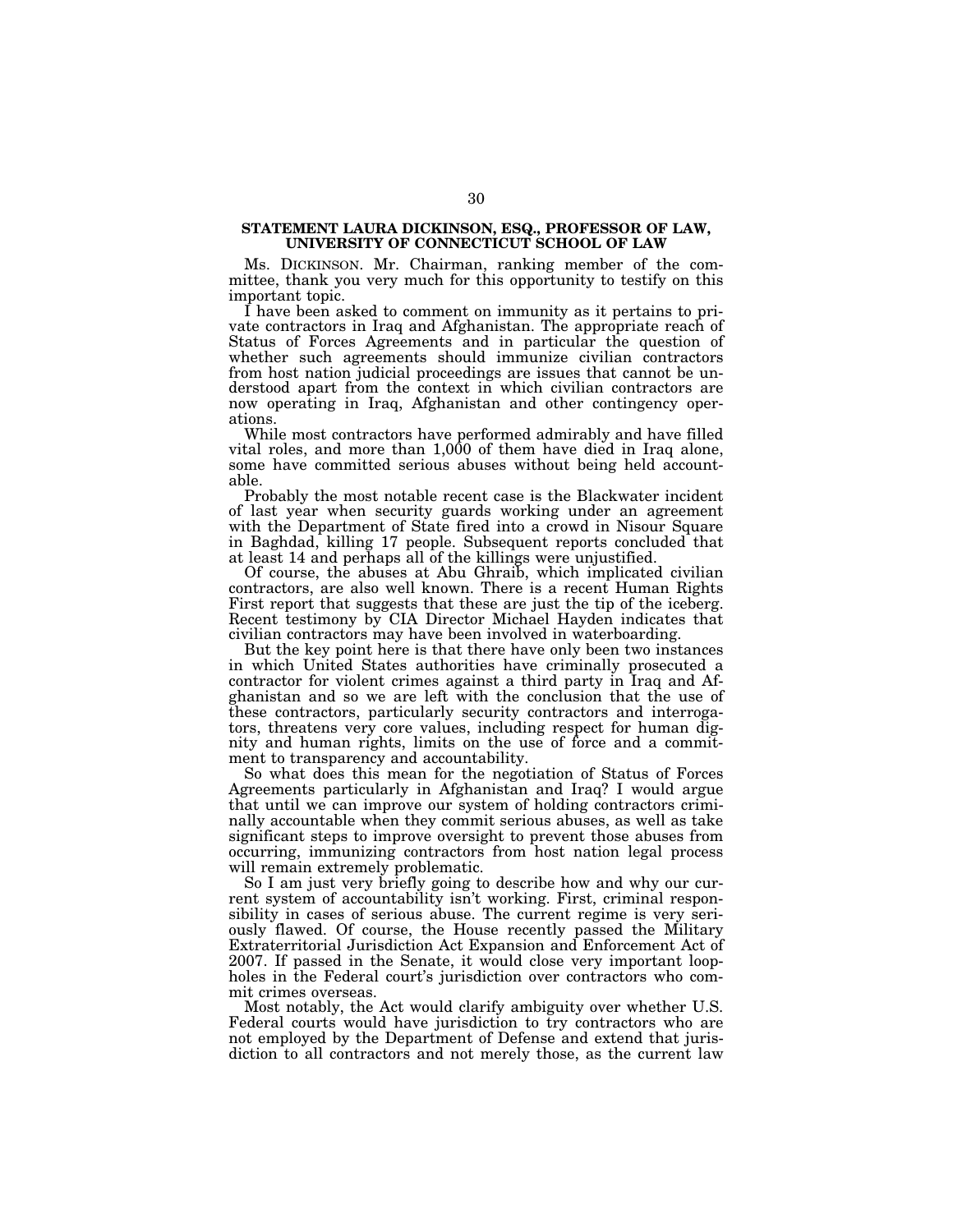provides, whose work relates to ''supporting the mission of the Department of Defense overseas.''

But I think it is critical to note that this accountability problem is not only a problem of law on the books, but also a problem of law in action so I think a plausible argument can be made that the existing version of MEJA would cover even State Department contractors in Iraq and Afghanistan because they could be said to be supporting a very broad Department of Defense mission.

Moreover, the Special Maritime and Territorial Jurisdiction, which extends Federal criminal jurisdiction to crimes committed by or against U.S. nationals overseas in certain facilities, should have covered the abuses at Abu Ghraib.

The War Crimes Act and the Torture Act could also provide jurisdiction in some cases, but these statutes are very rarely used. Congress recently extended the Uniform Code of Military Justice to allow contractors to be tried in military courts, but no prosecutions have taken place yet there.

So the issue is not only closing gaps in the existing law, but strengthening enforcement. To that end, the Department of Justice should be required to establish a dedicated office within the Criminal Division to investigate and prosecute contractor crime, and that office should be staffed with experienced prosecutors, investigators and other support staff.

We have to have FBI agents on the ground in Afghanistan and Iraq as well, as the MEJA bill would require, so that they can be on the scene and cooperate with military investigators and civilian authorities to conduct investigations in a timely way. If no prosecutions take place in the civilian system then prosecution of security contractors or interrogators in military courts under the UCMJ would be an option.

The other piece of the accountability framework is oversight to prevent abuses, and that system is broken as well. I have some recommendations in my written testimony as to what I think Congress could do to improve that and what the agencies could do to improve that, but I won't repeat them here.

I just want to say that it is against this background of a broken accountability and oversight regime that negotiating immunity for contractors serving in a contingency operation is particularly problematic. Iraqi authorities have expressed deep concern that there seems to be a law free zone for contractors.

They have criticized the reach of the Coalition Provisional Authority Order 17, which immunizes contractors from legal process in Iraq, and the legal authority of which is ongoing in part because there is no meaningful alternative means to hold those contractors accountable when they do commit abuses.

The criminal courts of Iraq, Afghanistan and other host nation countries may not in some cases have the capacity to try contractors employed by the United States, but until Congress and the agencies improve accountability and oversight, extending the immunity of contractors in host nations will remain problematic.

With troops we have our military justice system under the UCMJ, and contractors, although in theory they could be tried there, are not being tried there. Thus, I would recommend that Congress take steps to improve accountability in these areas.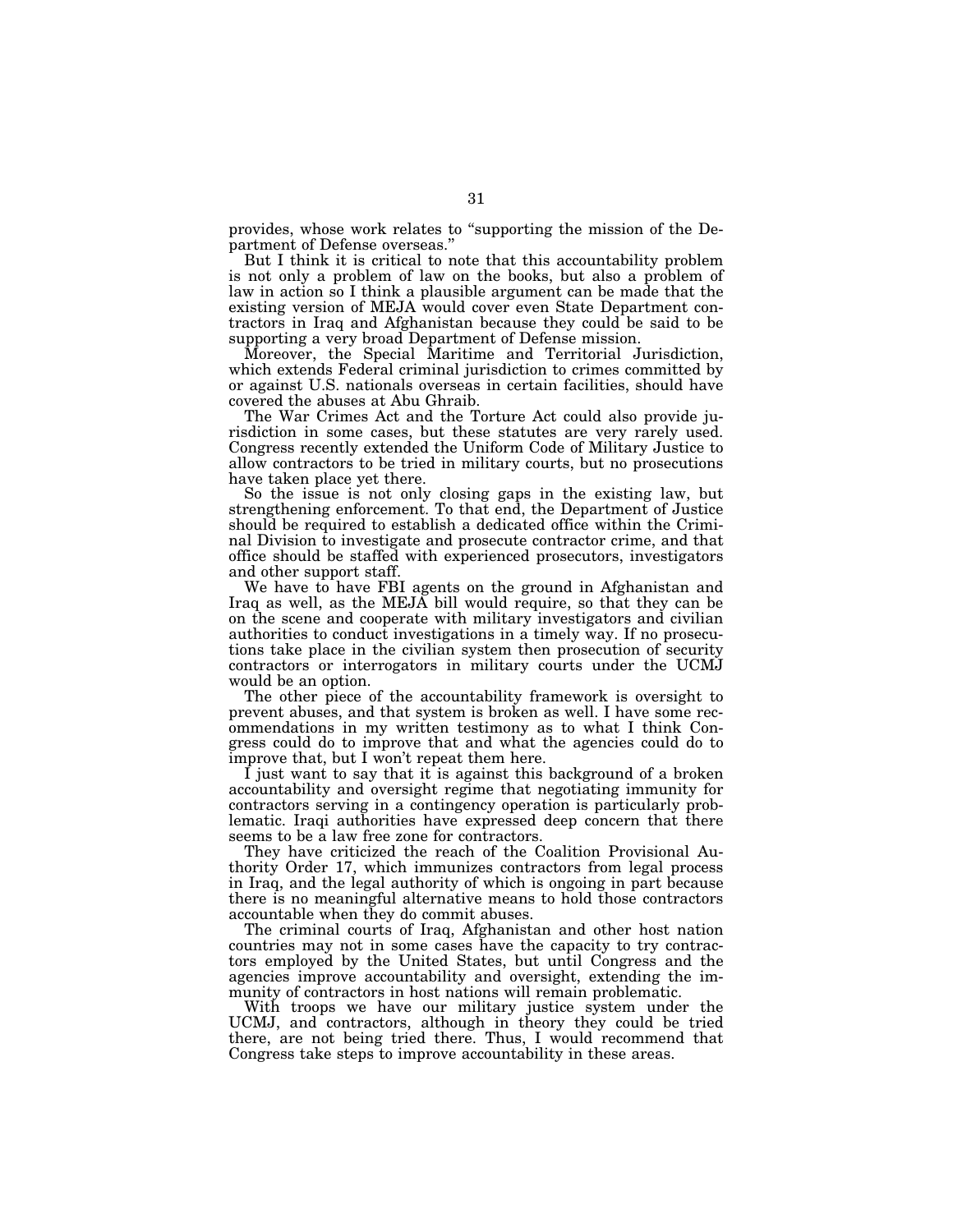To that end, in addition to any legislation that Congress passes I would say that the work of the new Commission on Wartime Contracting in Iraq and Afghanistan established by the Defense Authorization Act will provide a very important forum for further consideration of these issues.

Thank you very much for the opportunity to address you.

[The prepared statement of Ms. Dickinson follows:]

#### PREPARED STATEMENT OF LAURA DICKINSON, ESQ., PROFESSOR OF LAW, UNIVERSITY OF CONNECTICUT SCHOOL OF LAW

Thank you for the opportunity to address you here today on this important topic. The appropriate reach of Status of Forces Agreements, and, in particular, the question whether such agreements should immunize civilian contractors from host nation judicial proceedings, are issues that cannot be understood apart from the context in which civilian contractors are now operating, in Iraq, Afghanistan, and elsewhere. I should note that the basis of my remarks stems from both my own scholarly research,<sup>1</sup> as well as findings from a series of meetings I helped to organize and which were sponsored by Princeton University's Program in Law and Public Affairs. In these meetings, which have included governmental officials, contractors, uniformed military personnel, NGO representatives, and academics,<sup>2</sup> experts have reached a surprising degree of consensus on some critical issues. I have also participated in a Swiss government initiative to improve government contracting standards.3

As members of this Committee are no doubt aware, both our military and our foreign policy agencies are now employing private contractors to an unprecedented degree. For example, current estimates suggest that there are almost as many contractors as troops in Iraq.4 These contractors are serving meals, building facilities, transporting goods, and providing a broad range of logistical support to troops. They are training Iraqi police and performing other tasks to help build democracy in Iraq. And, in some cases, they are interrogating detainees and providing security to governmental officials, sites, and convoys. We don't know precisely how many security contractors are operating in Iraq, though estimates suggest there may be as many as 30,000.5 Indeed, we are forced to rely on rough estimates because neither the State Department nor the Department of Defense, nor any other arm of government,

(2006).<br><sup>2</sup> See Summary of Meeting, PRINCETON PROBLEM-SOLVING WORKSHOP SERIES IN<br>LAW AND SECURITY: A NEW LEGAL FRAMEWORK FOR MILITARY CONTRACTORS (Jan.<br>8 2007) [hereinafter Princeton Report], *available at* http://lapa.pr

<sup>3</sup>See International Committee of the Red Cross, Privatisation of War: The Growing Use of Private Military and Security Companies, *available at* http://www.icrc.org/web/eng/siteeng0.nsf/<br>html/privatisation-war.

html/privatisation-war.<br>
<sup>4</sup> See, e.g., Statement of Gordon England, Deputy Secretary of Defense, before the House<br>
<sup>4</sup> See, e.g., Statement of Gordon England, Deputy Secretary of Defense, before the House<br>
Budget Committe Iraq, with more than 53,000 of them Iraqis, and the State Department could not estimate the<br>number of contractors. See Miller, su*pra*. A more recent news article suggests that during the<br>last quarter of 2007, there were 1 155,000 troops. *See* David Ivanovich, *Contractor Deaths up 17 Percent in Iraq in 2007*, HOUS-<br>TON CHRON., Feb. 10, 2008, at A1.<br><sup>5</sup> This figure is the industry estimate. *See id*. Gary Motsek, Assistant Deputy Undersecre

of Defense for Program Support, who serves as the principal advisor to the Office of the Sec-<br>retary of Defense leadership on policy and program support, *see* Dep't of Defense, Program Sup-<br>port, at http://www.acq.osd.mil ment Security contractors totaled only 6,000 as of July 2007, but others have put the figure clos-<br>er to 10,000. Miller, *supra* note 1. A memorandum from the House Committee on Government<br>Oversight and Reform indicated th Blackwater provided for 1,020 Blackwater employees to operate in Iraq, but this figure does not<br>include the numbers of employees for Triple Canopy and Dyncorp, the other companies that<br>have entered into security contracts sight and Reform, Memorandum, *Additional Information about Blackwater USA*, Oct. 1, 2007, at 4.

<sup>1</sup>Laura A. Dickinson, *Public Law Values in a Privatized World*, 31 YALE J. INT'L L. 383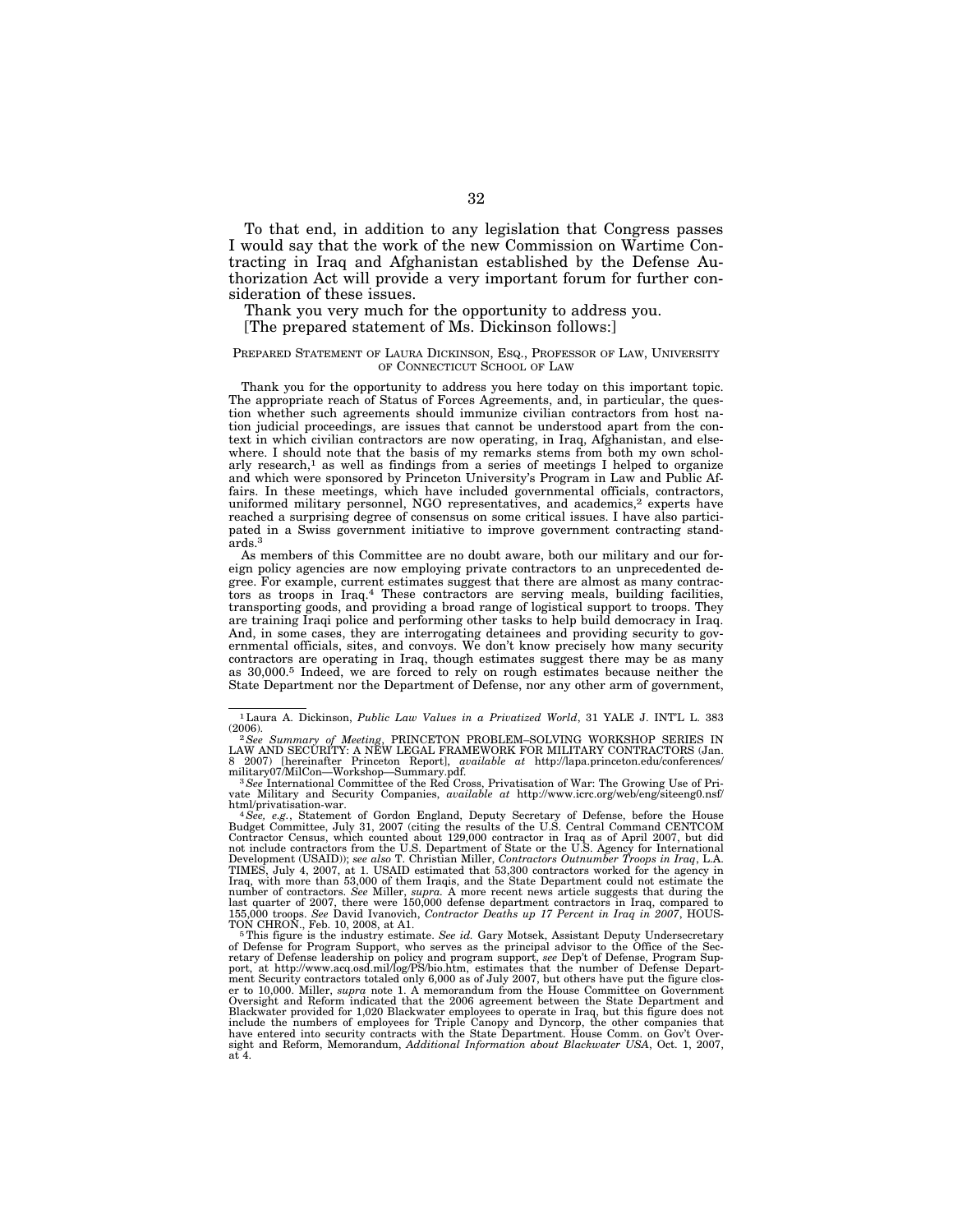keeps sufficient track.6 And some reports suggest that even on-the-ground military commanders in Iraq may not know whether private security contractors are operating in their territory.7

While most contractors have performed admirably and filled vital roles—and more than 1,100 contractors have died in Iraq while doing so<sup>8</sup>—some have committed serious abuses without being held accountable. Perhaps the most notable recent case is the incident from September 16 of last year, when Blackwater security guards<br>employed by the Department of State fired into a crowd in Baghdad's Nisour<br>Square, killing seventeen people.<sup>9</sup> Subsequent reports by the Depa and the military have concluded that at least 14, and possibly all, of the killings were unprovoked.<sup>10</sup> Yet no one has yet been indicted for the killings. In a similarly high-profile incident, contract interrogators and translators joined troops in sexually humiliating and brutally abusing detainees at the Abu Ghraib Prison in Iraq in 2003. Indeed, General Fay reported that the contractors, many of whom lacked training, were actually supervising uniformed military personnel at the prison.11 Yet while twelve uniformed soldiers have faced punishment for their role in the abuse,<sup>12</sup> no contractors have been charged. A recent report from Human Rights First suggest that these incidents are just the tip of the iceberg and that there are many more cases in which security contractors or contract interrogators may have used excessive force.<sup>13</sup> In fact, CIA director Michael Hayden has testified that he believes that CIA contract interrogators have engaged in waterboarding.<sup>14</sup> But again there has been so far only one instance—the case of the CIA contract interro-gator David Passaro—in which U.S. authorities have criminally prosecuted a con-

tractor for violent crimes against a third party.15 We are left with the unmistakable conclusion that the use of private security contractors and interrogators potentially threatens core values embodied in our legal system, including (1) respect for human dignity and limits on the use of force and (2) a commitment to transparency and accountability.

What does this mean for the negotiation of Status of Forces Agreements, particu-larly in Afghanistan and Iraq? I would argue that until we can improve our system of holding contractors criminally accountable when they commit serious abuses, as well as take significant steps to improve oversight to prevent abuses from occurring, immunizing contractors from host nation legal process will remain problematic. Currently, neither system is working.

#### (1) CRIMINAL RESPONSIBILITY IN CASES OF SERIOUS ABUSE

As the lack of criminal prosecutions in the Abu Ghraib and September 16, 2007 Blackwater incident make clear, our accountability regime is seriously flawed. Congress will undoubtedly need to institute more effective measures to punish contrac-

''Kennedy Report'']. 8 Ivanovich, *supra* note 4 (reporting that 1,123 contractors have died in Iraq since 2003). 9David Johnston & John M. Broder, *FBI Says Guards killed 14 without cause*, N.Y. TIMES,

Nov. 14, 2007.<br><sup>10</sup> Johnson & Broder, supra note 9.<br><sup>11</sup>Maj. Gen. George R. Fay, AR–15–6 INVESTIGATION OF THE ABU GHRAIB DETENTION<br>FACILITY AND 205TH MILITARY INTELLIGENCE BRIGADE (2004), at 51–52 *available at* 

 $6$  In the 2007 Supplemental Appropriations Act, Congress required the Department of Defense<br>to count the number of Defense Department Contractors in Iraq. U.S. Troop Readiness, Vet-<br>erans' Care, Katrina Recovery, and Ira 28 (May 5, 2007), § 3305. The Department gathers this information from the U.S. Central Command (CENTCOM) Contractor Census. Statement of Gordon England, Deputy Secretary of Denetens fense, before the House Budget Committ

http://news.findlaw.com/hdocs/docs/doc/ fay82504rpt.pdf [hereinafter Fay Report].<br><sup>12</sup> Julian Barnes, *CIA Contractor Guilty in Beating of Detainee*, L.A. TIMES, Aug. 18, 2006,<br>at 18. The cases include those of Sabrina Har Lynndie England, and Michael Smith . See also Laura A. Dickinson, Abu Ghraib, *The Battle Over Institutional Culture and Respect for International Law within the U.S. Military*, in

INTERNATIONAL LAW STORIES, at 405, 417 (2007).<br><sup>13</sup> Human Rights First, PRIVATE SECURITY CONTRACTORS AT WAR, ENDING THE<br>CULTURE OF IMPUNITY (2008), *available at* http://www.humanrightsfirst.info/pdf/08115-usls-

psc-final.pdf.<br><sup>14</sup>See Siobhan Gorman, *CIA Likely Let Contractors Perform Waterboarding*, WALL ST. J.,<br>Feb. 8, 2008 (reporting that, when asked whether CIA contractors engaged in waterboarding:<br><sup>15</sup>Eee Scott Shane, *C.I.A*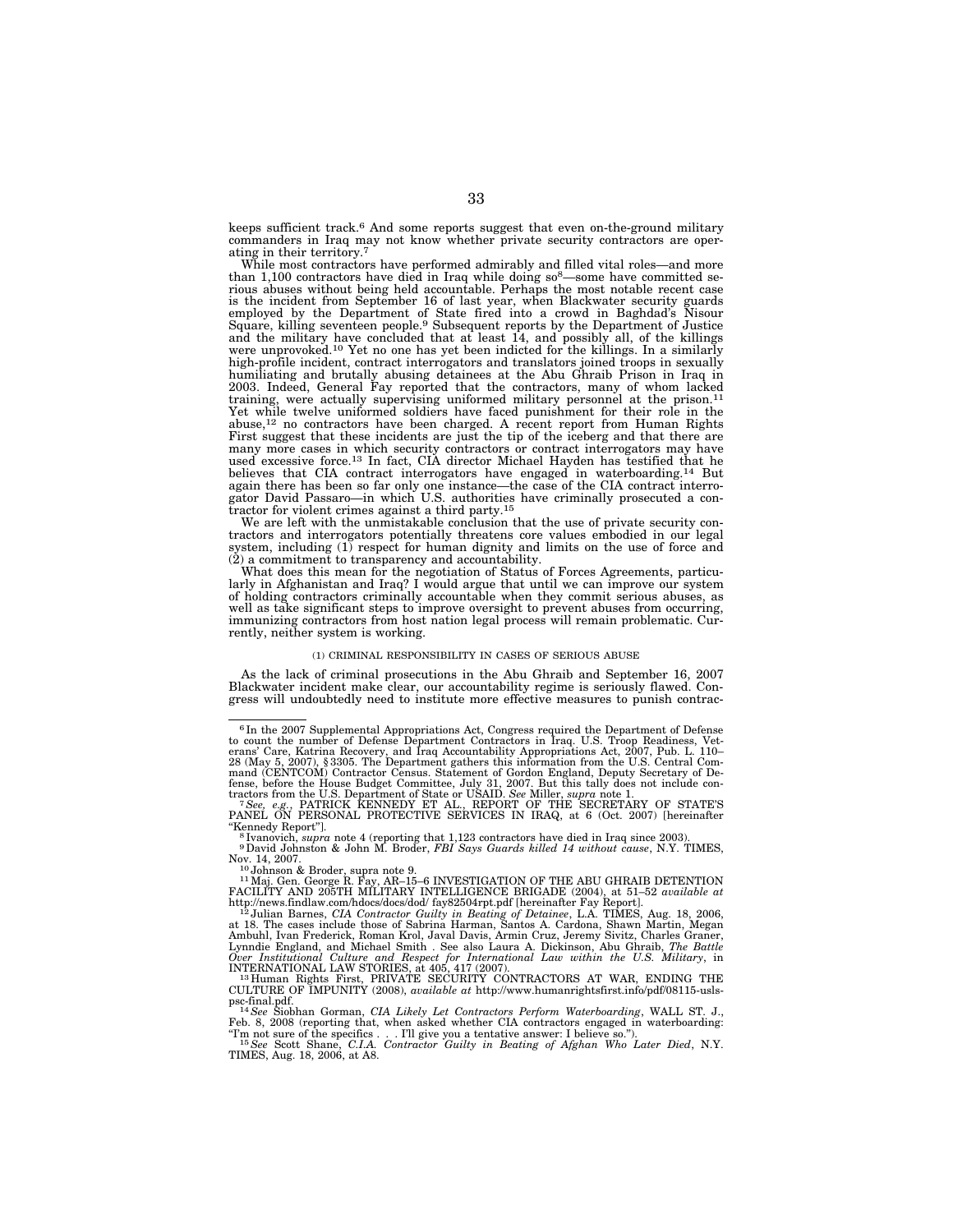tors if they commit abuses. The Military Extraterritorial Jurisdiction Act (MEJA) Expansion and Enforcement Act of 2007,16 which has already passed in the House of Representatives and which is pending in the Senate, would close important loopholes in the federal courts' jurisdiction over contractors who commit crimes overseas. Most notably, the Act would clarify ambiguity over whether U.S. federal courts would have jurisdiction to try contractors who are not employed by the Department of Defense, extending jurisdiction to all contractors and not merely those, as current law provides, whose work relates to "supporting the mission of the Department of Defense overseas."<sup>17</sup>

The criminal accountability problem is not only a problem of law on the books, however, but also a problem of the law in action. A plausible argument can be made that the existing version of MEJA would cover even State Department contractors in Iraq and Afghanistan, because they could be said to be supporting a broad DOD mission. Moreover, the Special Maritime and Territorial Jurisdiction,<sup>18</sup> which extends federal criminal jurisdiction to crimes committed by or against U.S. nationals overseas in certain facilities, should have covered the Abu Ghraib cases. The War Crimes Act<sup>19</sup> and Torture Act<sup>20</sup> also could provide jurisdiction in some cases, though these statutes are rarely used. Congress recently extended the Uniform Code of Military Justice to allow contractors to be tried in military courts, but no such prosecutions have taken place.

Thus, the issue is not only closing gaps in existing law, but strengthening enforcement. To that end, DOJ should be required to establish a dedicated office within the criminal division to investigate and prosecute contractor crime. That office should be staffed with experienced prosecutors, investigators, and other support staff. In addition, the FBI should have investigators on the ground in Iraq and Afghanistan, as the MEJA expansion bill would require, so that they can be on the scene, and cooperate with military investigators and civilian authorities to conduct investigations in a timely way. If no prosecutions take place in the civilian system, prosecution of security contractors or interrogators in military courts under the UCMJ, could be an option.

#### (2) BETTER CONTRACT OVERSIGHT TO PREVENT ABUSES

These types of back-end enforcement measures, while important, are only half of the picture. Front-end measures to improve oversight and control are also critical. I propose five steps Congress can take to improve contracting practices, oversight, and monitoring so as to better prevent abuses *before* they occur.

#### *(i) Establish minimum standards for contractual terms*

Every one of the private security contractors operating on our behalf overseas is there because the company entered into a contract with the federal government. The existence of such contracts gives the federal government significant power to dictate the terms under which contractors operate, if only such power were actually exercised. Thus, I recommend that Congress establish a set of minimum standards to guide the drafting of private security, interrogation, and other contracts. These minimum standards would explicitly make contractors subject to clear, consistent rules regarding the use of force, and establish specific requirements for training and recruitment. The Department of State and Defense have made significant progress in this area in the past few months, but they could do much more.

With respect to the use of force in particular, these rules should be both specific and consistent across governmental departments. Indeed, the Department of Defense and the Department of State rules have sometimes differed from each other. For example, according to Patrick Kennedy's report following the September 16 Blackwater incident, while the Defense Department has required its security contractors to fire aimed shots when responding to a threat, the Department of State in the past did not.21 In addition, rules have often been vague or non-existent. The eleven work orders for the CACI interrogators did not expressly require that the private contractor interrogators comply with specific international human rights or humanitarian law rules such as those contained in the Torture Convention or the Ge-

<sup>16</sup>MEJA Expansion and Enforcement Act of 2007, H.R. 2740, Passed in the House, Oct. 4, <sup>20</sup> 18 U.S.C. § 3267.<br>
<sup>18</sup> 18 U.S.C. § 7 (9)(a) (2001).<br>
<sup>19</sup> 18 U.S.C. § 2241 (a) (2006).<br>
<sup>20</sup> 18 U.S.C. § 2340.<br>
<sup>21</sup>Kennedy Report, *supra* note 7, at 9.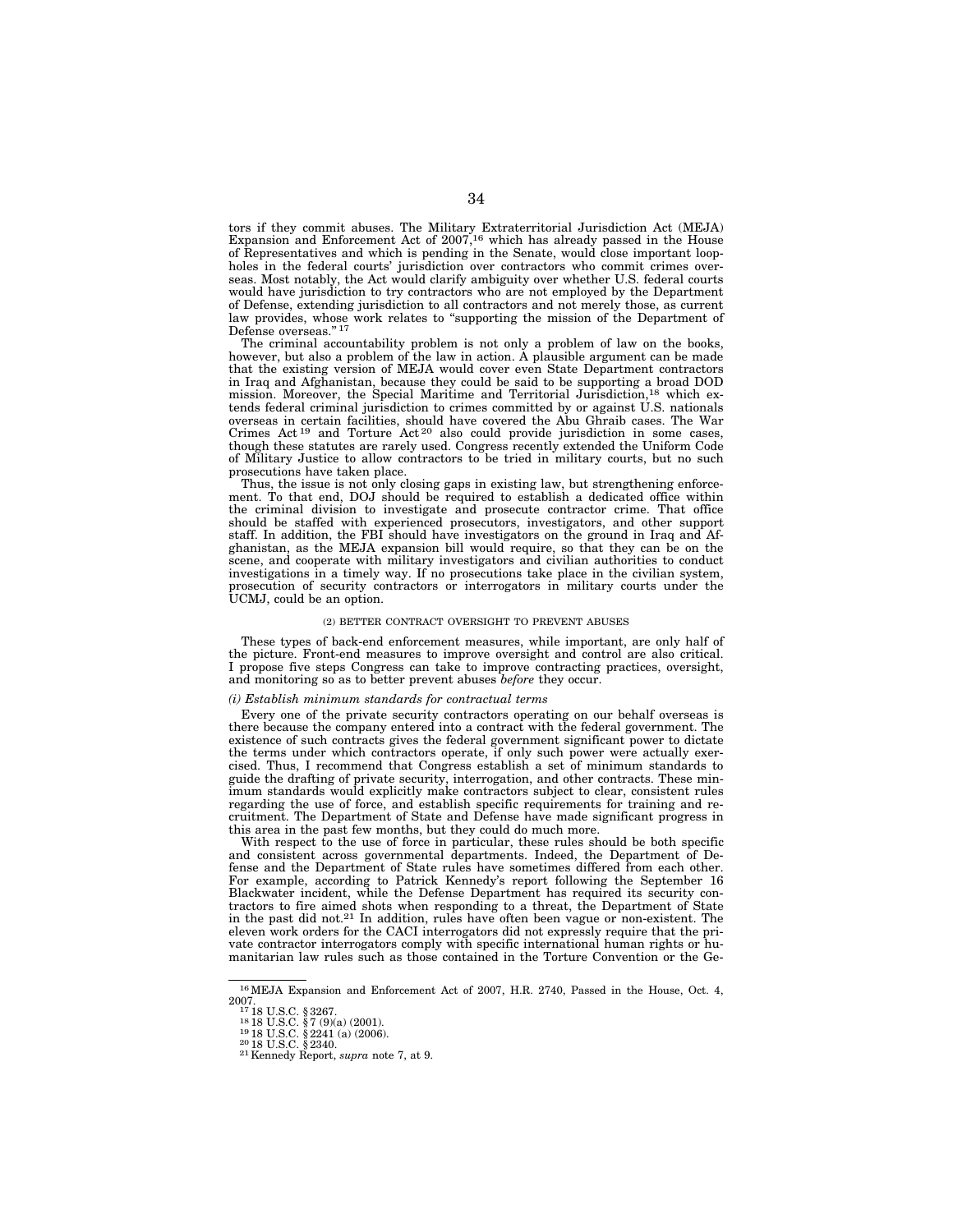neva Conventions.22 A congressional mandate that contracts should include such provisions is an easy and obvious reform.

Likewise, Congress could mandate more stringent requirements that contractoremployees receive training in the applicable limits on the use of force, including<br>training in international human rights and humanitarian law. Experts have as-<br>serted that training is insufficient.<sup>23</sup> Thus, it is not sur that 35 percent of CACI's Iraqi interrogators did not even have any "formal training<br>in military interrogation policies and techniques," let alone education in inter-<br>national law norms.<sup>24</sup> Nor is it surprising that Patri State Department security contractors had not received sufficient guidance in how to apply the rules regarding the use of force, and in particular, the use of deadly force.<sup>25</sup>

The Defense Department's recently proposed rule, that certain security contractors should receive training by military lawyers, is a strong measure that would be a significant improvement.<sup>26</sup> Yet, I would argue that Congr

have differed in their practices on this question. Congressionally mandated standard contractual terms should also include consistent recruiting and vetting requirements for contractor employees. To give one ex-ample of the problems that remain, Blackwater fired an employee working as a security guard under its agreement with the State Department when that employee allegedly shot and killed an Iraqi security guard on December 24, 2006.27 Yet subsequently, a Defense Department contractor hired the man as an employee, and the company was unaware of the prior incident.<sup>28</sup>

Vetting is even more critical—and more difficult—as the number of non-citizen contract employees rises. By some estimates, 80 percent of contract laborers in Iraq are not U.S. citizens.29 And while it is unclear whether the percentage of non-U.S. security contractors and interrogators is that high, there are reports that security contractors have hired third country nationals from South Africa, Colombia, Fiji, and Nepal.<sup>30</sup> In this context, training is not suffici that the employees have not, for example, participated in human rights abuses as actors within repressive regimes.

Finally, in the increasingly global market for labor, recruiting practices are particularly important. Some reports have surfaced that contract employees have come to Iraq under false pretenses, and that some employers may have withheld pass-<br>ports.<sup>31</sup> The Defense Department has improved its standard contractual terms regarding vetting and recruiting. Nonetheless, Congress should mandate terms to insure consistency and a firm minimum standard that would prohibit such practices.

#### *(ii) Encourage inter-agency coordination*

Government officials from the multiple agencies that have hired security contractors (and interrogators) do not communicate well with each other in the field or in Washington, contributing to a climate of confusion that can contribute to abuse. As discussed above, some military commanders do not know when security contractors

 $^{22}$  Work Orders Nos. 000035/0004, 000036/0004, 000037/0004, 000038/0004, 0000664/0004, 000067/0004, 000070/0004, 000071/0004, 000072/0004, 000073/0004, & 000080/0004, issued under DOI-CACI, *available at* <br/> $\langle$ -htt

DAIG%20Detainee%20Operations%20Inspection%20Report.pdf>. *See also* Fay Report, *supra*<br>note 11, at 19 (noting that that "contractors without training, qualifications, and certification<br>created ineffective interrogation te

laws").<br><sup>25</sup> Kennedy Report, *supra* note 7, at 6.<br><sup>26</sup> Defense Federal Acquisition Regulations Supplement; DOD Law of War Program (DFARS)<br>Case 2006–D035), 73 Fed. Reg. 1853 (Jan. 10, 2008), proposed amendment to 48 C.F.R United States must receive "basic training" in the law of war at a military-run training center<br>or approved web-based source; and that some contractor personnel must receive "advanced<br>training, commensurate with their duti Advocates," and which "which will be coordinated with the servicing legal advisor in the oper-<br>ational chain of command, within the appropriate geographic combatant command").<br><sup>27</sup>Contractor Involved in Iraq Shooting Got J

http://www.cnn.com/2007/POLITICS/10/04/blackwater.contractor/index.html.<br>
<sup>28</sup>Id.<br>
<sup>29</sup> See, e.g., Miller, *supra* note 4.<br>
<sup>39</sup> See Paul Salopek, *South Africa's Silent War in Iraq*, CHICAGO TRIB., Oct. 7, 2007, at A1.<br>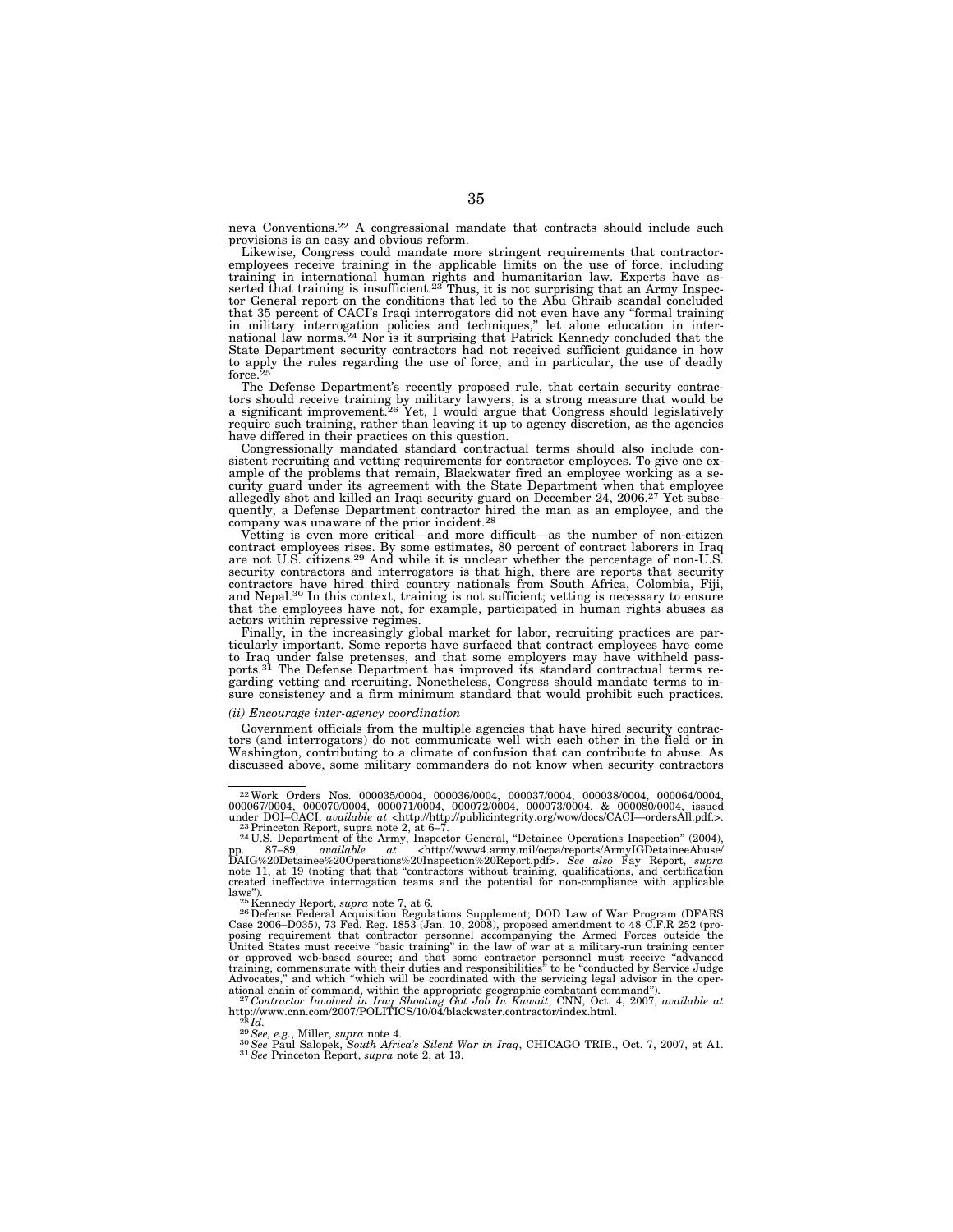hired by other agencies pass through their area, because there has been no clear system in place to communicate that information to them. And, also as mentioned above, the agencies do not have a unified system even for counting, let alone keep-ing track of contractors. Furthermore, in investigating abuses, multiple agencies' officials are on the scene, though the precise jurisdiction of each agency is unclear, leading to further confusion. In the case of the Blackwater September 16 incident, for example, in addition to the multiple inquiries that the State Department con-ducted, the FBI and military authorities also conducted investigations. Indeed, the fact that the State Department officials may have granted immunity to some contractors has complicated the criminal investigations.<sup>32</sup>

Moreover, in some cases, the lines of authority and communication are so unclear that contractors are actually supervising governmental personnel, instead of the other way around. In addition to the Abu Ghraib case discussed above, an incident from Najaf in 2004 is instructive. Blackwater guards charged with defending a Coalition Provisional Authority site fought alongside a marine who appears to have asked the Blackwater guards for advice about whether or not to fire into a menacing crowd.33

For this reason, one of the clearest and strongest recommendations from the Princeton group was to improve inter-agency coordination of contractors, both on the ground and in Washington.<sup>34</sup> The memorandum of agreement between the State De-<br>partment and the Defense Department to establish better inter-agency control of security contractors is an important step.35 Yet this agreement only addresses two agencies and could go further. I would argue that Congress should encourage the National Security Council or some other entity to establish an inter-agency working group to set common standards for security contractors, to design uniform systems for keeping track of contractors, and for improving communication and clarifying lines of authority.

#### *(iii) Expand the contract monitoring regime*

Even when useful language is written into a contract, enforcement is lax because the agencies have not devoted enough resources to contract monitoring. An effective contractual regime must include sufficient numbers of trained and experienced governmental contract monitors. Recently the government has moved in precisely the wrong direction, however, by dramatically *reducing* its acquisitions workforce.36 Moreover, even the personnel who are on the payroll do not have adequate incentives to work in Iraq and other conflict zones.<sup>37</sup> For these reasons, scholars and commentators, including the GAO, have been warning of a contract oversight crisis.

The problems caused by the sheer low numbers of personnel are exacerbated by a lack of expertise in the particular issues raised by security contractors and interrogators. Many of the contract personnel were trained in another era and did not learn how to manage service contracts, let alone service contracts that raise the specific concerns of security and interrogation. Few contract monitors, for example, are trained in international human rights and humanitarian law standards, or in the rules regarding the use of force.

Congress, therefore, should mandate that the agencies increase the number of monitoring and oversight personnel, ensure that they specialize in the types of tasks they are overseeing, and require that they, in turn, receive specific training in rules regarding the use of force and international humanitarian and human rights law. Furthermore, Congress should allocate the funding so that the agencies have sufficient resources to fulfill this mandate.

Thus, Congress must provide more resources for contractor oversight personnel. Moreover, these monitors must be trained not only to root out fraud and corruption, but also to apply rules regarding the use of force and other important human rights and humanitarian law norms. Finally, government monitors should, as much as possible, be embedded with contractors authorized to use force, such as PSCs. This would allow some on-the-ground oversight, analogous to the role that JAG Corps

 $^{32}\,$  See Johnston & Broder,  ${supra}$  note 9.  $^{33}\,$  See Contractors in Combat: Firefight from a rooftop in Iraq, VIRGINIAN PILOT, July 25, 2006; JEREMY SCAHILL, BLACKWATER 123 $(2007)$ . 2006; JEREMY SCAHILL, BLACKWATER 123 (2007). 34Princeton Report, *supra* note 2, at 13–15. 35*See* Karen DeYoung, *State Department Contractors in Iraq Are Reined In*, WASH. POST,

Dec. 6, 2007, at A24.<br>
<sup>36</sup>See, e.g., U.S. GOV'T ACCOUNTABILITY OFFICE, DOD NEEDS TO EXERT MANAGE-<br>
MENT AND OVERSIGHT TO BETTER CONTROL ACQUISITION OF SERVICES (Jan. 17<br>
2007). For a detailed discussion of the depletion o *Outsourced Government*, 16 STAN. L. & POL. REV. 16 (2005). 37See Princeton Report, *supra* note 2, at 16.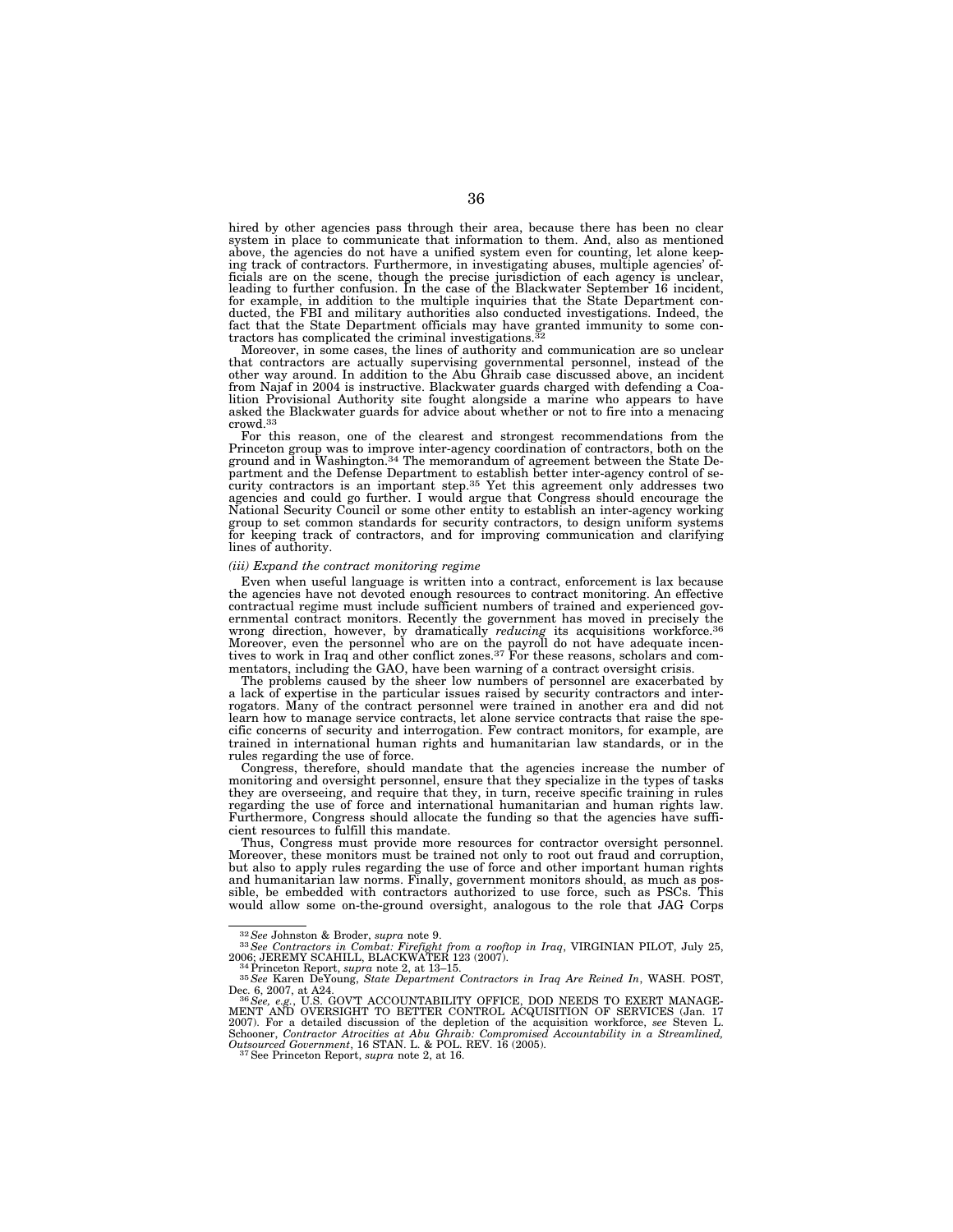lawyers play in advising military personnel on legal issues surrounding military operations.

#### *(iv) Require regular reporting to Congress*

One of the factors that is creating the oversight challenge is a lack of information, combined with the piecemeal way that much information about contractors comes to Congress (and to the public at large). Agency officials do testify periodically and provide information, but the information (such as details about the number of contractors and their functions) does not flow to Congress in a systematic way. Part of the difficulty stems from the multiplicity of agencies entering into agreements with contractors.

Recent legislation, and bills in the pipeline, would improve the situation, but do not go far enough. Thus, the provision of the MEJA Expansion Act that would require reporting to Congress on the number of cases investigated is an important step, but it focuses only on the Department of Justice.38 Similarly, recent provisions in the Defense Authorization Act of 2008 enhance reporting requirements, but are insufficient because they do not require each agency to provide both quantitative and qualitative information about contractor abuses.39

Congress should require each agency to report to Congress quarterly, or every six months. Moreover, these reports should not only identify the number of contractors and oversight personnel, but it should also provide information about the number of incidents in which security contractors fire their weapons and qualitative assessments about whether these incidents raised concerns. Furthermore, the reports should provide information about the follow-up: whether there was an investigation, what the conclusion was, and what happened subsequent to the investigation. If the State Department can report annually on the human rights conditions in all of the countries around the world,<sup>40</sup> the agencies should be able to provide Congress with minimal information about their own security contractors.

#### *(v) Accreditation/licensing*

Finally, Congress should encourage the creation of third-party monitoring, accreditation, and certification entities and then consider requiring such third-party approval as part of the contract. At least one industry organization, the International Peace Operations Association (IPOA), has launched this sort of accreditation system,41 and independent organizations without industry ties could establish a rating system as well.

On this score, the domestic context provides a particularly rich set of models as to how an accreditation scheme might work. For example, in the healthcare field, state laws or contractual terms often specify that health maintenance organizations (HMOs) must receive accreditation by the National Committee for Quality Assurance (NCQA), an independent, non-profit organization, before receiving public fund-ing.42 NCQA rates HMOs along various benchmarks of quality. Until recently, NCQA certification was primarily voluntary, offering HMOs an advantage when competing for contracts.43 When states became managed care purchasers, however, they adopted NCQA certification as a requirement for receiving public funding.44 Accreditation by an independent organization would be the best approach, but no such organization yet exists. Congress might encourage the creation of such an organization by providing funding. Or, alternatively, Congress might, as it has done in the health care context, give agencies the authority to ''deem'' ratings by such an independent entity as sufficient to satisfy congressionally mandated standards.

#### **CONCLUSION**

It is against this background of a broken accountability and oversight regime that negotiating immunity for contractors serving in contingency operations is particu-

<sup>&</sup>lt;sup>38</sup> H.R. 2740, *supra* note 16, at § 2.<br><sup>39</sup> National Defense Authorization Act for Fiscal Year 2008, H.R. 4986, passed in the House, Jan. 16, 2008, passed in the Senate, Jan. 22, 2008, signed by the President, Jan. 28, 2008. 40*See, e.g.*, U.S. DEP'T OF STATE, 2006 COUNTRY REPORTS ON HUMAN RIGHTS PRAC-

TICES (2007), available at http://www.state.gov/g/drl/rls/hrrpt/2006/.<br>TICES (2007), available at http://www.state.gov/g/drl/rls/hrrpt/2006/.<br><sup>41</sup>*See, e.g.*, International Peace Operations Association Code of Conduct, *av* 

www.ipoaonline.org/conduct/. 42*See, e.g.*, National Committee for Quality Assurance, *available at* http://www.ncqa.org/. 43 Although NCQA's accreditation program is voluntary, almost half the HMOs in the nation, covering three quarters of all HMO enrolees, are currently involved in the NCQA Accreditation<br>process. Significantly, employers increasingly require or request NCQA accreditation of the<br>plans with which they do business. S view, *available at* http://www.ncqa.org/Communications/Publications/overviewncqa.pdf. 44For an extended discussion of NCQA, see Dickinson, *supra* note 16.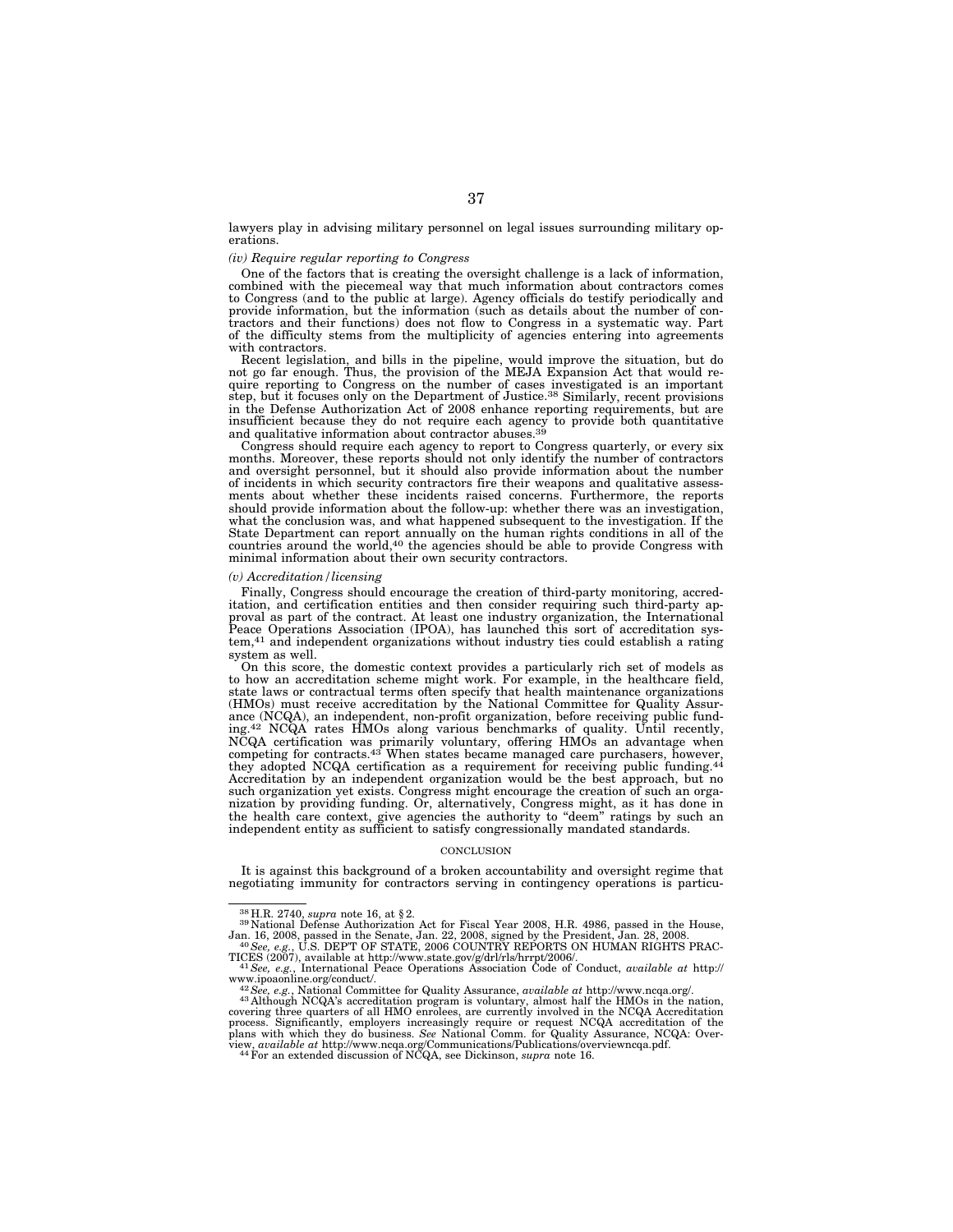larly problematic. Iraqis have criticized the reach of Coalition Provisional Authority Order 17, which immunizes contractors from legal process in Iraq, and the legal authority of which is ongoing, in part because there is no meaningful alternative means of holding contractors accountable when they do commit abuses. The criminal courts of Iraq, Afghanistan, and other host nation countries may not have the capacity to try contractors employed by the United States. But until Congress and the agencies improve accountability and oversight, extending the immunity of contrac-tors in host nations will remain problematic. Thus, I would recommend that Congress take steps to improve accountability in these areas. To that end, in addition to any legislation arising from this Committee, the work of the new Commission on Wartime Contracting in Iraq and Afghanistan, established in the Defense Authorization Act,45 will provide an important forum for further consideration of these issues. Thank you very much for the opportunity to address these matters with you today.

Mr. DELAHUNT. Thank you, Laura. Professor Wedgwood?

### **STATEMENT RUTH WEDGWOOD, ESQ., EDWARD B. BURLING PROFESSOR OF INTERNATIONAL LAW AND DIPLOMACY, DI-RECTOR OF THE INTERNATIONAL LAW AND ORGANIZA-TIONS PROGRAM, THE PAUL H. NITZE SCHOOL OF AD-VANCED INTERNATIONAL STUDIES, JOHNS HOPKINS UNI-VERSITY**

Ms. WEDGWOOD. Thank you very much, Mr. Chairman, and I apologize for my little mishap in getting here. I was at the back of the line getting in, and the guard wouldn't jump me up.

Mr. DELAHUNT. Believe me, we understand.

Ms. WEDGWOOD. I should have left time.

Mr. DELAHUNT. We are pleased that you are here.

Ms. WEDGWOOD. As my mother would say, I should have left more time. I am sorry. Next time I will be on time.

Thank you very much for having me back and for the continuation of the very interesting hearing that we had last time. I will just address a few things because my colleagues have been very comprehensive.

First just to note that the interesting problem of what happens when a country becomes independent—fully independent, fully sovereign, anew—may not be unique to Iraq. We have the phenomenon that when the U.N. mandate ends the Prime Minister of Iraq is quite eager to have his country reassume its pre-1990 status as a full and equal member of the community of nations, but you may have interesting similar problems in Kosova.

So this is not I think an idiosyncratic problem. It is going to be a question of adjustment of status of a multilateral, multinational force—either in the case of Kosovo a NATO force in which we participate without a renewed U.N. mandate or, in this case, an invitational force at the instance of the Iraqi Government. So this is a problem that will occur and will be worthy of address.

Secondly, let me take Congress's point of view, in which ever since Harry Truman and the Korean War the Congress has taken the view that a U.N. Security Council mandate by itself is either not sufficient or not necessarily sufficient to settle all issues of use of force.

The argument that Korea was a U.N. police action and that Harry Truman hadn't gone to Congress to get authorization,

<sup>45</sup>*See* H.R. 4986, *supra* note 39 at § 841.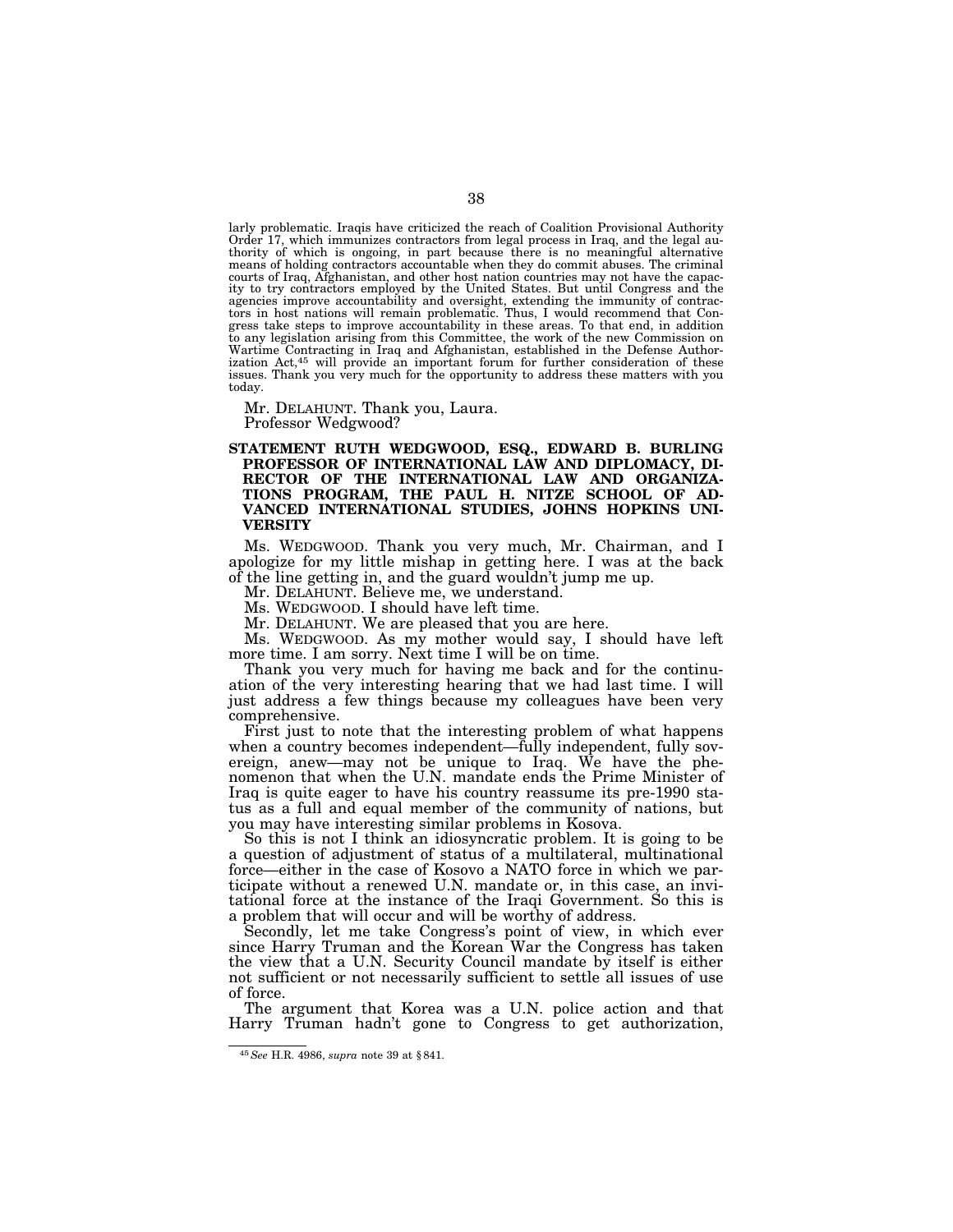though actually he probably had consulted senior leadership, but passing that historical technicality, he hadn't actually got a vote from Congress for the United States intervention in Korea in 1950.

I think the Congress in general has taken the view that even if you do have a Security Council mandate it still wants to be asked about the potential for use of force. That is what the old Lodge Reservations to the League of Nations Covenant were about back when, and I think it was very foolish myself when Woodrow Wilson did disregard Congress's understandable interest in having a say in the basic framework commitments on the use of force.

So I think in part when we are looking at U.N. mandates and Status of Forces Agreements, those are not necessarily determinative of the issue of when do you have to go to Congress for authorization for use of force. How broadly do you read prior authorizations that Congress may have given? When they are extended it is a slightly different or very different circumstance so I think you have a different bearing on constitutional issues.

Third, and I am just being repetitive from last time, but I do think that the issue, as Mike Matheson said, of the Status of Forces Agreement is being pushed on the calendar by indeed this possibility that the Iraqi Government will want to end the U.N. Security Council mandate under Resolution 1790 certainly by December 31, 2008, and earlier if they insist upon it. I do think the Security Council and the U.S. would be very hard put to forbid them to do that, when we have already recognized in Resolution 1790 that we regard this as their call.

I take it that one can take secretaries of the cabinet at their word, and Secretary Rice and Secretary Gates have said that there will be no combat missions, no permanent bases, no commitment to join in a war against other countries and no security commitment as such—certainly it is not there in the Joint Declaration of Principles that you have before you—and that they have no intention of seeking that.

So I guess the comparison I would make for this Iraq declaration that we discussed last time and this time is indeed to the joint declaration of the U.S.-Afghan Strategic Partnership. It may be that diplomats don't do quite what lawyers do. Lawyers always pick up the same language from an old document if it worked before and they just use it again because there is no controversy.

Here it may well be the case that if in the November 2007 Joint Declaration on Iraq if they had not used the words that they did they said, ''provid[e] security assurances and commitments to the Republic of Iraq''—whereas in the Afghan declaration—I think a lawyer must have got to this one earlier—they said, "consult with respect to taking appropriate measures in the event that Afghanistan perceives that its territorial integrity, independence or security is threatened or at risk," so it is more like NATO language. It is more like-

Mr. DELAHUNT. Maybe they should have used the same lawyer, Professor.

Ms. WEDGWOOD. Sometimes we lawyers are useful. To avoid small, little carbuncles.

But I would nonetheless myself read them as meaning the same thing because it just wouldn't make sense to have two different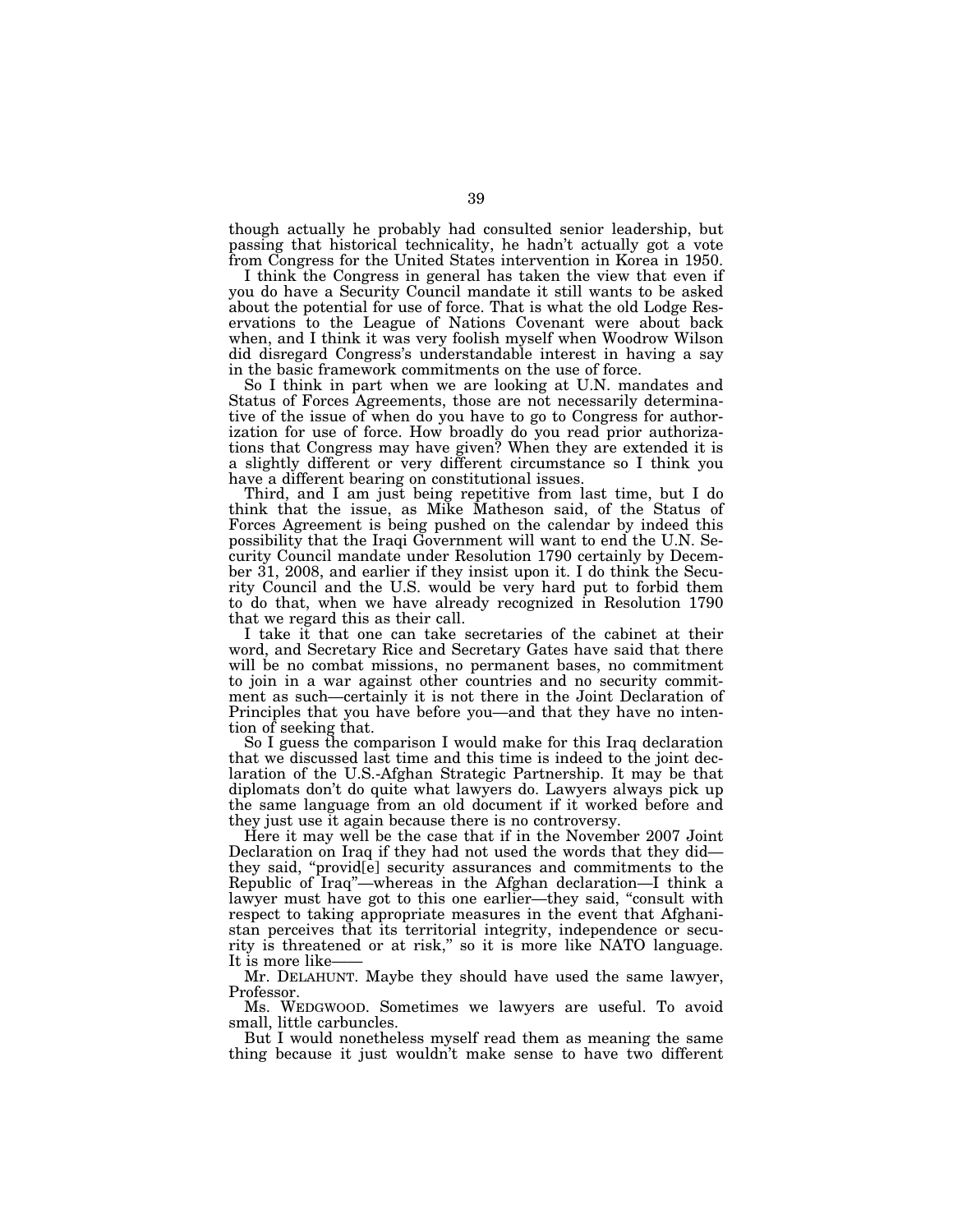kinds of frameworks at hand here. Indeed, in the Afghan framework too it says that they will ''continue to conduct counter-terrorism operations in cooperation with Afghan forces.''

I myself, and the chairman is free to disagree, but I read this document from last November as a statement of political intention, a statement of good faith to pursue these things, but not as an enforceable treaty.

I think if I had to guess, because I was not privy to any of these inward deliberations, but if I had to guess I think the rate-limiting step that was pushing it and might even have hurried it up without that full lawyerly exegesis was the fear that the mandate would expire, that you had to get Iraq's consent to its renewal and therefore that it was really not something you wanted to pursue, but I take it really in intention to be the same kind of document.

I have my statement if I may submit it for the record. Thank you very much.

[The prepared statement of Ms. Wedgwood follows:]

PREPARED STATEMENT OF RUTH WEDGWOOD, ESQ., EDWARD B. BURLING PROFESSOR OF INTERNATIONAL LAW AND DIPLOMACY, DIRECTOR OF THE INTERNATIONAL LAW AND ORGANIZATIONS PROGRAM, THE PAUL H. NITZE SCHOOL OF ADVANCED INTER- NATIONAL STUDIES, JOHNS HOPKINS UNIVERSITY

I appreciate the invitation by the distinguished acting chairman of this Sub-committee to comment briefly on so-called ''Status of Forces Agreements''—in particular, their nature and purposes.

The role of ''status of forces agreements'' is a matter of importance to all American service members and their families, as well as to political leaders interested in the posture and protection of American armed forces around the globe.

Recent headlines concerning events on the Japanese island of Okinawa highlight the importance of providing safeguards both to American forces stationed abroad and to the civilian populations with whom they come in contact. So, too, the decision by the United States to recognize Kosovo as a newly independent nation, separate from Serbia, may pose the question of how to assure appropriate status and legal protections to American service members who will be stationed in Kosovo as part of NATO peacekeeping forces.

As this hearing suggests, the topic of Status of Forces Agreements is equally of interest in the context of the Subcommittee's ongoing examination of a document entitled a ''Declaration of Principles''—which was announced on November 26, 2007, by President George W. Bush and Iraqi Prime Minister Nouri Kamel Al-Maliki.

The Declaration of Principles was not styled as a binding legal agreement. But it is a declaration of independence and aspiration, addressing issues of principle taken seriously by any free and democratic country.

The Declaration of Principles was apparently designed to articulate various aspirations concerning the future relationship between the United States and the independent Republic of Iraq. The document cites a broad range of matters, including issues that the United States and Iraq could not effectively address without the cooperation of many other countries, such as enhancing the position of Iraq in regional and international organizations and helping Iraq to obtain debt forgiveness.

But perhaps most importantly, the Declaration of Principles records Iraq's assertion that it will soon return to "full sovereignty"—in particular, the independent status it enjoyed before Saddam Hussein chose to invade neighboring Kuwait and embroiled the world community in a difficult conflict. In the language of the Declaration, this would include ''sovereignty . . . over its territories, waters and airspace, and its control over its forces and the administration of its affairs.''

#### STATUS OF FORCE AGREEMENTS AND SOVEREIGNTY

A status of forces agreement is, in fact, a manifestation of the full sovereignty of the state on whose territory it applies. In particular, this kind of agreement serves to structure the relationship between a sovereign host (often called a ''receiving'' state) and one or more so-called ''sending'' states whose forces are permitted to visit or be stationed on foreign territory.

Status of forces agreements (sometimes called "SOFAs") are widely used in modern international relations. Status of forces agreements govern the working relation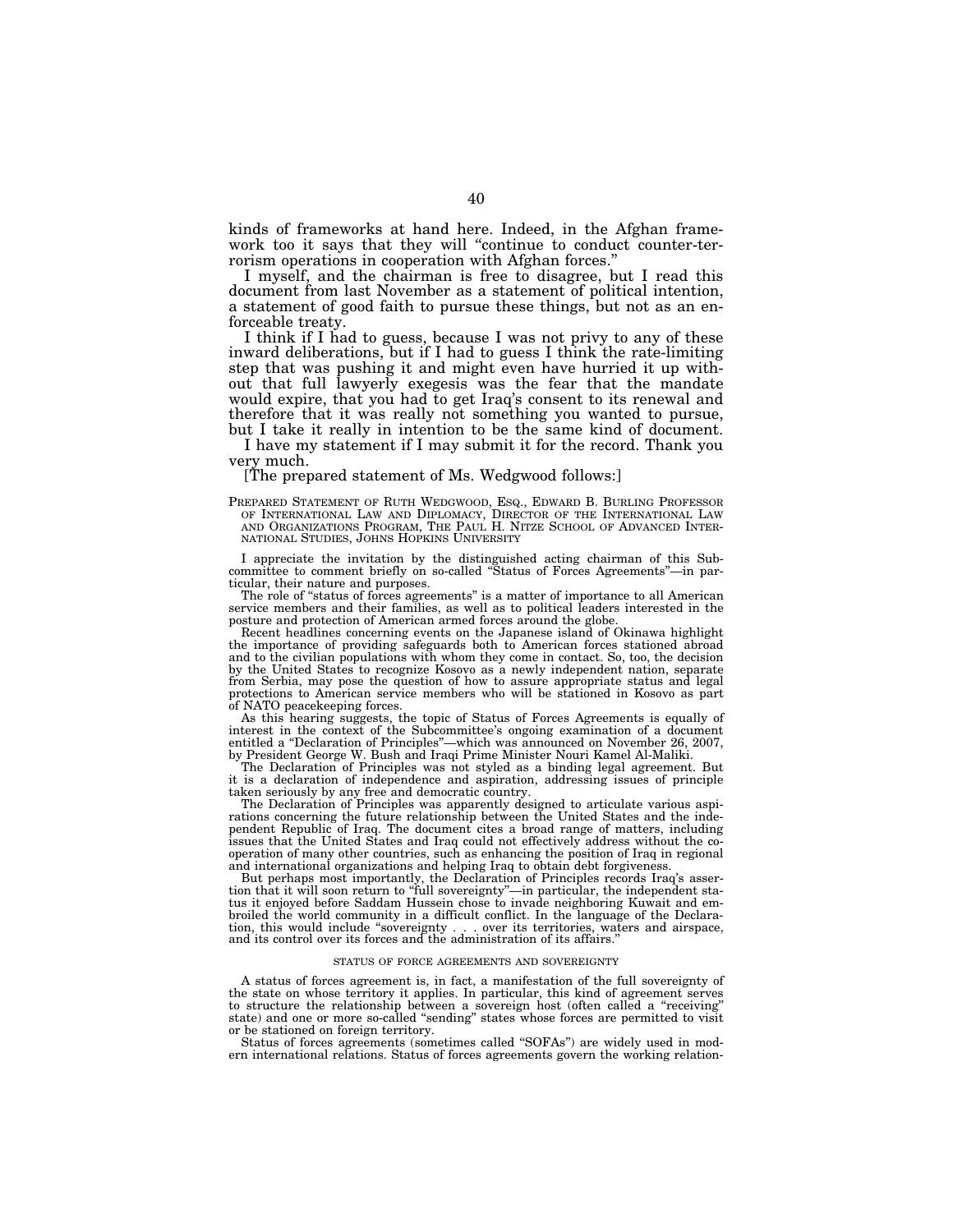ship between states in the NATO alliance, as well as member states of the Partnership for Peace. Status of forces agreements govern and protect United Nations forces dispatched on peacekeeping and peace enforcement missions around the globe. Status of forces agreements also serve to structure bilateral relationships between states, where the two parties conclude there is a common interest in permitting the location of a military force, or a monitoring station, or a pre-positioning of supplies, or indeed, any other anticipated military function or presence. Even a joint military exercise may be governed by a status of forces agreement, where there is any presence on foreign territory.

In a United Nations peacekeeping operation, the status of forces will typically be based on a model U.N. status of forces agreement. However, in a Chapter 7 peace enforcement operation, the status of forces will not necessarily depend upon the consent of the state where they are deployed, since Chapter 7 resolutions have coercive power. For its part, the United States has attempted to assure that in United Nations mandates for peacekeeping and peace enforcement, there is an assurance that U.S. forces will not be subject to any assertion of international jurisdiction by a treaty court to which it has not assented.

Status of forces agreements can serve several purposes. In many respects, SOFA's are the military equivalent of diplomatic or consular immunity agreements. Status of forces agreements may describe the method of entry and departure of international troops. They may describe the division of legal authority in regard to any alleged misconduct. Typically, primary criminal and civil jurisdiction over any act of misconduct committed in the course of the performance of ''official acts'' is reserved to the so-called sending state, while jurisdiction over private acts of misconduct can be assumed by the receiving state. There may, however, be instances in which the sending state is primarily or exclusively responsible for both spheres.

A SOFA agreement often has procedures for handling any commercial claims that arise from the presence or activities of international troops. The provision of buildings and grounds, the applicability or inapplicability of local taxes, customs issues, foreign exchange regulations, and the hiring of local workers, are also typical features. Alongside its substantive provisions, a SOFA will typically provide a standing structure for consultation and settlement of any disputes between the state parties. The relationship between the receiving and sending states may also be structured by a basing agreement concerning any approved installations, improvements, training activities, permissions for overflight, communications, and services.

For the further work of the Subcommittee, I should note the detailed examination of the history and structure of SOFA agreements available in a collaborative study organized by a German international law scholar, Dieter Fleck, entitled THE HANDBOOK OF THE LAW OF VISITING FORCES (Cambridge University Press 2001). The issues that arise in overseas deployments are also addressed by John Woodliffe, a British scholar, in THE PEACETIME USE OF FOREIGN MILITARY INSTALLATIONS UNDER MODERN INTERNATIONAL LAW (Martinus Nijhoff 1992). And finally, Professor Kent Caldor, my colleague at Johns Hopkins University, has recently finished an important work entitled EMBATTLED GARRISONS: COMPARATIVE BASE POLITICS AND AMERICAN GLOBALISM (Princeton University Press 2007).

#### THE NOVEMBER 2007 DECLARATION OF PRINCIPLES AND THE NEED FOR A STATUS OF FORCES AGREEMENT

Finally, and perhaps most importantly, I should note that the setting in which the November 2007 Declaration of Principles was reached makes clear that the negotiation of a Status of Forces agreement with the independent government of Iraq cannot be delayed into the indefinite future.

In particular, the Declaration notes Iraq's intention to "request to extend the mandate of the Multi-National Force-Iraq (MNF–I) under Chapter VII of the United Nations Charter *for a final time*.'' (Emphasis added). This Iraqi request for extension of the mandate was indeed forthcoming, and was the prelude to the Security Council's vote in Security Council Resolution 1790, on December 18, 2007, for a final extension of the multi-national force mandate, until December 31, 2008.

However, Iraq's consent to this extension was carefully framed. The text of Security Council Resolution 1790 states in its operative language, at paragraph 1, that ''the presence of the multinational force in Iraq is at the request of the Government of Iraq.'' Resolution 1790 also declares, in its operative paragraph 2, that ''the mandate for the multinational forces shall be reviewed *at the request of the Government of Iraq or no later than 15 June 2008*'' (emphasis added) and that the Security Council *''will terminate this mandate if requested by the Government of Iraq.''*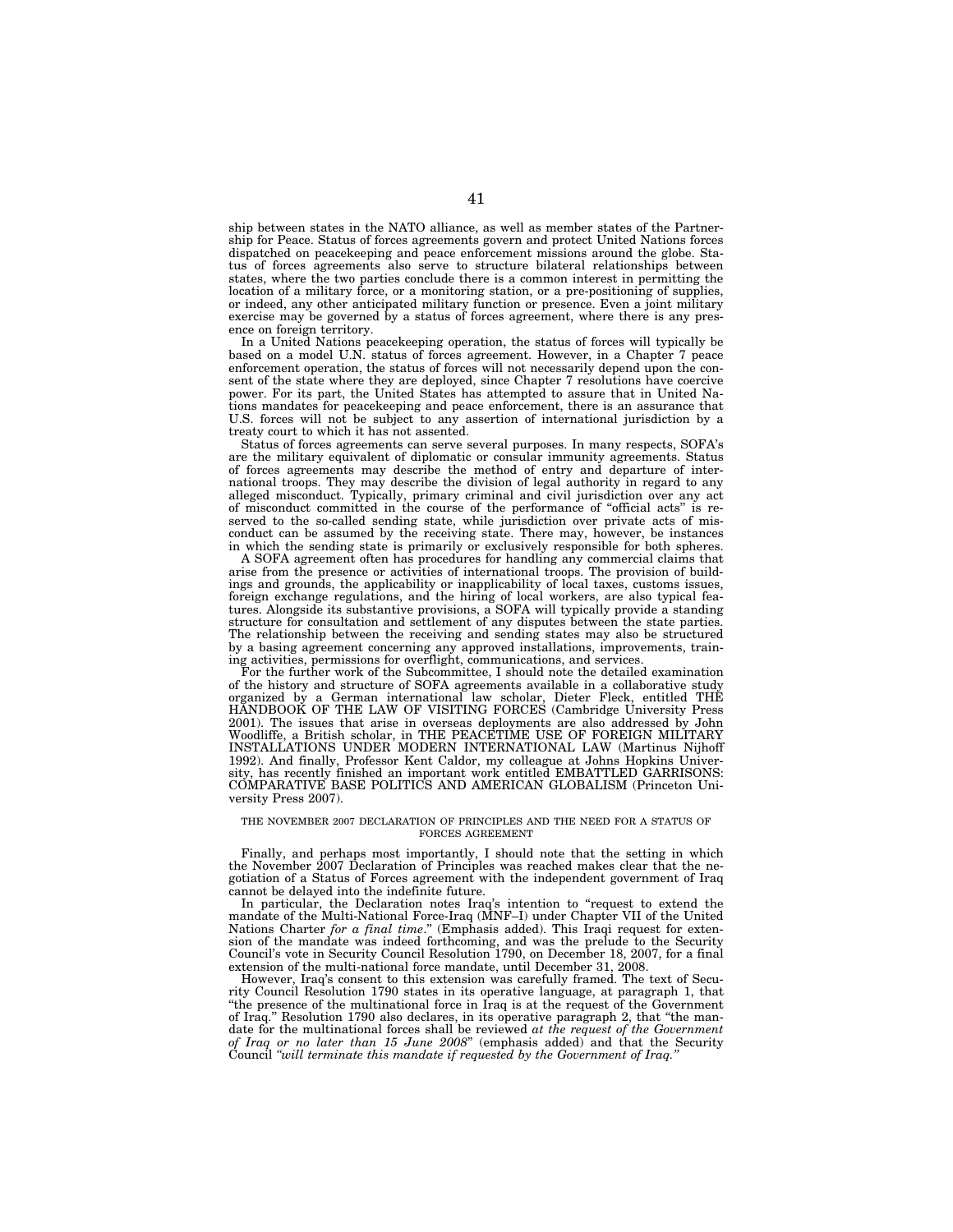This undertaking by the Council means that, in principle, the availability of Chapter 7 authority for U.S. and allied operations in Iraq could be terminated at any time. Though the United States retains a veto on the Secur Council's solemn promise to terminate the multinational mandate at the request of Iraq could not be easily disregarded.

Thus, the issue of governance and legal authority for any United States forces in Iraq may become urgent and immediate. The negotiation of a SOFA agreement with the government of Iraq is thus not, in my judgment, a matter that can be delayed for any substantial length of time.

Thank you for your attention, and I welcome any questions.

Mr. DELAHUNT. Thank you, Professor. You used the word "guess." You were detained earlier. I don't want to use the word detain in any sense other than you were slowed down.

Ms. WEDGWOOD. I was queued up.

Mr. DELAHUNT. You were queued up, though you used the word ''guess.''

In my opening remarks I noted that lack of consultation has been the pattern unfortunately of this administration not just in terms of this issue, but a myriad of other matters that are of concern to Congress and of concern to the American people.

We have been left in a state of guessing, and I don't think that it is appropriate to keep Congress guessing as to the intent. That is why we have had these hearings, and that is why we are having another hearing, as Mr. Rohrabacher noted, on Tuesday, and I am sure there will be subsequent hearings, because these issues are just simply too important.

You know, the American people have paid a dear price in terms of our sons and daughters and clearly, to our national treasury as far as dollars and cents are concerned, so the time for guessing is over and the time for transparency has arrived.

I just want to note the presence—we have been joined by the gentleman from Arizona, our good friend, Mr. Jeff Flake.

Let me pose this question to the panel. I think this is implicit. Actually, I think he stated it in the observation by Mr. Rohrabacher. If the U.N. mandate does expire in December what authorization will exist for United States troops to be engaged in combat in Iraq?

Mr. Matheson?

Mr. MATHESON. Well, I don't know whether you are talking about U.S. constitutional authorization or international law authorization. The latter is the easier one to talk about.

If the U.N. Security Council mandate lapses then presumably United States forces could only continue with the consent of the Iraqi Government, and that could take various forms. Evidently the administration intends to have some kind of framework agreement which might fill that role, or it could be done more informally.

If you are asking about U.S. constitutional authority that is a more difficult and historic proposition, and I don't know that there are any definitive answers for this. There is the famous statement that the Constitution in the area of foreign affairs is an invitation to the political branches to struggle, and obviously the executive branch has certain constitutional authorities and the Congress has certain constitutional authorities.

It is obviously much better if the two work together, and U.S. military deployment is supported both by adequate executive authority and adequate congressional authorization. That was done,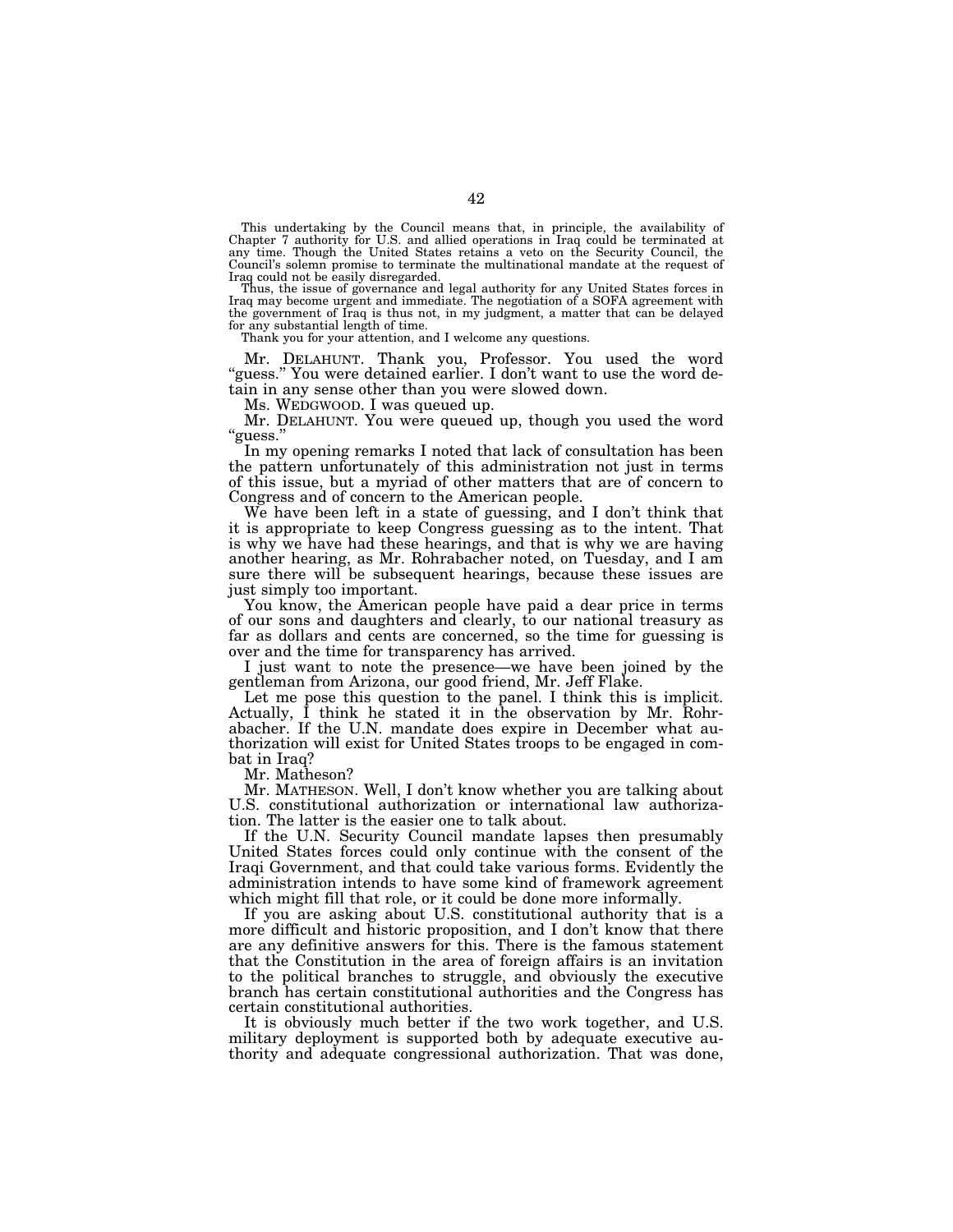for example, in the Gulf War where you had both the Security Council authorization and separate congressional authorization.

Now, the technical question is the one posed already, which is whether the existing authorization from Congress in 2002, I think it was, would continue. Obviously it was originally designed for different purposes, the overthrow of the Saddam regime and the implementation of the Council resolution of that time.

The question would be whether other forms of congressional action such as the periodic appropriations and authorizations of funds for the current military operations would in some way suffice for the same purpose.

Whereas I don't think one can give a definitive blackletter constitutional answer, I think it probably would be appropriate for Congress to engage in defining the scope of authority going forward, which obviously will be somewhat different from the past mission.

Mr. DELAHUNT. Could you repeat that last sentence? It would be appropriate for Congress to define the scope.

Mr. MATHESON. Certainly to participate in that process.

Mr. DELAHUNT. To be a partner in defining the scope as we look forward.

When I hear or read the administration talk about Status of Forces Agreements and I listen to your testimony, I think there has been a confusion, if you will. I am not suggesting it is intentional, but it seems to be a conflating of a Status of Forces Agreement with a whole series of other actions, mandates if you will, missions if you will, as opposed to status.

I think Professor Matheson's distinction in terms of the definition is a good beginning. There are missions, and then during the course of those missions what is the status?

I see nothing in any Status of Forces Agreement as is customarily understood or commonly understood that would authorize combat missions by American military personnel. It has to do, as you say. I mean, are taxes imposed? Is there criminal responsibility in certain situations? Who has criminal jurisdiction?

I think it is unfortunate that representatives of the administration have used Status of Forces Agreements in a context that I don't think the Status of Forces Agreements embraces, if you will, or would embrace far more than all of the other Status of Forces Agreements that I am aware of.

A comment from anyone? Mr. Mason? Ms. Elsea?

Mr. MASON. Sir, I would say that based on the nonclassified agreements that I have been able to review, the majority of those agreements do include things that I previously said, which is your day-to-day minutia of status of your forces being in a country irrespective of what the mission might be or the exercises that we are undertaking. It is the legal protections that are afforded your forces while they are there.

Mr. DELAHUNT. For example, when General Lute indicates in response to a question by the press that this will not amount to an agreement that requires inputs from Congress, if he is referring to what I would call the garden variety Status of Forces Agreement I don't have any disagreement.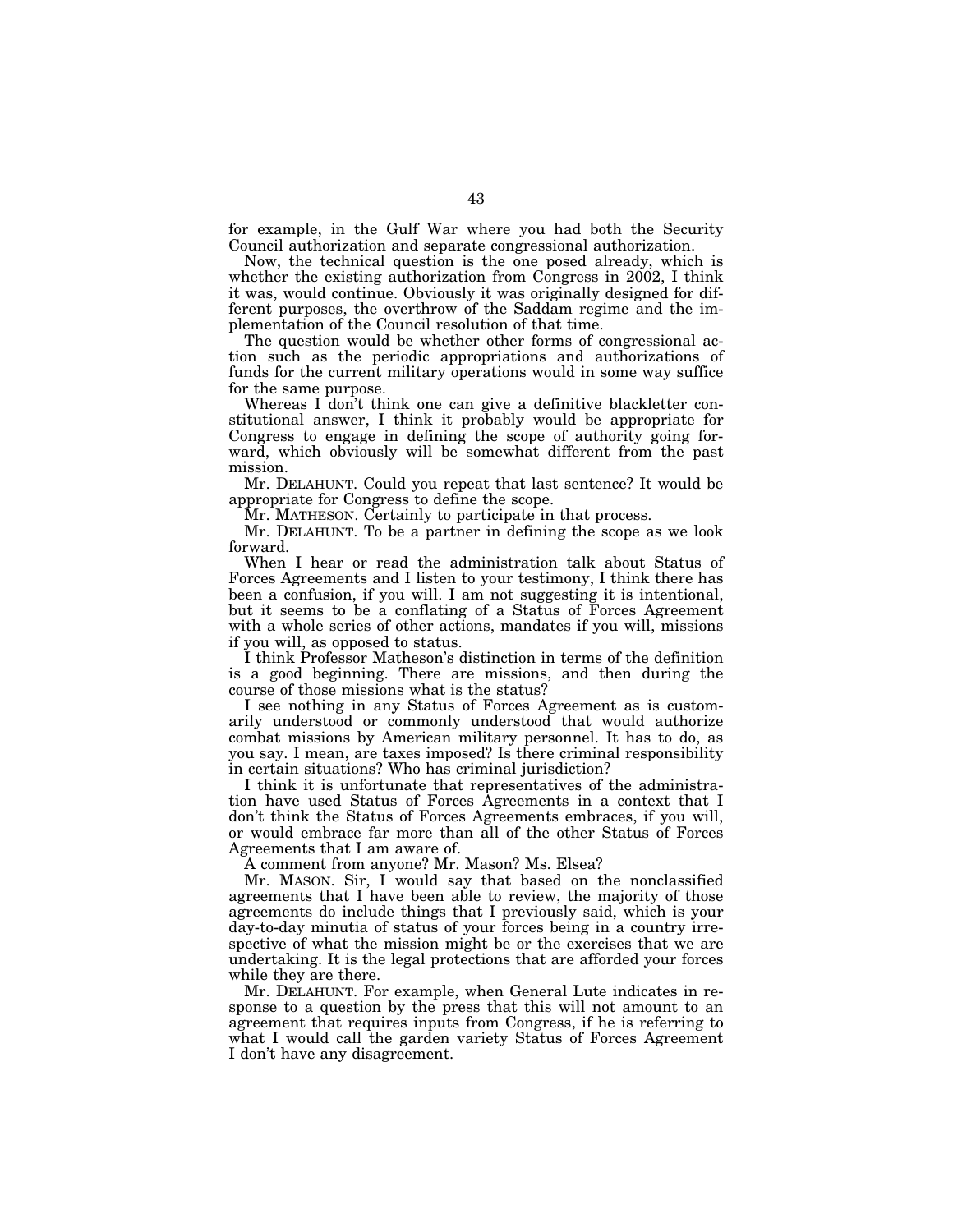But then we are getting further afield when we examine the Declaration of Principles. I am not suggesting, and I tried to make this clear earlier, that this is an agreement, but it clearly is indicative that there is an intention to negotiate around those particular principles.

And if one looks at those principles and the authorities that are reflected it is far beyond anything that I have ever seen incorporated in a typical Status of Forces Agreement and from where I sit here in Congress requires congressional action.

Any response? Professor?

Ms. WEDGWOOD. Well, I certainly agree with you, Mr. Chairman, that the reason that Status of Forces Agreements are kind of a technical subject and don't get taught much in law schools is they are quite sui generis. I mean, they are designed to look at who gets to try crimes and what happens on customs and taxes and motor vehicles and luggage.

You may have separate basing agreements, which are often quite distinct from Status of Forces Agreements. Yes, a Status of Forces Agreement is itself I think relatively routine, which is probably why Congress has never particularly cared to insist upon seeing them.

I do agree with Mike Matheson that Supreme Court Justice Robert Jackson doomed us all to the chiaroscuro of constitutional twilight in the sense that if you are separating off the international law questions, then yes, you can use invitation by the Iraqi Government. You can use a Security Council mandate. You can do selfdefense, collective or individual, as your basis for an intervention.

Mr. DELAHUNT. Professor?

Ms. WEDGWOOD. Yes?

Mr. DELAHUNT. Let me interrupt on that point. If there is a role for the Congress in terms of the authorization to commit American troops in combat situations, irrespective of international agreements or invitation from foreign governments, these are decisions to be made here as we look forward, if you will, in terms of this point go from this point on in terms of the use of our forces, our men and women going into combat.

With all due respect, and I am sure that will provoke or would provoke a vigorous debate among us, but I think we have to come back to what is the role of Congress in terms of those decisions?

I guess maybe I am looking for some assistance. Would any agreement that is a sole executive agreement according to the customary definition of sole executive agreement suffice, or is there a role for Congress?

Mr. MATHESON. Could I separate that into the technical legal answer and to the broader question of policy and relations between the branches?

Mr. DELAHUNT. Sure.

Mr. MATHESON. As a technical legal matter, this is of course something we discussed in earlier hearings.

The joint declaration has some language in it that suggests that things might have been done which would require congressional action such as a security commitment or an authorization for permanent basis.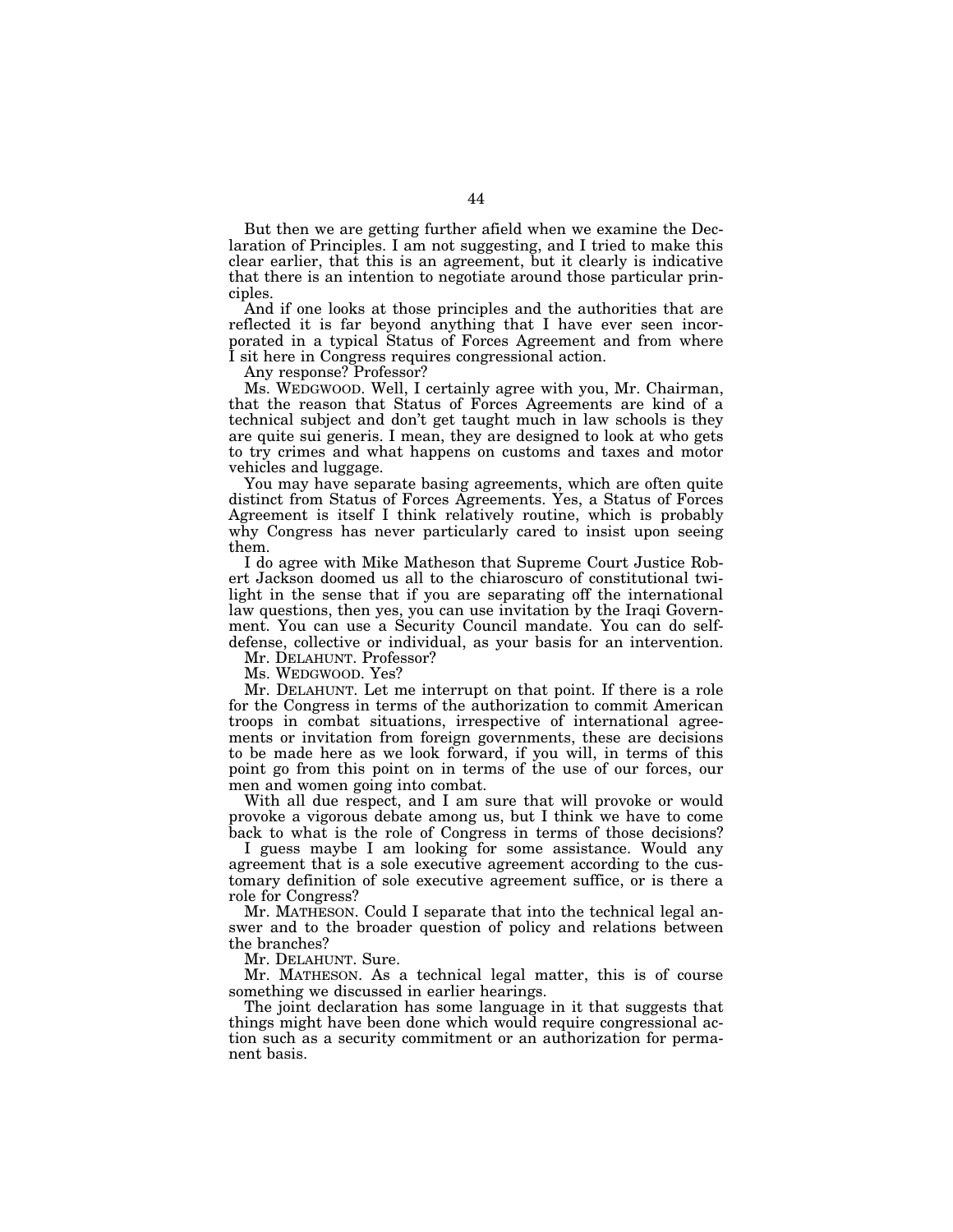The administration has now backed off from that and indicated that is not going to be part of the package so that if we take that at its word it may very well be that these things could legally be done as executive agreements.

But that is not the end of the issue because it seems to me there is also the broader issue of the proper role of Congress and the executive branch in deciding on issues that could be extremely significant for U.S. foreign policy and U.S. welfare and so if you will forgive me for venturing into the nonlegal area, it seems to me that Congress does need to be involved in these broader questions, even though theoretically the President could decide them as a matter of executive agreement, assuming he doesn't transgress these red lines.

Mr. DELAHUNT. Professor Wedgwood?

Ms. WEDGWOOD. Just two points, Mr. Chairman. One is that we have been down this road before. John Hart Ely, who was an old Yale law professor—Stanford, Harvard, a venerable man—wrote a book on the Vietnam War where he hoped to show the war was illegal.

To his dismay and I think chagrin, midlife chagrin, he discovered that Congress actually had in a series of resolutions provided budgetary funds and authorization, and whatever one thinks of the Tonkin Gulf Resolution then or now, that there has been such a pattern of acquiescence, that Congress in some sense could be said to have authorized was a conclusion he reached reluctantly.

But on the really interesting issue you raise about when do you have to vote a new authorization, it is hard. I think we are going to face something of the same pickle in Kosovo because again, Kosovo is changing from Congress's point of view. Kosovo is changing status.

Any authorization for use of force with the Congress was largely looking toward the completion of the U.N. mandate from the 1999 intervention through KFOR and UNMIK, but now you are into a European Union/NATO role, so how much can you tail off the authorization?

It is going to be a tricky issue where I think at times one might regret taking too Calvinistic a stand. I can give you what I would expect the argument would be. I am just channeling here, although I might agree with him.

Mr. DELAHUNT. Who are you channeling?

Ms. WEDGWOOD. I am not saying, but my imagination of what one would argue, which is that if indeed you have congressional authorization to go into Iraq to overthrow Saddam Hussein and restore the government that that has a natural set of similar stepdown functions which even when Iraq returns to full independence are kind of inherent in the initial overthrow of the government, just like you have to reconstruct Germany after you overthrow Adolf Hitler.

Therefore, if the Congressional Research Service were doing this one I think they might look at past instances of reconstruction and post reconstruction, the informal presence, to see how many times Congress felt it should assert itself.

I still do take your point, Mr. Chairman, though that if folks want to have money, at a minimum it makes sense to explain what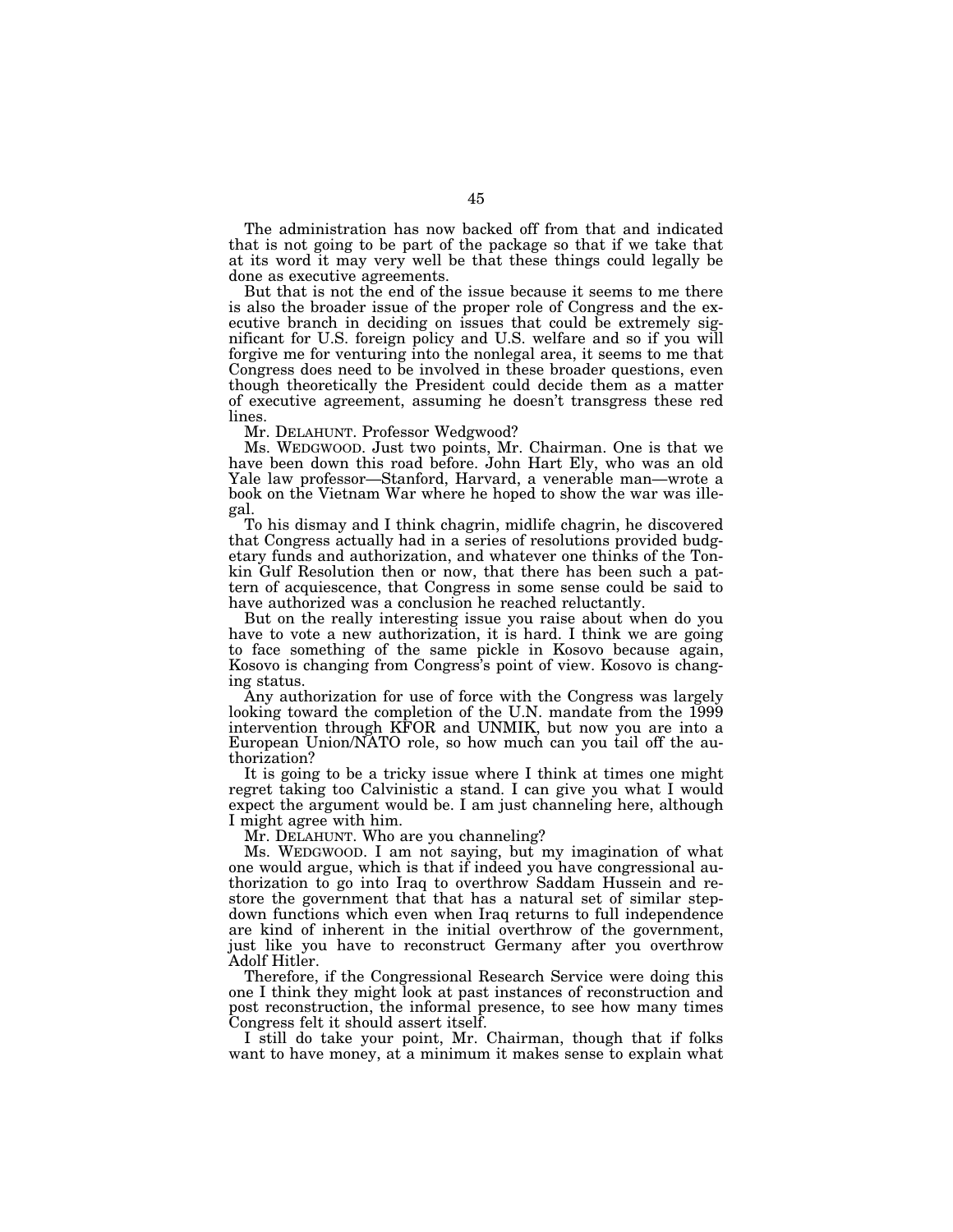you want the money for and try to get your funders to agree with the purpose.

Mr. DELAHUNT. The gentleman from Arizona? Do you mind?

Mr. FLAKE. Just a quick question. This is a little beyond the scope here of the hearing, but part of our goal is to help Iraq with WTO ascension and most favored nation status here.

What does the current environment there with regard to the U.N. issues and whatnot allow, and how easy will it be for Iraq to ascend to the WTO? Where will the opposition to that come from?

Anybody? Mr. Matheson?

Mr. MATHESON. I can't claim to be an expert on WTO and what the current situation would be for Iraq. Sorry.

Mr. FLAKE. Anybody have any thoughts on that? It is well beyond this hearing then.

Ms. WEDGWOOD. I am more shameless since I often have to fill in in the classroom, but I would think that you have to commit yourself to free trade.

Mr. FLAKE. Right.

Ms. WEDGWOOD. If it was the case that Iraq felt it had to do import substitution to get its economy going again it would have a tough time joining the WTO.

With all the multilateral assistance pouring in, I think the international community would be very supportive of trying to make it a full partner.

Mr. FLAKE. Thanks.

Mr. DELAHUNT. Mr. Rohrabacher?

Mr. ROHRABACHER. Thank you very much, Mr. Chairman. I have to admit that as this hearing has been going on I just was surprised because I just never knew that it would take so many lawyers in order to fight a war.

One has to imagine that if we would have had the same mandate for lawyer participation I wonder how many wars of ours would have been successful. Yes.

We are talking about rule of law. I would think that quite often when you realize that what war is, which is the organized slaughter of other human beings, that that usually is the first casualty of war, and usually it is societies that are at war understand this and realize that there are certain parameters, of course, certain boundaries of what civilized behavior will be even in war, but that the rule of law is not the same in the time of war.

In fact, Abraham Lincoln, in order to preserve this union during his time of war, immediately suspended rights and took all kinds of actions that were totally unconstitutional in a time of peace.

Would it be better for us to have slavery today, or would it be better for us to have had a division in our country and not have had the Civil War? I can tell you right now with the lawyers at work under the same rules that we are talking about today we would not have a United States of America. It would have divided at that time. Lincoln would not have and the union troops certainly would not have the right to conduct the war as they conducted it.

Let me note that we saved Europe a number of times, World War I and II, but to take one example, the invasion of Normandy, the lead-up to the invasion of Normandy. In that lead-up we were basically having to bomb the supplies and to have the bombardment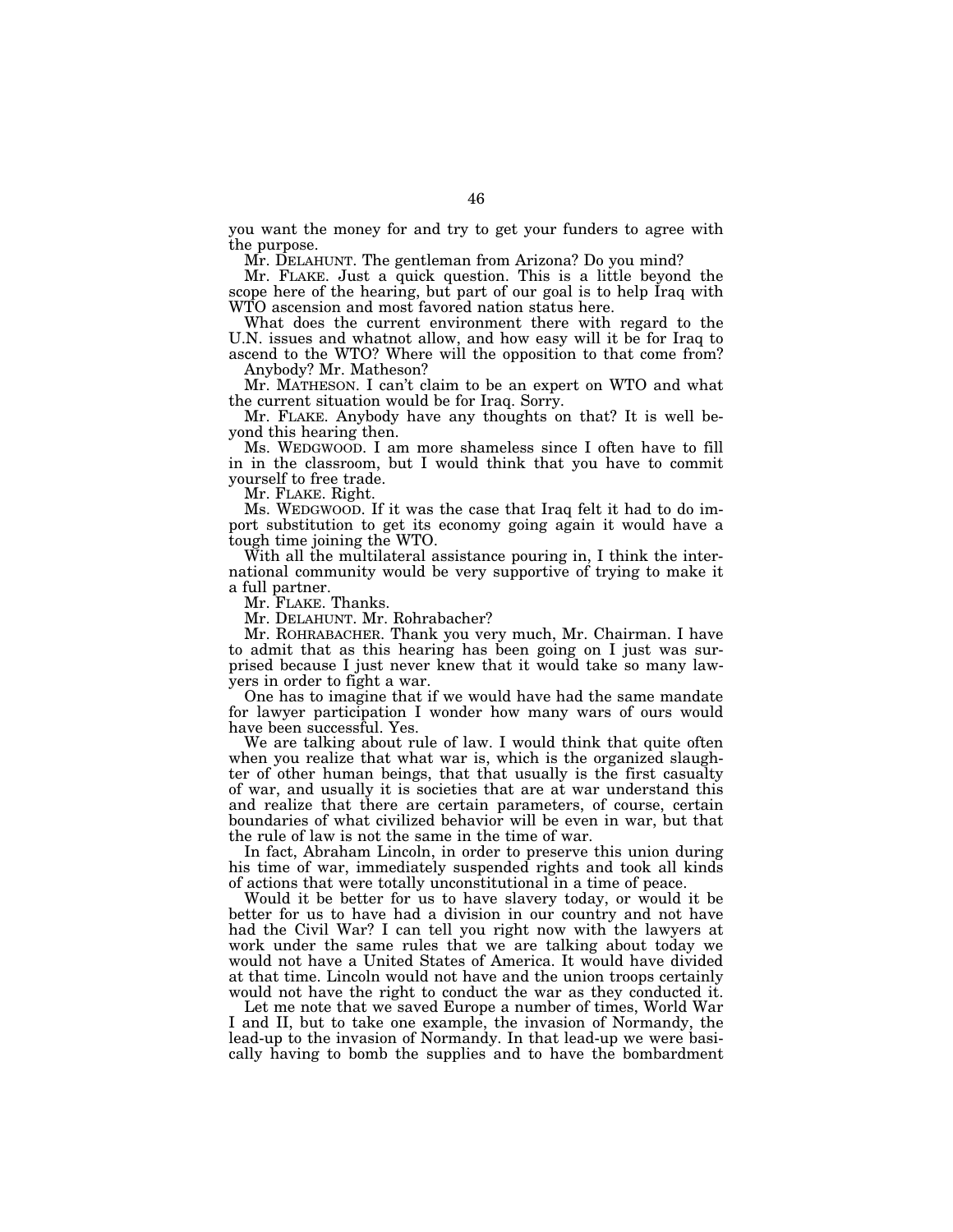necessary for our troops to land. More Frenchmen were killed than had lost their lives due to the Nazis up until that time. Those were not Frenchmen who were in uniform. These were civilians.

Today, you know, we have lawyers kibitzing our defenders trying to decide whether in Baghdad we send men out to protect our diplomats and to try to do what is right for our country, and then when they get fired upon from a crowd we end up with criminal charges against them rather than realizing that they are being fired upon by people who are standing behind civilians intentionally.

You know, could we have won the Civil War? Would we have won World War II? Will we be successful in this engagement? If we aren't, what are the consequences of us not being successful in this engagement?

Are the consequences what some of us believe, which is the enemies of the United States would be emboldened and that we would begin losing large numbers of our own people here due to terrorist attacks and other type of attacks on our people due to the emboldening of our enemies?

You know, we live in a time—we are at war. Someone has declared war on us. Radical Islam has declared war on the United States. Three thousand of our people were slaughtered in front of our eyes.

There are numerous other attacks that would have happened in which thousands of others, if not tens of thousands of other Americans, would have been slaughtered if it was not for the activities that were taking place, including the activities of where we were intercepting messages and communications between those people, who would slaughter American citizens.

Now, the fact that we haven't had another 9/11 isn't just a happenstance. Now, these are issues: Should the United States Government have the powers that it has during war? And this war? Should there be a permanent increase in the authority of the government?

I will tell you that is one of the things that I have been upset with this administration about is they have tried to establish permanent precedence or permanent expansions of power in the name of fighting this war.

Now, I happen to believe that, for example, I voted for the first PATRIOT Act because it had sunsets in it, and then this administration came back to renew the PATRIOT Act and took the sunsets out. Their proposal was to take the sunsets out. That is where I draw the line in terms of making a permanent change.

It would be as if Abraham Lincoln permanently decided there would be no more habeas corpus in the United States. That wasn't Abraham Lincoln's assertion, and it is up to us to make sure that when the administration or anybody else during war tries to make things go beyond things that make it permanent that we step up.

In terms of the actual fighting of the war, it would seem to me that Congress—and this is where the chairman and I disagree—as Dr. Wedgwood suggested, that there are numerous ways that Congress has to exercise its authority if the President has not reached the threshold that they require for their support of Congress.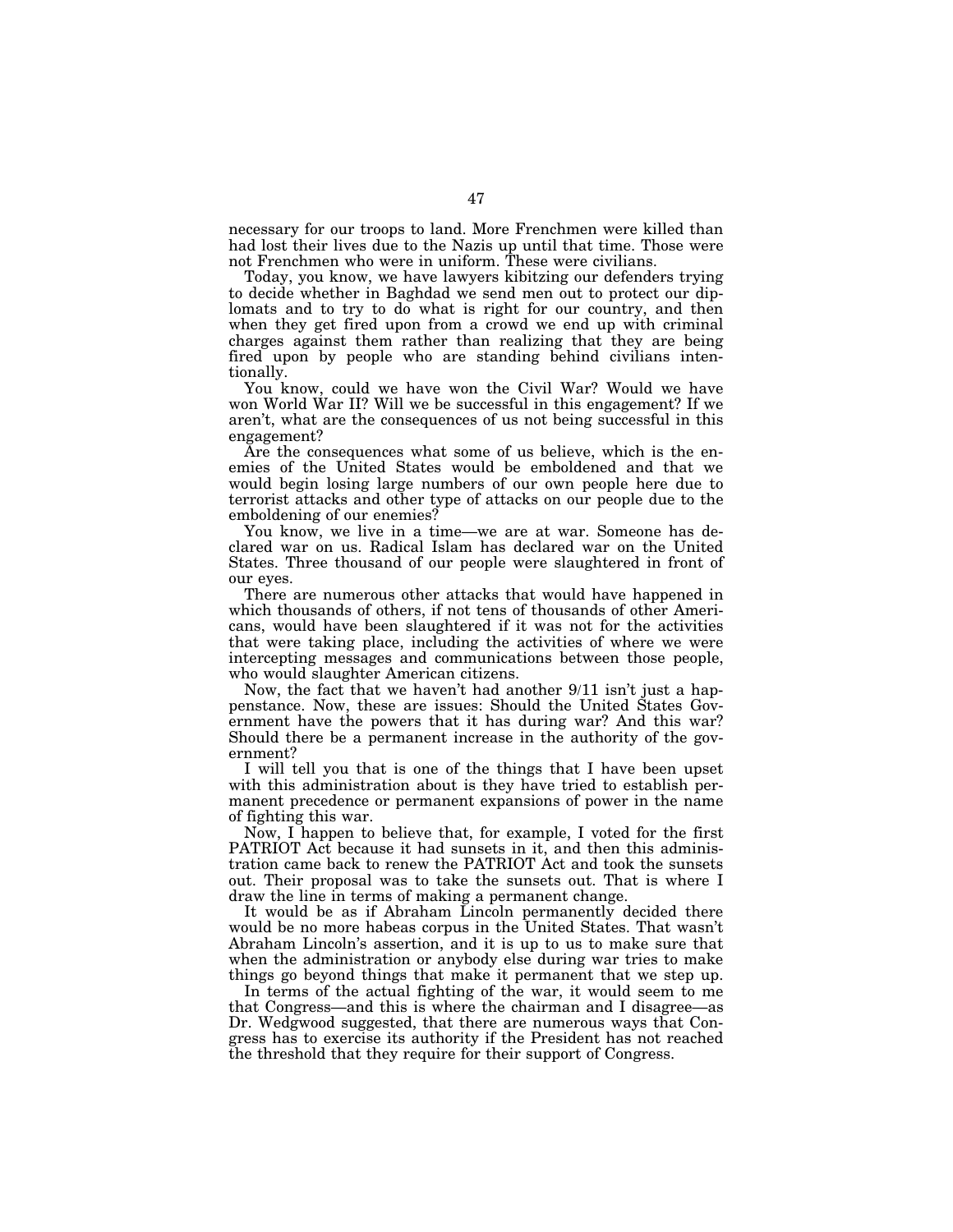We can. We have it within our ability at any moment, and during the Vietnam War we had it as well, to pass legislation appropriating money that prohibits any of the money in this appropriation to be used for this conflict.

That is a pretty damn powerful position to have. Congress has its right, the power of the purse, to fund or not fund a military action overseas. If it does not fund it and the President uses those funds for that purpose, he is then violating the Constitution. That is our constitutional authority.

Now, at what point will we exercise that power? We haven't done it in this war, with the war with radical Islam. We didn't do it in the Vietnam War. But at what point will we do that? That is why the Presidents of the United States need to consult with Congress and to talk with us about what is going on and enlist us as someone who has some powers and authorities.

I do not believe that as ranking member, and we will discuss this I am sure over the months to come, that that authority of Congress needs to be expanded. I am afraid that if we expand and try to get into the position of sending boatloads of lawyers overseas with our troops, parachuting the lawyers into the battle zones to watch very carefully——

Mr. DELAHUNT. Some would suggest it would be a positive development to send lawyers into a combat zone.

Mr. ROHRABACHER. You know, come to think of it.

Mr. DELAHUNT. I say, as a lawyer myself.

Mr. ROHRABACHER. Come to think of it. With all due respect to Ms. Dickinson, when the guns start going off and you can't hear anything and there are explosions that are happening all around you and people are shooting at you, these people who went in with Blackwater, they had every intention of what? They didn't have any intention of shooting into a crowd.

Even this one incident that you referred to in your testimony, do you think these people are murderers? Our guys are just pathological nut cases that we have sent over there?

No. What these people are were people who, by the way, have a track record—Blackwater—of knowing that they were protected. No one has ever been murdered in these combat zones. Thank God they are there because we would have no diplomatic chance of solving any problems if our diplomats were being just systematically wiped out by the enemy.

So we know that they need protection. The Blackwater people are generally people with 20 years of experience. A lot of them are retired Special Forces as compared if they sent a Marine unit there, which guys right out of boot camp then would be faced with that type of situation. I happen to know in the incident that you described that the Blackwater car, you know, for some reason it had bullet holes coming into the car, so someone was shooting at them.

It seems to me that, yes, it is real easy for lawyers to sit back and say well, let us judge that person now where that person is under fire, has someone they have to protect, a diplomat they have to protect. They are under fire, and we are going to legally kibitz them. If we determine that they have not done exactly the right de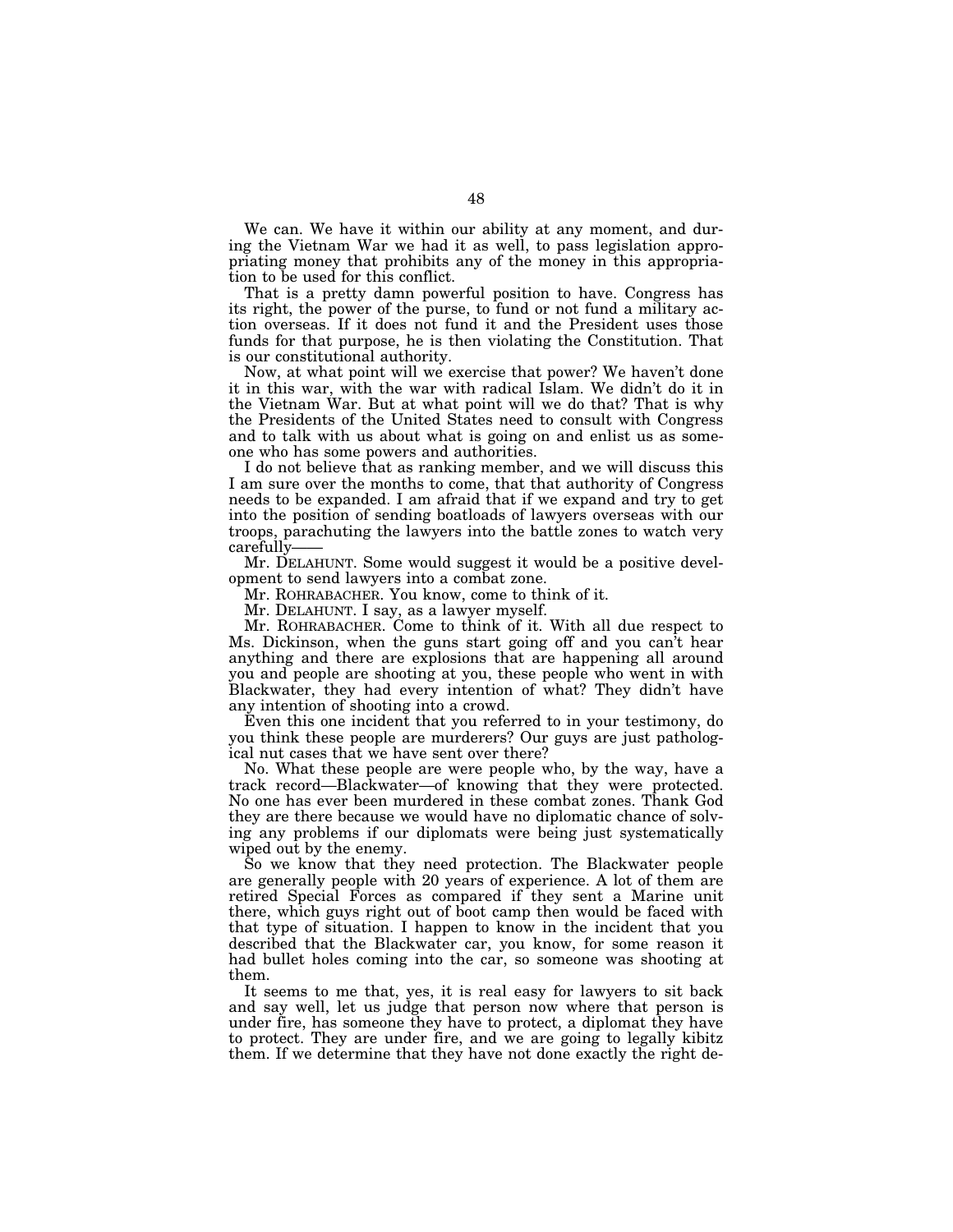cision in the middle of that crisis we are going to throw criminal charges at them.

Well, if you want to set out a formula for defeat and for the murder of our diplomats that is the formula to do it; just like saying down at the border that we are going to put Ramos and Compean in prison for a split second decision of shooting at a drug dealer who had just had a physical altercation with them and whether that drug dealer was armed or not as he turned as he ran away.

Yes. Do you want a formula for loss of control of the border? That is the formula. Make sure that anybody controlling the border knows that that is the type of thing that is going to happen.

We need to decide whether we are going to war, and at some point during the war we are going to have to determine at what point is Congress no longer going to be supporting that effort because in the organized slaughter things have gotten out of hand or whatever.

By the way, I don't know any war where the slaughter hasn't gotten out of hand because the union psyche in the middle of chaos and confusion and blood letting is a horrible thing, yet if we say oh, we are not going to be part of that, we can rest assured that our people will be slaughtered because there are forces at play on this planet and among human beings that are evil forces.

For example, I would hope the United States stands for a better way that we enrage those evil forces by the fact that we are standing for certain standards. Whether it is the right of women to fully participate in our society, whether it is our belief that people's religious convictions should be respected even if they have no religious convictions. They should even be able to speak about atheism in our society.

This is what enrages radical Islam about the United States, and unless we are willing to defend ourselves we will have further  $9/11$ 's.

I found the testimony to be enlightening. Again, I am not a lawyer. In fact, when I ran for Congress that was my most effective slogan: Vote for Dana. At least he is not a lawyer.

With that said, I think again let me just note about successes and not successes. I have been with the chairman and his demand for consultation and open discussion policy. I am with him 100 percent on that.

I would note that the Treaty of Versailles as negotiated by Wilson after another time of slaughter that was going on in human history, that Woodrow Wilson was not successful. He was not successful in making sure that the United States fully participated in the process at the end of that war, which would have perhaps ensured a greater peace. He wasn't successful because he did not consult with Congress during the process of the Treaty of Versailles.

It is not just for our own prerogative, which we believe, as Members of Congress, it is not right to set the precedent that the administration does not have to answer questions. I think they do have to answer questions under oath about policy decisions, but it is also just a bad strategy, political strategy, on top of that.

If you want to achieve a goal in a democratic society you go in and you consult and you have open dialogue. Woodrow Wilson did not do that, and that set us back. That set the world back.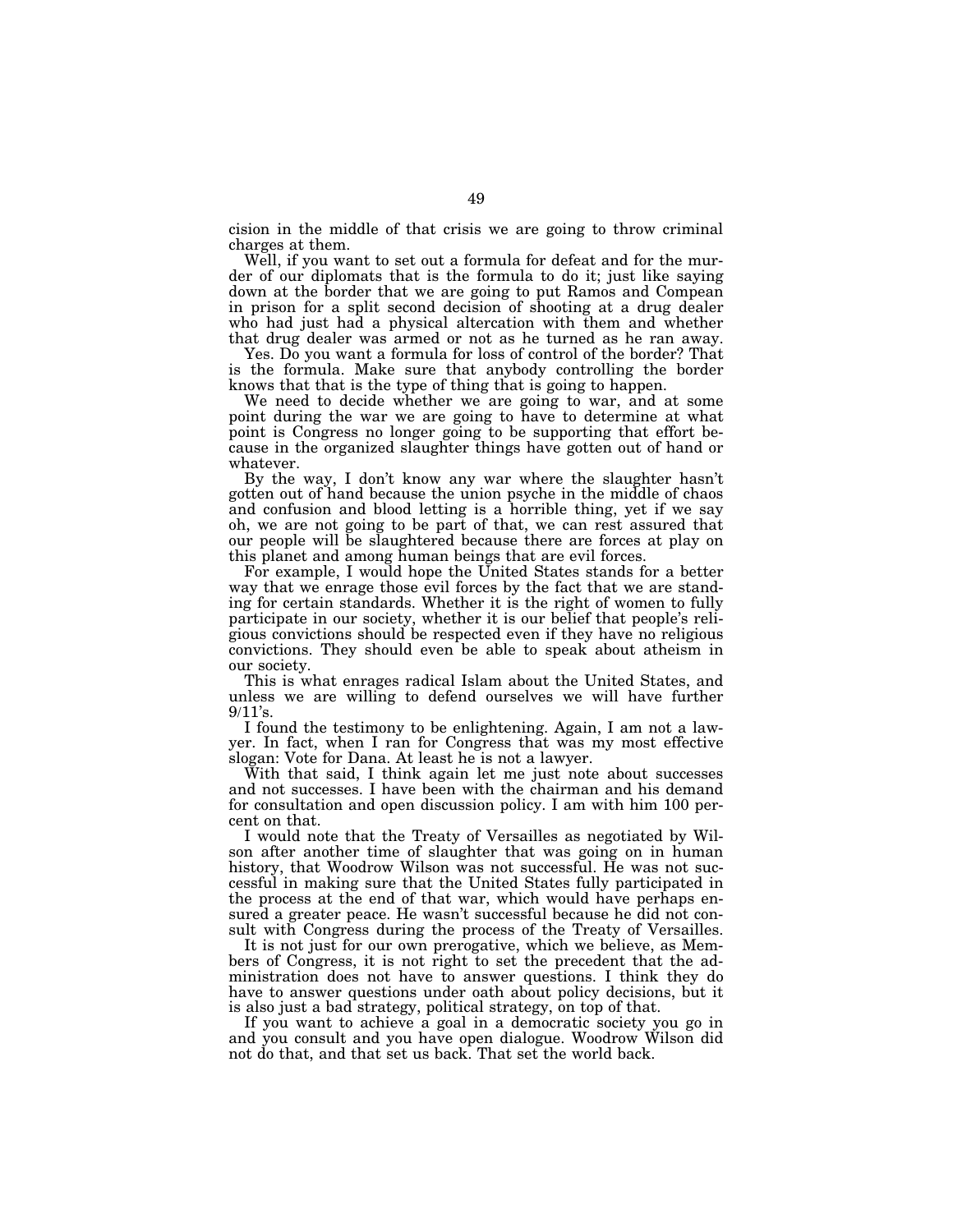I would hope that the administration does have, and I was very happy, as I said in my opening statement, that Secretary Rice, who I have always respected, when she was asked about this immediately took steps to try to correct the situation. Maybe we will have to see that at our hearing.

Ms. Dickinson, I did launch a little bit of an attack on what you said. You are welcome to have your retort if you would like.

Ms. DICKINSON. Well, thank you. I think it is an important point that many contractors are really risking their lives in a very dangerous setting to protect our diplomats. As the killings of the Blackwater contractors at Fallujah and other places make clear, they have made tremendous sacrifices for our country.

The problem is that the contractors are not being held to the same standard that troops are. If troops commit an egregious abuse they will be held accountable under our military justice system. Contractors under the current system don't have to live up to the same standards that our troops do.

I understand from troops and commanders, many of them are very concerned about that and that that is impeding our ability to fight in Iraq, and that is why we need a better system for holding those contractors accountable when serious abuses occur. Not for the majority of cases, but when those serious abuses occur.

Mr. ROHRABACHER. Well, you mentioned one case in particular, and let me-

Ms. DICKINSON. Yes.

Mr. ROHRABACHER [continuing]. Ask you about the standard you believe the United States should have.

A group of American contractors or troops, whatever, have an assignment. They are protecting a diplomat. The diplomat comes under fire. Their convoy comes under fire from a group of people who are hiding behind Iraqi civilians. This is what happened.

They can deny all they want. You can have all these Iraqis or people who are against the way suggesting, ''Oh, no. They just shot into this crowd because they are pathological murderers that we have hired who really like shooting into crowds of innocent people.'' That is not the case. They were being shot at.

Do you think people who then returned fire into a crowd, knowing that civilians are going to get killed, do you think that is a crime?

Ms. DICKINSON. Well, I don't think we can answer that. I do know we have a report of military investigators that preliminarily indicates that the killings were unjustified, but of course all the facts are not out at this point.

We also know that the State Department and the Defense Department imposed different rules on contractors regarding the use of force in a threat situation, and while the Defense Department at the time required its security contractors to take aimed shots in the direction of the threat, the State Department rules did not require that.

So the failure may have been on the governmental side. Patrick Kennedy's report on the security contractors working for the State Department in the wake of the Blackwater incident indicated that this rule in the State Department was that they were not required to take aimed shots, so we don't-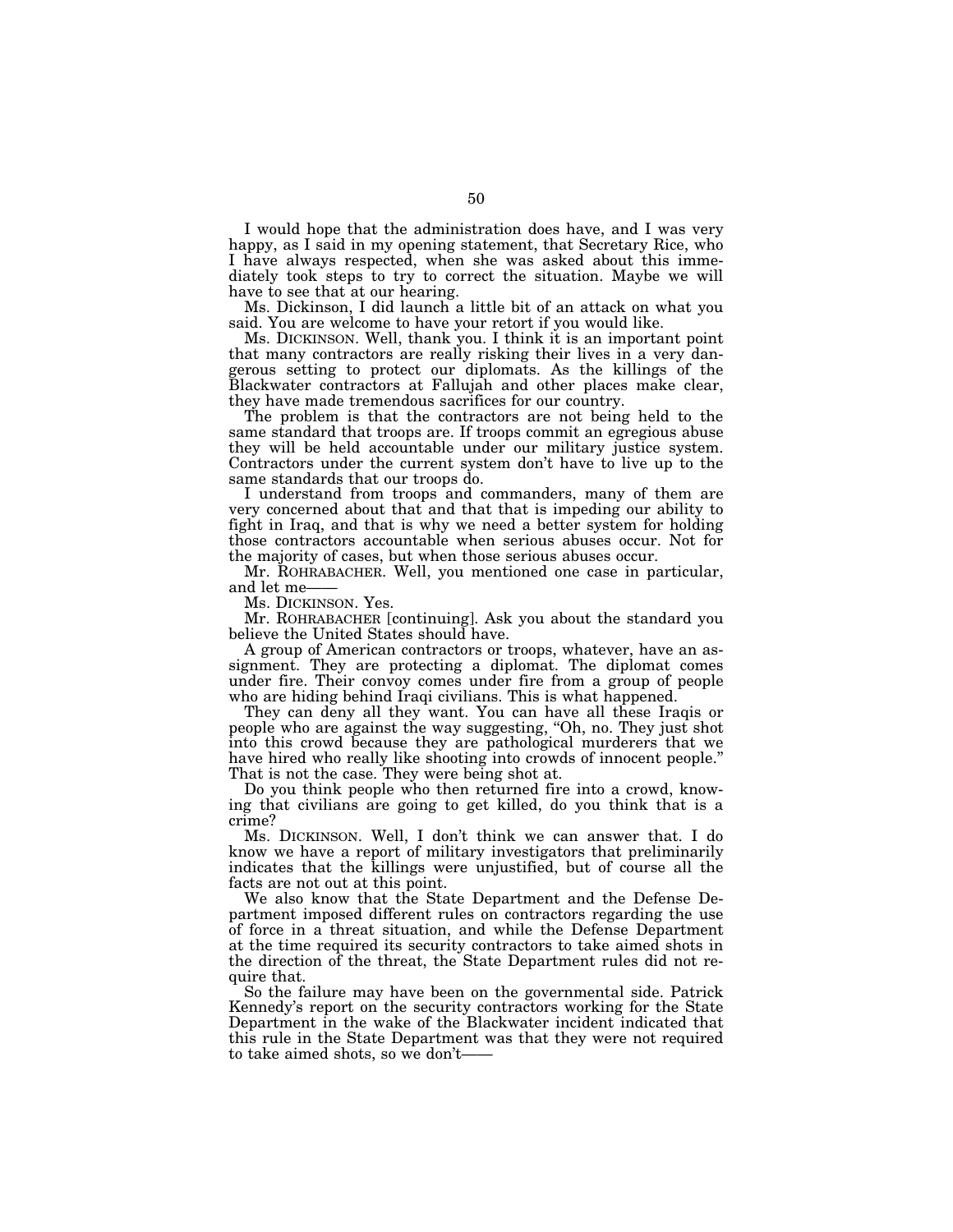Mr. ROHRABACHER. But what you are explaining to me exactly underscores my point of why you don't want to make legal kibitzing part of the strategy of winning a war.

I will tell you, obviously if anybody goes out and intentionally is killing a bunch of civilians, obviously you are going to say we are going to make sure that doesn't happen, okay?

I don't believe our people on the ground there are pathological murderers, nor are the people who oversee the operations, but they are also people who are there who have been under fire, people who understand when explosions happen and chaos is happening that bad things happen.

Mr. DELAHUNT. If my friend would yield for a moment?

Mr. ROHRABACHER. Just one moment. Let me throw out this one thing.

The example I gave you of World War II is very similar. We had the Nazis in control of Europe hiding behind the French people, right? They were embedded there, the troops. The Nazi troops were embedded right there with the French people.

Do you think that there was something wrong with the bombardment of Normandy prior to our invasion? Because to me it sounds like an exact equivocal situation. You have terrorists who are intentionally hiding among populations and then being able to forcefully shoot at us.

Now, the Nazis are there. We should not have a bombardment? We should send our troops ashore without a prior bombardment of the area there in Normandy? Those were civilians we were killing. We killed more civilians than the Nazis did up until that time preparing for that Normandy invasion.

Well, I would say we are at war. Obviously there are decisions that have to be made at war like that, and that goes right down to what is going on today.

Mr. DELAHUNT. Would my friend yield for a moment?

Mr. ROHRABACHER. Yes.

Mr. DELAHUNT. Let me speak in response to your hypothetical. I think what we have to remind ourselves is—you put forth a fac-

tual situation, but the trier of facts is not the Iraqi Government. It is not some amorphous "they" out there in the atmosphere someplace. In the case of American troops it is the appears.

Mr. ROHRABACHER. It is the what now?

Mr. DELAHUNT. The appears.

Mr. ROHRABACHER. The appears.

Mr. DELAHUNT. Substitute a Marine platoon for those Blackwater guards. There is a military justice system that examines, investigates and makes a determination as to what the facts are.

Clearly if there is an intentional shooting into a crowd of bystanders it is not you or I or the Iraqi Government or even civilians in the United States Government. It is the military justice system that is determining the facts.

So we can put forth different hypothetical fact situations and reach different conclusions, but I think we have to be careful of not second guessing our military when they make those determinations as to what the facts on the ground are. Otherwise you will erode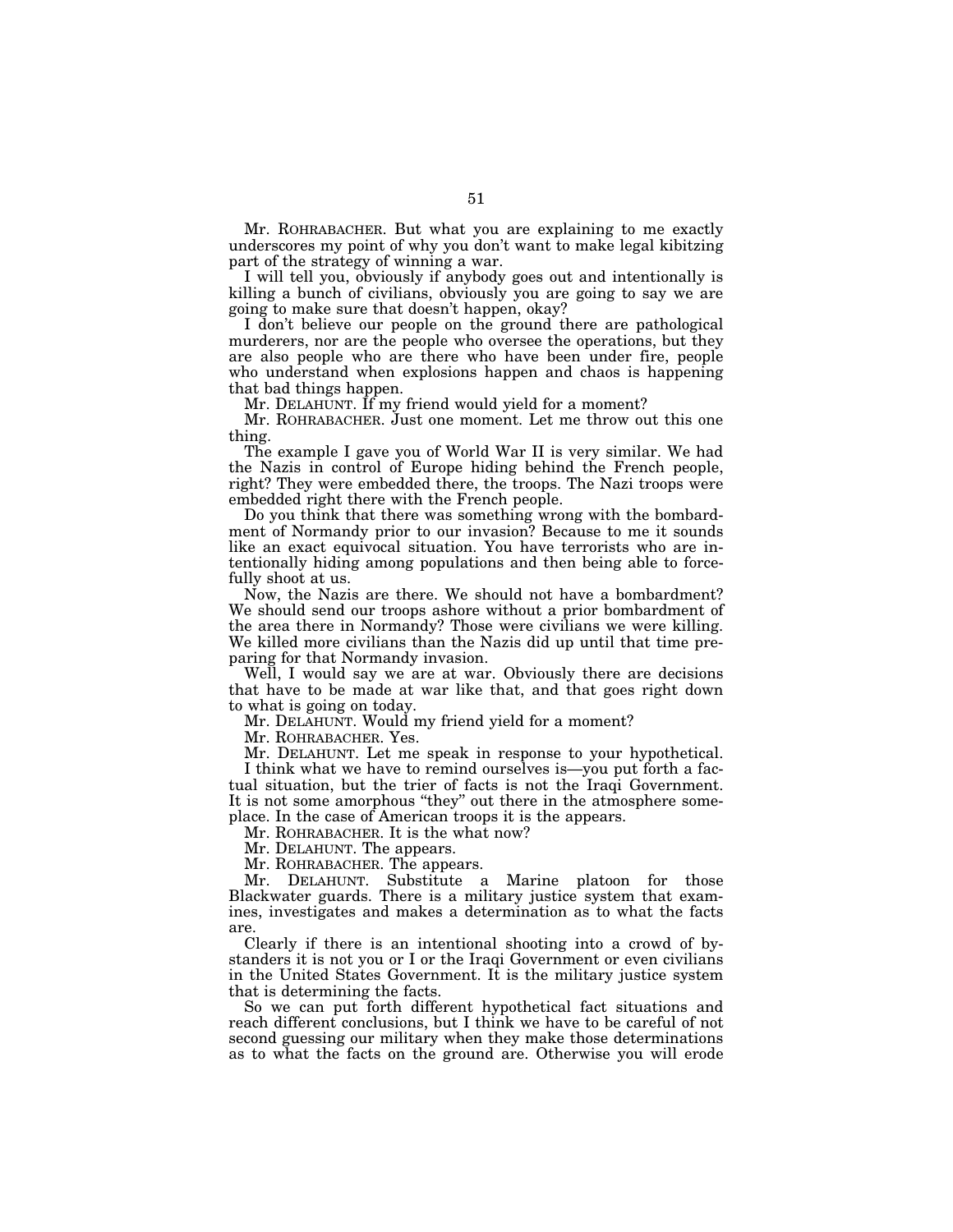their capacity to create a disciplined, effective, professional military.

Mr. ROHRABACHER. Okay.

Mr. DELAHUNT. I think that is very, very important.

Mr. ROHRABACHER. Mr. Chairman?

Mr. DELAHUNT. None of us, we weren't there. Again, I am not alluding to the case involving—I don't know—what happened on that tragic day. It was a tragedy.

I think that is something we can all agree on, but we don't know what the facts were and we have to rely on our military, a jury of your peers, if you will—not civilians, but other Marines, colonels down to sergeants—to make that fact determination.

Mr. ROHRABACHER. Mr. Chairman, I would just note, and correct me if I am wrong, but wasn't your testimony that the Uniform Code of Military Justice covers contractors?

Ms. DICKINSON. It now does, but it is not being implemented and  $SO$ 

Mr. ROHRABACHER. It has not been what?

Ms. DICKINSON. It is not being implemented, so there is no—

Mr. ROHRABACHER. Okay. So the fact is-

Ms. DICKINSON. Right.

Mr. ROHRABACHER. Yes. But you were also suggesting if the Uniform Code of Military Justices covers the contractors. Why the hell do we need the Justice Department then to come in with its lawyers, civilian lawyers, in the middle of a military operation or what would be a military operation? It would be the same with the contractors.

Ms. DICKINSON. Well, there is potentially a constitutional problem there because the Supreme Court has said that trying civilians in military courts is unconstitutional.

Now, I think that in this day and age, given what the contractors are doing, particularly if you are dealing with security contractors, that you can make a case that those constitutional concerns that were articulated when, you know, we were dealing with civilian spouses primarily who got involved in criminal activities, those concerns aren't as serious.

Nonetheless, there are some serious constitutional issues. It hasn't been implemented and so right now we have a situation where if a contractor does commit a serious abuse there is no accountability and the troops and commanders are really concerned about that.

Mr. ROHRABACHER. You are saying that it is not being implemented, but they have the-

Ms. DICKINSON. They haven't implemented it. They have the authority.

Mr. ROHRABACHER. Okay. So Congress has given them the authority. The administration has not implemented that the Uniform Code of Military Justice will apply to contractors.

It seems to me that asking a contractor, and these are very highly paid contractors I might add in Blackwater and these other things. To ask them as part of their contract with the government that they put themselves under the authority of the Uniform Code of Military Justice, that has not been declared unconstitutional, has it?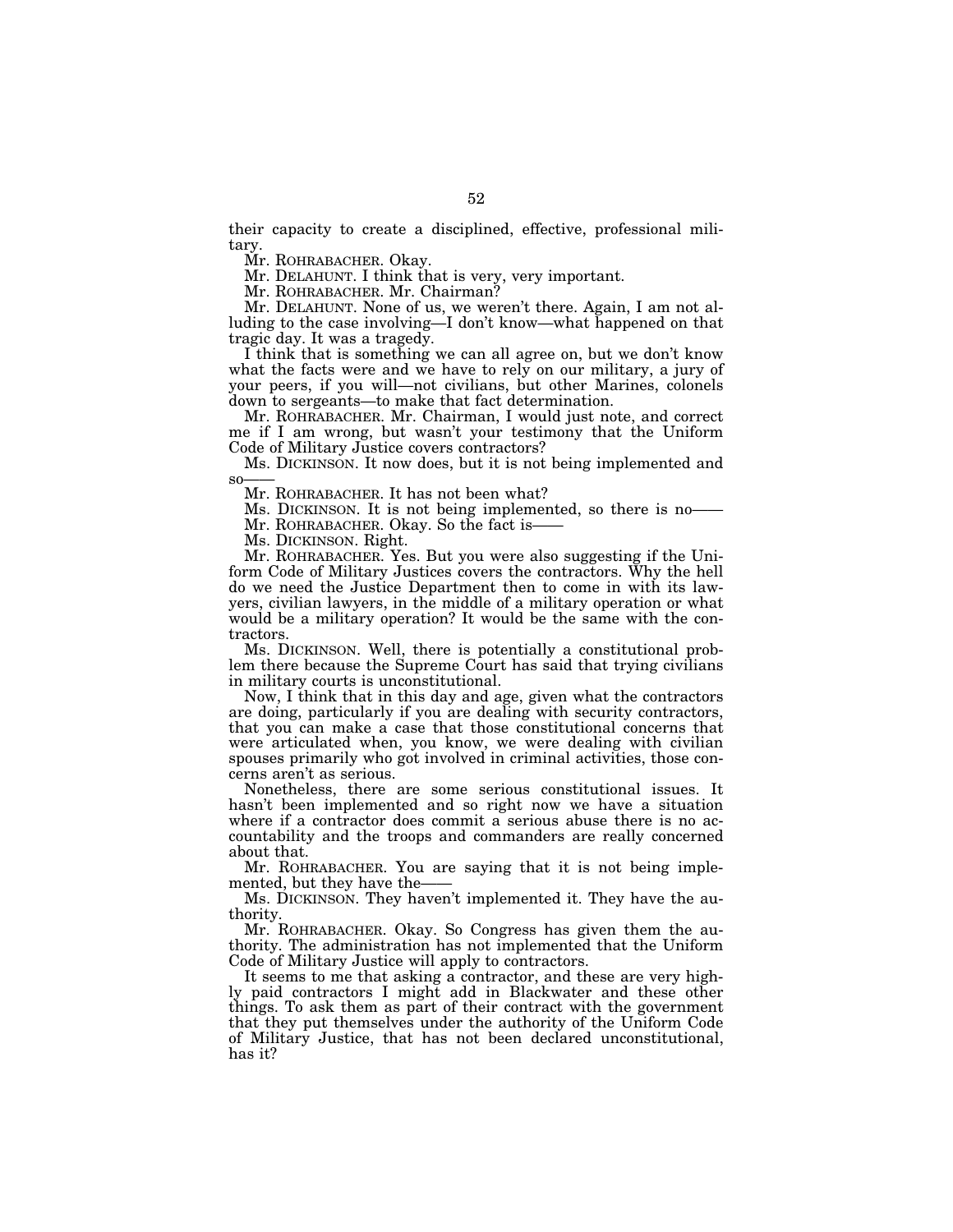Ms. DICKINSON. Well, I think it makes a lot of sense what you propose. I think there still might be some constitutional questions whether you can waive those kinds of rights, but still I think it makes sense.

The other issue, I just want to raise two things. One, 80 percent of contractors are not U.S. citizens. We don't know what the stats are for security contractors, but there are increasingly difficult problems that arise from that. They don't get the same training as our troops, particularly in the use of force.

Mr. ROHRABACHER. Let me note that is not true at all for Blackwater.

Ms. DICKINSON. Right.

Mr. ROHRABACHER. Blackwater's people have more training than our own troops. They are usually Special Forces people who have had 20 years of experience and have retired. The case that you are describing, the people there were veterans.

Mr. DELAHUNT. She ceded that point to you.

Mr. ROHRABACHER. Okay. Yes. Yes.

Mr. DELAHUNT. Let us talk about the other-

Ms. DICKINSON. Well, the other point I just wanted to raise, in addition to your excellent points, is that we now have more contractors than troops in Iraq. Figures yesterday suggest it could be as high as 180,000, even higher.

Going back to Chairman Delahunt's point about involvement of Congress in the war, there is a potential that the more contractors you use the more you reduce the role of Congress.

It is true that Congress, as you said, Mr. Rohrabacher, always has the power of the purse with respect to contractors as well, but the more contractors you use the more you reduce the role of Congress in authorizing the war, so that potentially impedes on——

Mr. ROHRABACHER. Yes. Well, you and I disagree on that.

As I say, I think once we have determined to go to war and once Congress has permitted the President to move forward by authorizing and appropriating the money necessary for that conflict it is up to Congress then to decide where the threshold is where they won't do that anymore.

It is not the job of Congress to mini-manage the war. If the President wants to have the authority to continue he is going to have to consult with us then, but consulting should not be mistaken with mini-managing.

Dr. Wedgwood, you had something you obviously were anxious to say.

Ms. WEDGWOOD. I must have been making facial expressions. I apologize.

Two things. One is I very much take your point that folks who are in the military or ex-military do worry. It is part of the phenomenon of the civilianization of war crimes trials that folks who have not been there don't know what it is like to figure out what that flash in the window of the Madrid Hotel really is, a camera or an RPG.

We have been civilianizing war crimes trials of late in the Yugoslav Tribunal, Rwanda Tribunal, mostly because those were massacre law and seemed simpler-

Mr. ROHRABACHER. Right.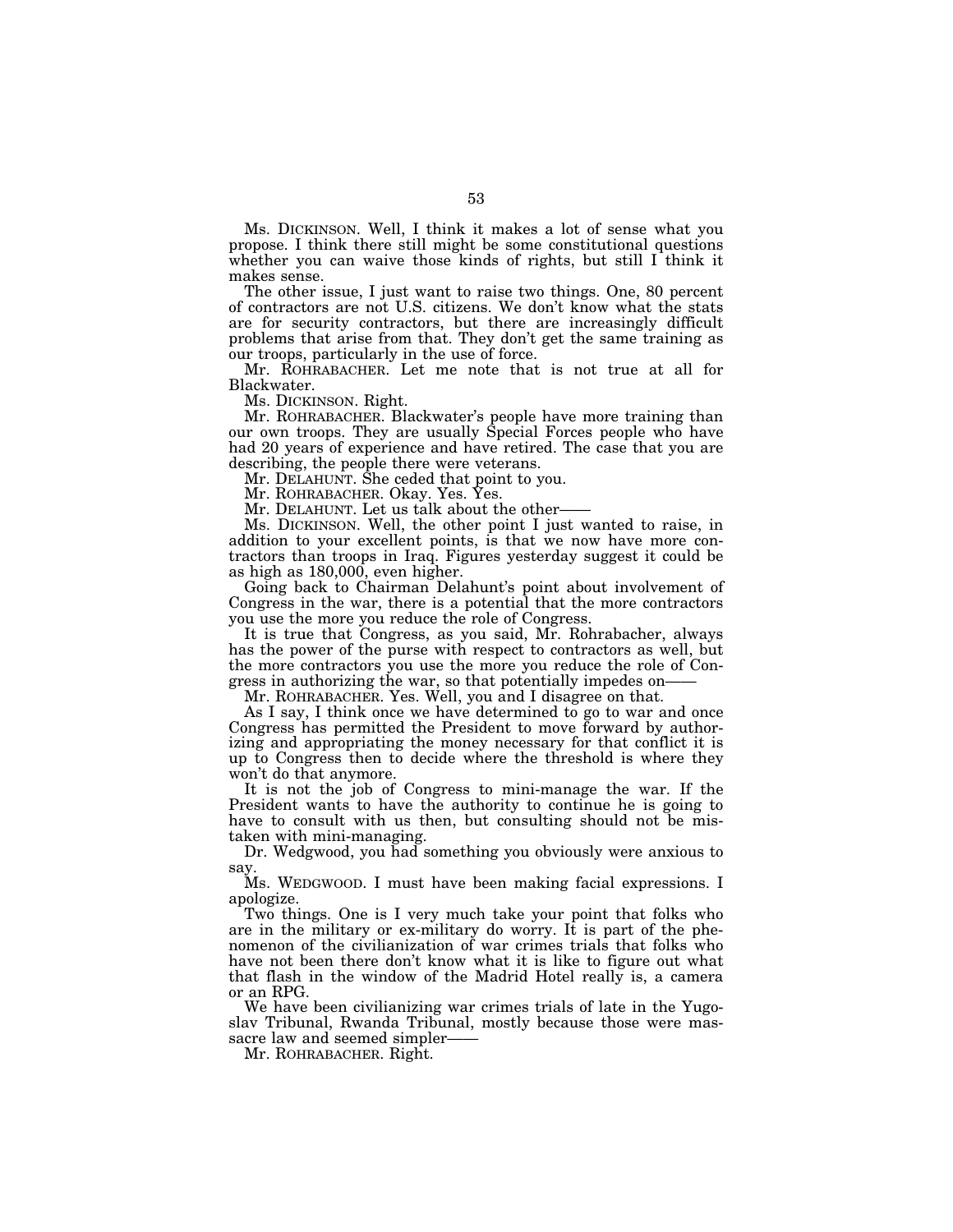Ms. WEDGWOOD [continuing]. With wholesale slaughter of civilians.

On the point about contractors, it is a very interesting problem and certainly bears I think lots of attention by Congress and the executive branch.

In my year at the Naval War College on sabbatical when I first learned what ROEs were, folks taught you that the key to having good battlefield performance is training, training, training, and really clear ROEs, and ROEs that are adapted to the particular situation—plus command responsibility where the commander is responsible not only to order, but if he didn't take reasonable steps to prevent it.

So I think one of the real difficulties for the future, and personally I am in favor of growing the Army and growing the Marines, but it is going to be hard if contractors are run by State Department to really get the kind of ROE embeddedness and the role playing training, scenario training, that you get with uniformed military. SOF guys are very skillful. But they may be trained for a slightly different mission at times.

I think it is something Congress should look at to think about whether you need to try to mainstream many of the functions that we have put into a surge capacity.

A final point. On fact-finding on the ground, since you don't have an SJAG accompanying your contractors all the time you are going to get delays in evaluation of the facts in a way that you might not in a purely military situation.

Mr. DELAHUNT. We have a vote. I think we have 10 minutes. Just two quick questions, and let me direct them to this side of the panel starting with Mr. Matheson.

I understand that we have the power of the purse, but that in many instances is a reactive power or authority, particularly when—well, let me just leave that out there.

But I would ask you to think about in terms of the discussion as far as Status of Forces Agreements that what we are talking about, and I think it was you, Professor Matheson, that used the word scope. The scope of the authority. I would submit we have to be very careful not to make that an exclusive executive power, but that Congress should participate in designing the scope or defining the scope in the boundaries of the authority to use force.

Am I saying anything that goes against what you understand to be the constitutional prerogative of the Congress when I talk about scope and authority?

Mr. MATHESON. I think you are describing not so much a constitutional or a legal proposition, but a sensible policy proposition that Congress has to perform its role since it has so many of these functions of the purse, public policy, representation of the constituencies, so it has to have its role as a matter of sound policy, as well as the executive branch.

Mr. DELAHUNT. I guess what I am saying is I noted in the oped piece by Secretaries Gates and Rice this particular statement in terms of what constitutes a Status of Forces Agreement, and I disagree with this statement because I think we are talking, as you have made the distinction between status and mission. I don't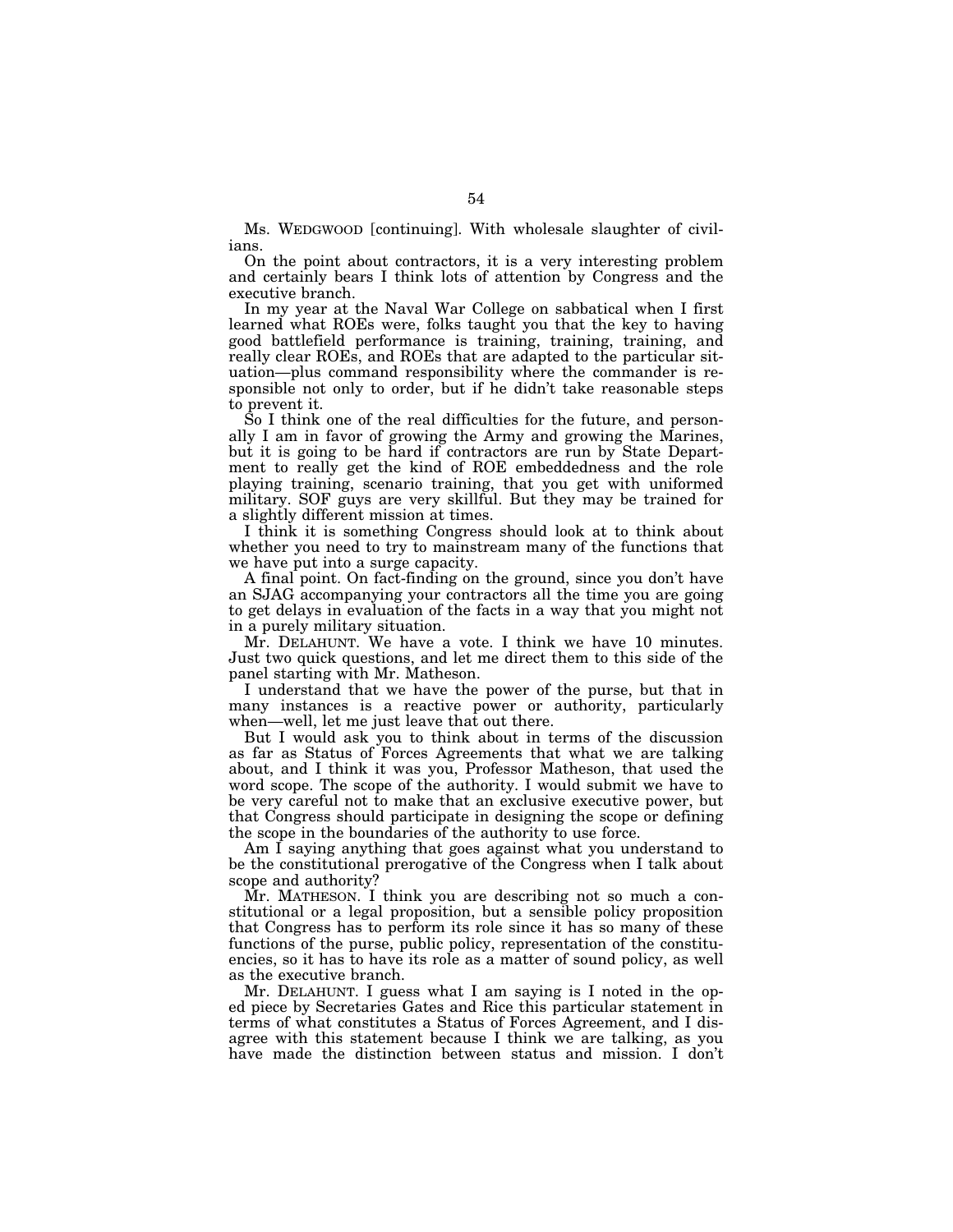think that this op-ed piece makes that distinction, and I refer to a specific statement:

''Whenever American troops are stationed a number of legal questions arise ranging from the overall scope of their mission to the minutia of day-to-day life from authority to fight to rules for delivering mail.''

Now, it is my understanding or at least my opinion that the authority to fight—not just simply the power of the purse—is part of the declaration of war authority that was conferred in Article I on Congress.

Sure, I think there is unanimity in terms of how they want to deliver the mail. That can be a sole executive agreement, but in terms of the authority to fight that at least at its inception ought to be a decision that implicates both the executive and the congressional branches.

Comment?

Mr. MATHESON. I agree, except you have to recognize, of course, that there are situations in which the President may have to fight and which he may do so without congressional authorization.

Mr. DELAHUNT. Absolutely. In terms of emergency situations and-

Mr. MATHESON. Self-defense.

Mr. DELAHUNT. Self-defense. Yes. I understand that, and I am not disagreeing with that.

But where there are no exigent circumstances, using a legal term, where there is time for deliberations, and then even under those circumstances I would submit that it is incumbent upon the executive to come back to Congress to receive appropriate authorization.

Chuck?

Mr. MASON. Sir, I-

Mr. DELAHUNT. How many SOFAs have incorporated within the authority to fight out of the 115, if you know?

Mr. MASON. Again, sir, reviewing the unclassified documents that I have been able to review at this point—I am upwards of 70 agreements at this point—I have not come across language that specifically calls for the authority to fight.

Mr. DELAHUNT. Jennifer?

Ms. ELSEA. I am not aware of any agreements like that.

I would like to make a point about the Status of Forces Agreements that in general their concentration is on how U.S. troops are going to be treated under the foreign law and not U.S. law.

Mr. DELAHUNT. Right.

Ms. ELSEA. So whether we can deliver the mail or whatever, how does it fit into the law of the state where we are doing that?

But Congress has the authority to make regulations for the armed forces, and Congress can set its own rules for how these things internally to the military are done.

Mr. DELAHUNT. I guess I want to get back to the research done by CRS and in particular Mr. Mason's response. In not a single Status of Forces Agreement can one find the authority to fight.